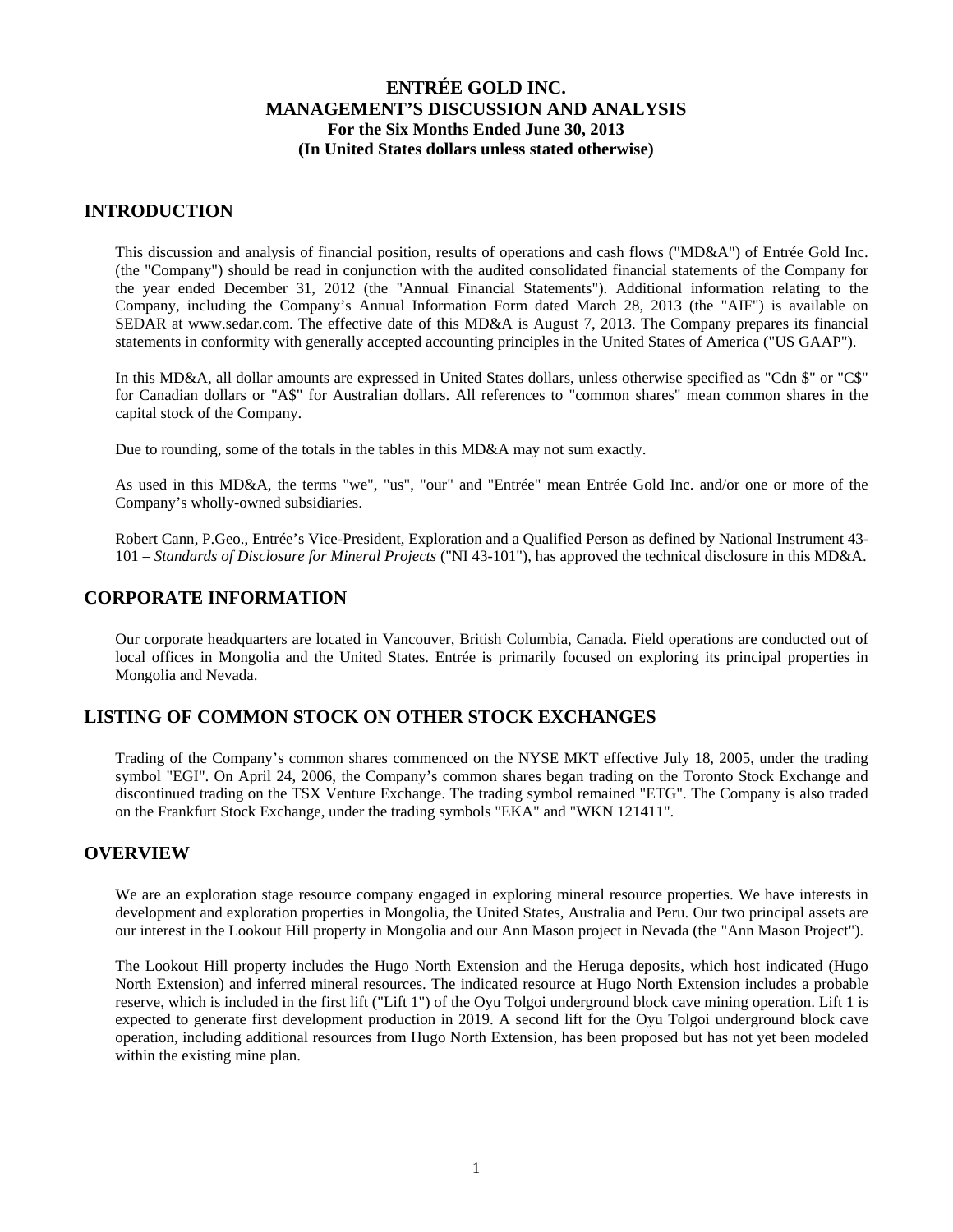The Ann Mason Project includes the Ann Mason and the Blue Hill deposits, which host indicated (Ann Mason) and inferred mineral resources. The Company reported the results of the Ann Mason deposit Preliminary Economic Assessment ("PEA") on October 24, 2012.

The following is an overview of our two principal assets.

## **MONGOLIA – LOOKOUT HILL**

The Lookout Hill property in the South Gobi region of Mongolia is comprised of two mining licences, Shivee Tolgoi and Javhlant. The original Shivee Tolgoi and Javhlant exploration licences were converted into mining licences by the Mineral Resources Authority of Mongolia ("MRAM") in October 2009 as a condition precedent to the Oyu Tolgoi Investment Agreement. Shivee Tolgoi and Javhlant completely surround Oyu Tolgoi LLC's ("OTLLC") Oyu Tolgoi mining licence and host the Hugo North Extension copper-gold deposit and the Heruga copper-gold-molybdenum deposit, respectively. These deposits are located within a land area that is subject to a joint venture between Entrée and OTLLC (the "Entrée-OTLLC Joint Venture"). OTLLC is owned 66% by Turquoise Hill Resources Ltd. (formerly Ivanhoe Mines Ltd.) ("Turquoise Hill") and 34% by the Government of Mongolia (through Erdenes Oyu Tolgoi LLC).

The Shivee Tolgoi and Javhlant mining licences are divided between Entrée and the Entrée-OTLLC Joint Venture as follows:

- The Entrée-OTLLC Joint Venture covers 39,807 hectares consisting of the eastern portion of Shivee Tolgoi and all of the Javhlant mining licence (the "Joint Venture Property"). The Joint Venture Property is contiguous with, and on three sides (to the north, east and south) surrounds OTLLC's Oyu Tolgoi mining licence. The Joint Venture Property hosts the Hugo North Extension deposit and the Heruga deposit.
- The portion of the Shivee Tolgoi mining licence outside of the Joint Venture Property ("Shivee West") covers an area of 35,173 hectares. Shivee West is 100% owned by Entrée but is subject to a first right of refusal by OTLLC.

In February 2013, the Company entered into an equity participation and funding agreement with Sandstorm Gold Ltd. ("Sandstorm") that provided an upfront deposit (the "Deposit") from Sandstorm of \$40 million. The Company will use future payments that it receives from its mineral property interests, including from the Joint Venture Property, to purchase and deliver metal credits to Sandstorm, in amounts that are indexed to the Company's share of gold, silver and copper production from the Joint Venture Property as follows:

- 25.7% of the Company's share of gold and silver, and 2.5% of the Company's share of copper, produced from the portion of the Shivee Tolgoi mining licence included in the Joint Venture Property (represented by the shaded upper right portion of the following illustration); and
- 33.8% of the Company's share of gold and silver, and 2.5% of the Company's share of copper, produced from the Javhlant mining licence (represented by the lower hatched portion of the following illustration).

In addition to the Deposit, upon delivery of the metal credits Sandstorm will make a cash payment to the Company equal to the lesser of the prevailing market price and \$220 per ounce of gold, \$5 per ounce of silver and \$0.50 per pound of copper (subject to inflation adjustments). After approximately 8.6 million ounces of gold, 40.3 million ounces of silver and 9.1 billion pounds of copper have been produced from the entire Joint Venture Property, the cash payment will increase to the lesser of the prevailing market price and \$500 per ounce of gold, \$10 per ounce of silver and \$1.10 per pound of copper (subject to inflation adjustments). To the extent that the prevailing market price is greater than the amount of the cash payment, the difference between the two will be credited against the Deposit (the net amount of the Deposit being the "Unearned Balance"). In the event of a partial expropriation of Entrée's interest in the Joint Venture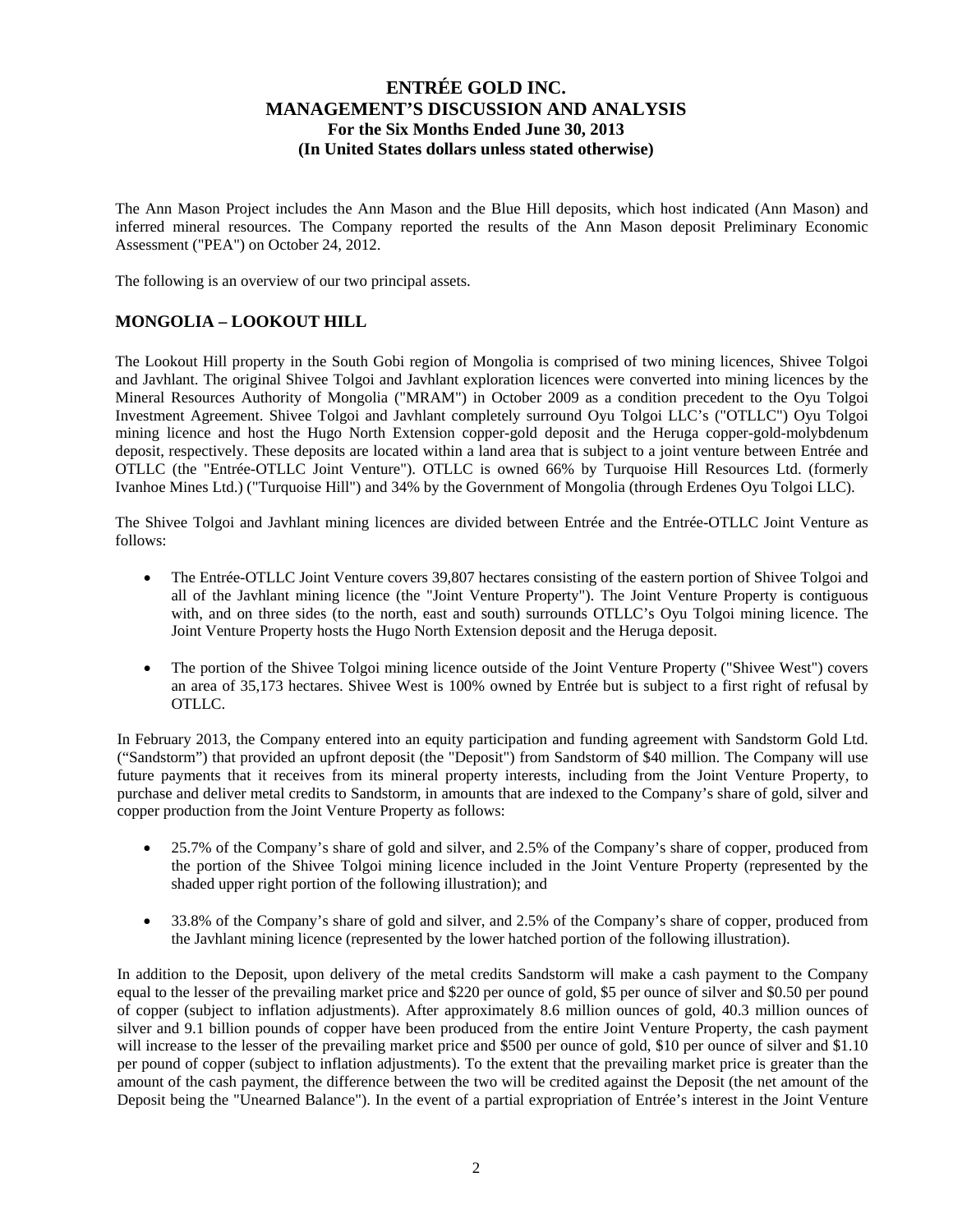Property, which is not reversed during the abeyance period provided for in the equity participation and funding agreement, the Company will be required to return a pro rata portion of the Deposit (the amount of the repayment not to exceed the amount of the Unearned Balance) and the metal credits that the Company is required to deliver will be reduced proportionately. In the event of a full expropriation, the full amount of the Unearned Balance must be returned with interest.

The Company is not required to deliver actual metal, and the Company may use revenue from any of its assets to purchase the requisite amount of metal credits.

The illustration below depicts the different areas of Lookout Hill:



On February 27, 2013, notice (the "Notice") was delivered to Entrée by MRAM that by Order No. 43 dated February 22, 2013, the Ministry of Mining has cancelled the July 10, 2009 Order of the Ministry of Mineral Resources and Energy (the "2009 Order") registering the Hugo Dummett (including the Hugo North Extension) and Heruga reserves. The registration of reserves is a pre-condition to applying for the conversion of an exploration licence into a mining licence. The Notice states that the 2009 Order breached Clause 48.4 of the Minerals Law of Mongolia and Clause 9 of the Charter of the Minerals Resource Council. The Notice, which is not explicitly concerned with the issuance of the mining licences, further advises that any transfer, sale or lease of the Shivee Tolgoi and Javhlant mining licences is temporarily restricted. The mining licences have not been revoked or cancelled. Entrée is currently working to determine the full implications of the Notice and to resolve the temporary restriction on the transfer, sale or lease of the licences.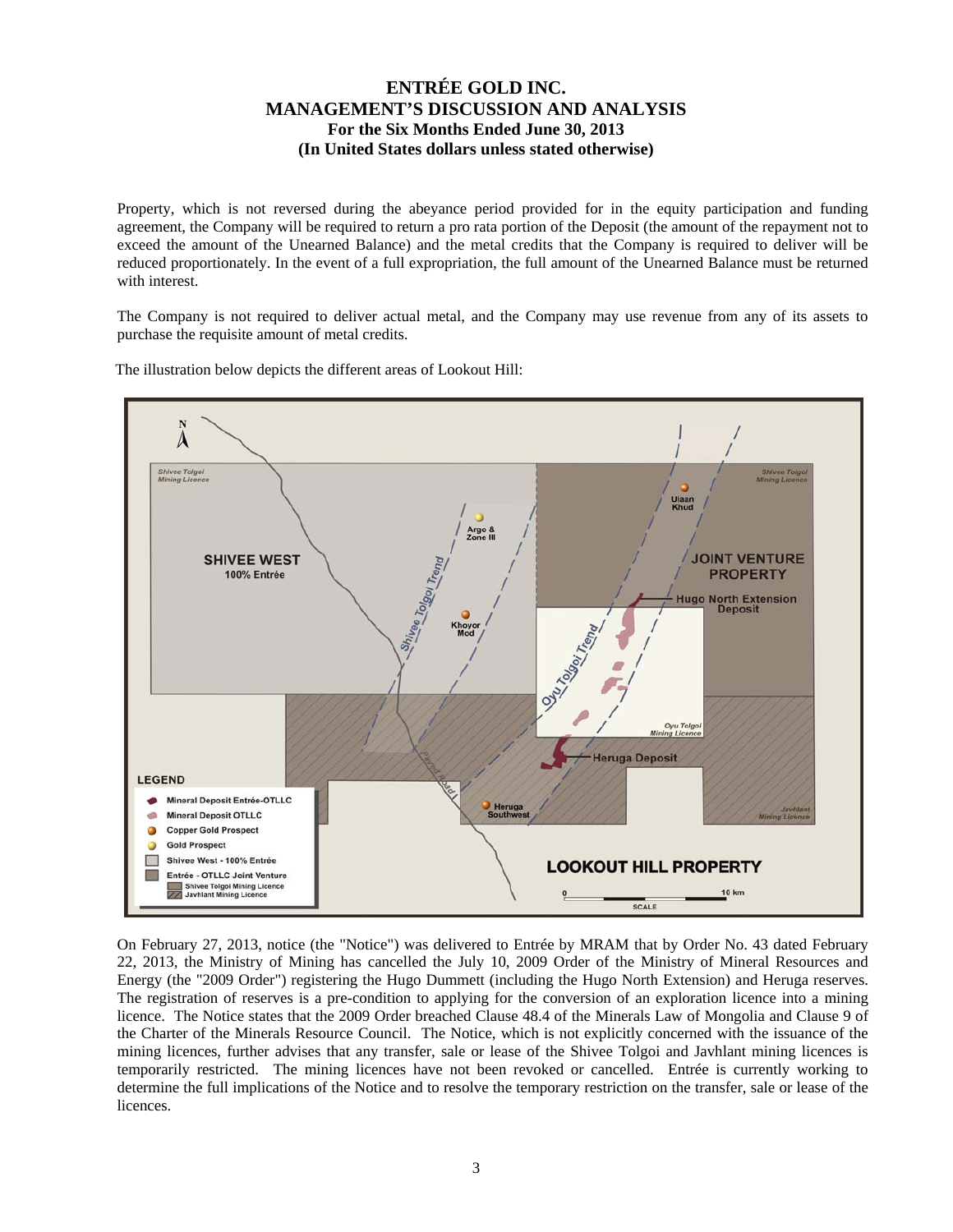#### *Entrée-OTLLC Joint Venture*

In October 2004, the Company entered into an arm's-length Equity Participation and Earn-In Agreement (the "Earn-In Agreement") with Turquoise Hill. Under the Earn-In Agreement, Turquoise Hill agreed to purchase equity securities of the Company, and was granted the right to earn an interest in the Joint Venture Property. Most of Turquoise Hill's rights and obligations under the Earn-In Agreement, including its right of first refusal on Shivee West, were subsequently assigned by Turquoise Hill to what was then its wholly-owned subsidiary, OTLLC. The Government of Mongolia subsequently acquired from Turquoise Hill a 34% interest in OTLLC, which is also the title holder of the Oyu Tolgoi mining licence, illustrated in the map above.

OTLLC undertook an exploration program which established the presence of two significant resources on the Joint Venture Property: the Hugo North Extension deposit immediately to the north of the Oyu Tolgoi mining licence and the Heruga deposit immediately to the south of the Oyu Tolgoi mining licence.

On June 30, 2008, OTLLC gave notice to Entrée that it had completed its earn-in obligations by expending a total of \$35 million on exploration on the Joint Venture Property. OTLLC earned an 80% interest in all minerals extracted below a sub-surface depth of 560 metres from the Joint Venture Property and a 70% interest in all minerals extracted from surface to a depth of 560 metres from the Joint Venture Property. The Earn-In Agreement provides that at such time as OTLLC completes its earn-in obligations, the parties will enter into a joint venture agreement in the form attached to the Earn-In Agreement. While the parties have not formally executed the joint venture agreement, the Entrée-OTLLC Joint Venture is operating under those terms.

Under the terms of the Entrée-OTLLC Joint Venture, Entrée elected to have OTLLC debt finance Entrée's share of costs with interest accruing at OTLLC's actual cost of capital or prime plus 2%, whichever is less, at the date of the advance. Debt repayment may be made in whole or in part from (and only from) 90% of monthly available cash flow arising from sale of Entrée's share of products. Available cash flow means all net proceeds of sale of Entrée's share of products in a month less Entrée's share of costs of operations for the month.

#### *Investment by Rio Tinto in Entrée and Turquoise Hill*

In June 2005, following the announcement in May 2005 of the discovery of high grade mineralization at Hugo North Extension, Rio Tinto Exploration Canada Inc. (formerly Kennecott Canada Exploration Inc.), a subsidiary of Rio Tinto plc (together with its subsidiaries, "Rio Tinto") took part in a private placement in the Company and became its then largest shareholder. The terms of the private placement agreement provide that in the event the Company undertakes an equity financing, Rio Tinto has pre-emptive rights to maintain its ownership percentage in the Company (unless and until such time as its proportionate share falls below 10% of the issued and outstanding common shares or it fails to exercise its pre-emptive rights in full). On August 2, 2012, Rio Tinto Exploration Canada Inc. assigned its shares and its pre-emptive rights to Rio Tinto International Holdings Limited. Rio Tinto elected not to exercise its pre-emptive rights in connection with a private placement that the Company completed on March 1, 2013. Accordingly, as at March 1, 2013, Rio Tinto's pre-emptive rights terminated. At June 30, 2013, Rio Tinto owned approximately 11.3% of the Company's issued and outstanding shares.

Following Rio Tinto's investment in the Company in June 2005, Rio Tinto acquired, through a series of transactions, approximately 49% of Turquoise Hill's issued and outstanding shares. On January 24, 2012, Rio Tinto announced that it had increased its ownership interest in Turquoise Hill to 51%. At that time, Rio Tinto was deemed to have acquired beneficial ownership over the common shares of the Company held by Turquoise Hill. At June 30, 2013, Turquoise Hill owned approximately 9.4% of the Company's issued and outstanding common shares, which it acquired pursuant to the Earn-In Agreement. When combined with the common shares of the Company held by Rio Tinto, at June 30, 2013, Rio Tinto beneficially owned approximately 20.7% of the Company's issued and outstanding shares.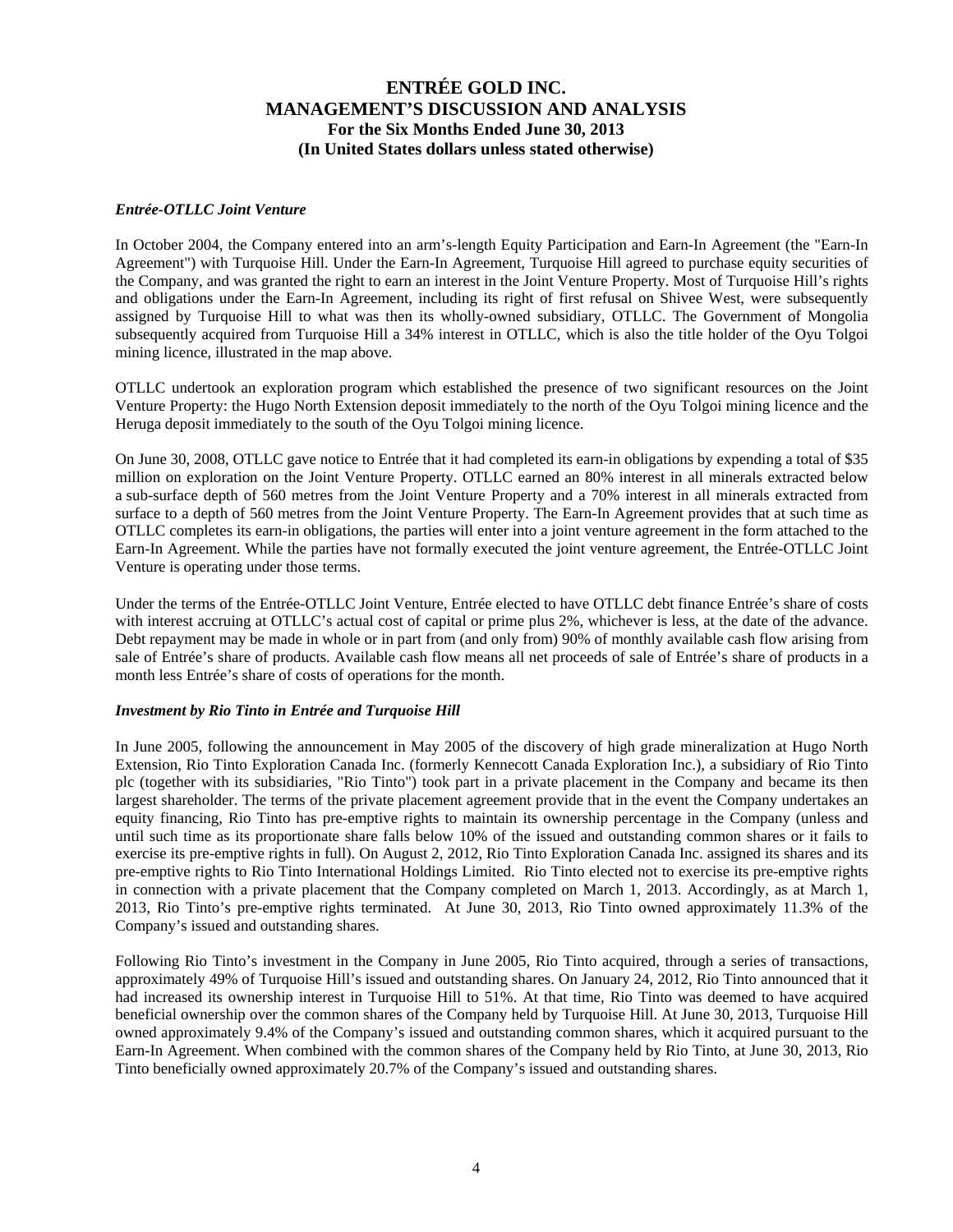#### *Heads of Agreement and Memorandum of Agreement*

On December 8, 2010, Rio Tinto and Turquoise Hill entered into a Heads of Agreement (the "Heads of Agreement") which provides for the management structure of OTLLC and the project management structure of the Oyu Tolgoi mining complex, among other things. Under the Heads of Agreement, Rio Tinto is entitled to appoint three of the nine directors of OTLLC (with Turquoise Hill appointing three and the Government of Mongolia appointing three (as directed within the Amended and Restated Shareholders Agreement among the parties (the "Shareholders Agreement") dated June 8, 2011)) and Rio Tinto assumes management of the building and operation of the Oyu Tolgoi mining complex, which includes the Heruga and Hugo North Extension deposits on the Joint Venture Property.

On April 18, 2012, Rio Tinto announced that it had signed a memorandum of agreement (the "MOA") with Turquoise Hill under which Rio Tinto agrees to support and provide certain elements of a comprehensive funding package that will underpin the development of the Oyu Tolgoi mining complex. In accordance with the MOA, Rio Tinto assumed responsibility for all exploration operations on behalf of OTLLC, including exploration on the Joint Venture Property. Rio Tinto prepares all programs and budgets for approval by the OTLLC board before they are submitted to the Entrée-OTLLC management committee.

#### *Oyu Tolgoi Development and Funding*

As reported by Turquoise Hill, overall construction of the first phase of the Oyu Tolgoi mining complex (the Southern Oyu open pits) was essentially complete at the end of 2012. On November 5, 2012, Turquoise Hill announced that OTLLC had signed a binding power purchase agreement with the Inner Mongolia Power Corporation to supply initial power to the mine. Finalization of the power purchase agreement enabled OTLLC to complete commissioning of the ore-processing equipment on December 27, 2012. First ore was processed through the concentrator on January 2, 2013 and production of the first copper-gold concentrate followed on January 31, 2013. The first shipment of copper concentrate was sent to customers in China on July 9, 2013. On July 15, 2013, Turquoise Hill reported that the concentrator was averaging more than 70,000 tonnes of ore processed per day and that Oyu Tolgoi would progressively ramp up during the second half of 2013. Turquoise Hill expects Oyu Tolgoi to produce between 75,000 and 85,000 tonnes of copper in concentrates for the year.

On February 14, 2013, Turquoise Hill announced that the feasibility study for the expansion of operations of Oyu Tolgoi (including Lift 1 of the Entrée-OTLLC Joint Venture's Hugo North Extension deposit) is expected to be completed in the first half of 2014, as Turquoise Hill continues to pursue value engineering and optimization.

On March 25, 2013, Turquoise Hill announced that project financing for the Oyu Tolgoi mining complex continues to progress with the boards of the European Bank of Reconstruction and Development and the International Finance Corporation approving their respective participation in late February. Bids have been received from a number of banks that would allow Turquoise Hill to achieve its project financing target of \$3 billion to \$4 billion and discussions are ongoing with the lenders to finalize the terms of those offers.

On June 28, 2013, Turquoise Hill announced that in order to fund operations and current underground development of the Oyu Tolgoi mining complex, it had entered into an agreement with Rio Tinto for a non-revolving bridge loan facility maturing on August 12, 2013 that, if not repaid, converts into Turquoise Hill common shares at a price per share equal to 85% of the then prevailing weighted average trading price of the shares. Turquoise Hill also announced that it is continuing to engage with lenders to finalize approximately \$4 billion of project financing for the Oyu Tolgoi mining complex. Rio Tinto previously signed commitment letters with 15 global banks that locked in pricing and terms. The project financing is subject to the unanimous approval of the OTLLC board of directors which includes representatives from the Government of Mongolia. On July 28, 2013, Turquoise Hill announced that it had received notification from the Government of Mongolia that project financing for Oyu Tolgoi will now require approval by the Mongolian Parliament and as a consequence funding and development of the Oyu Tolgoi underground mine will be delayed until matters with the Mongolian Government can be resolved and a new timetable has been agreed.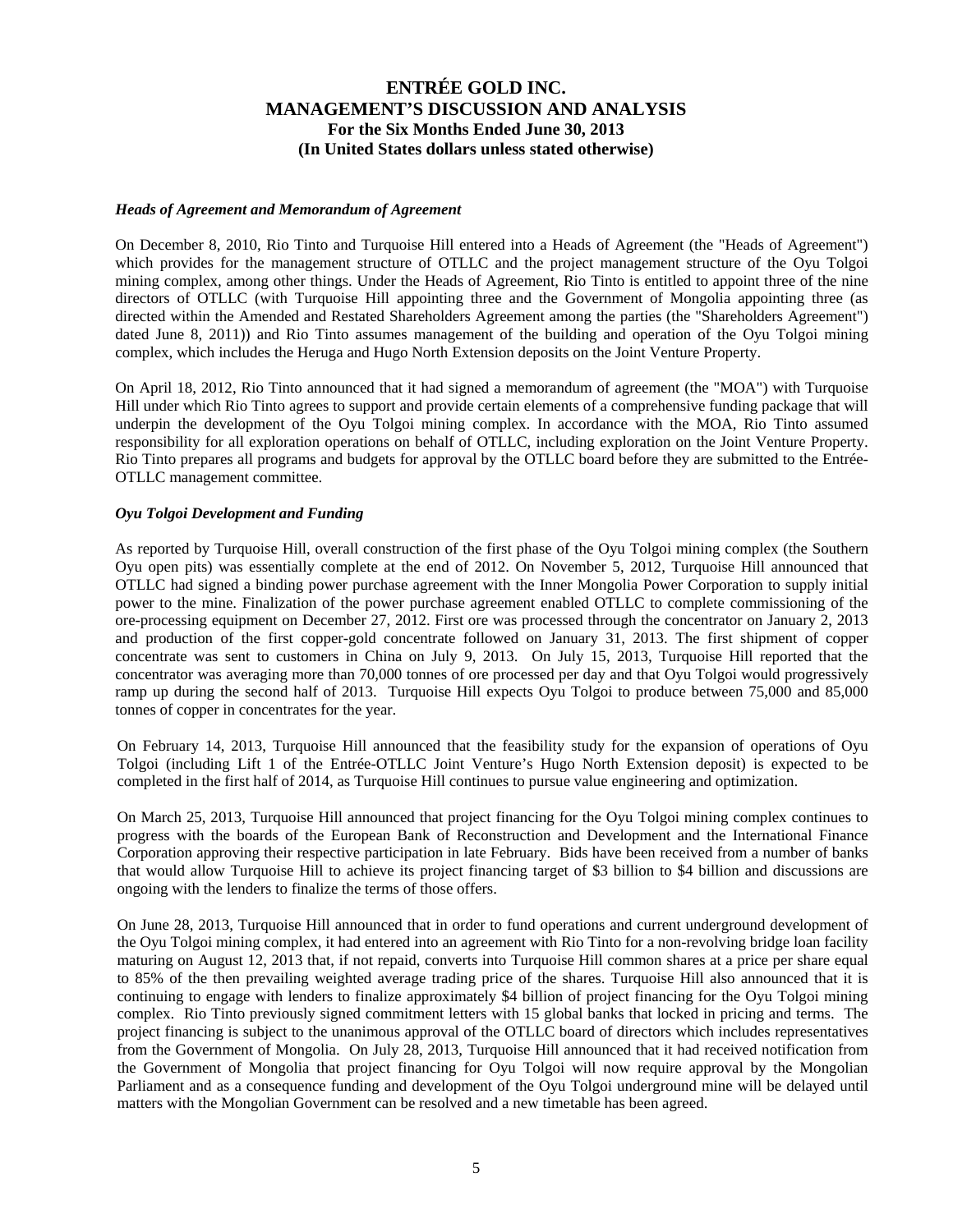#### *Investment Agreement and the Mongolian Government*

On October 6, 2009, Turquoise Hill, OTLLC and Rio Tinto signed an Investment Agreement (the "Investment Agreement") with the Mongolian Government, which regulates the relationship among the parties and stabilizes the long term tax, legal, fiscal, regulatory and operating environment to support the development of the Oyu Tolgoi mining complex, which includes the Joint Venture Property. The Investment Agreement specifies that the Government of Mongolia will own 34% of the shares of OTLLC (and by extension, 34% of OTLLC's interest in the Joint Venture Property) through its subsidiary Erdenes Oyu Tolgoi LLC.

The contract area defined in the Investment Agreement includes the Javhlant and Shivee Tolgoi mining licences, including Shivee West which is 100% owned by Entrée and not currently subject to the Entrée-OTLLC Joint Venture. The conversion of the original Shivee Tolgoi and Javhlant exploration licences into mining licences was a condition precedent to the Investment Agreement coming into effect. The Shivee Tolgoi and Javhlant mining licences were issued on October 27, 2009, and the Investment Agreement took legal effect on March 31, 2010.

Since Entrée itself is not a party to the Investment Agreement, Entrée does not have any direct rights or benefits under the Investment Agreement. OTLLC agreed, under the terms of the Earn-In Agreement, to use its best efforts to cause Entrée to be brought within the ambit of, made subject to and to be entitled to the benefits of the Investment Agreement or a separate stability agreement on substantially similar terms to the Investment Agreement. In order to become a party to the Investment Agreement or a similar type of agreement with the Government of Mongolia, the Government of Mongolia may require Entrée or the Entrée-OTLLC Joint Venture to agree to certain concessions, including with respect to the ownership of the Entrée-OTLLC Joint Venture, Entrée LLC or the economic benefit of Entrée's interest in the Joint Venture Property, or the scope of the lands to be covered by the Investment Agreement or similar type of agreement.

In June 2010, the Government of Mongolia passed Resolution 140, the purpose of which is to authorize the designation of certain land areas for "state special needs" within certain defined areas, some of which include or are in proximity to the Oyu Tolgoi mining complex. These state special needs areas are to be used for Khanbogd village development and for infrastructure and plant facilities necessary in order to implement the development and operation of the Oyu Tolgoi mining complex. A portion of the Shivee Tolgoi licence is included in the land area that is subject to Resolution 140.

In June 2011, the Government of Mongolia passed Resolution 175, the purpose of which is to authorize the designation of certain land areas for "state special needs" within certain defined areas in proximity to the Oyu Tolgoi mining complex. These state special needs areas are to be used for infrastructure facilities necessary in order to implement the development and construction of the Oyu Tolgoi mining complex. Portions of the Shivee Tolgoi and Javhlant licences are included in the land area that is subject to Resolution 175.

It is expected but not yet formally confirmed by the Government that to the extent that a consensual access agreement exists or is entered into between OTLLC and an affected licence holder, the application of Resolution 175 to the land area covered by the access agreement will be unnecessary. OTLLC has existing access and surface rights to the Joint Venture Property pursuant to the Earn-In Agreement. If Entrée is unable to reach a consensual arrangement with OTLLC with respect to Shivee West, Entrée's right to use and access a corridor of land included in the state special needs areas for a proposed power line may be adversely affected by the application of Resolution 175. While the Mongolian Government would be responsible for compensating Entrée in accordance with the mandate of Resolution 175, the amount of such compensation is not presently quantifiable.

The Investment Agreement contains provisions restricting the circumstances under which the Shivee Tolgoi and Javhlant licences may be expropriated. As a result, Entrée considers that the application of Resolution 140 and Resolution 175 to the Joint Venture Property will likely be considered unnecessary.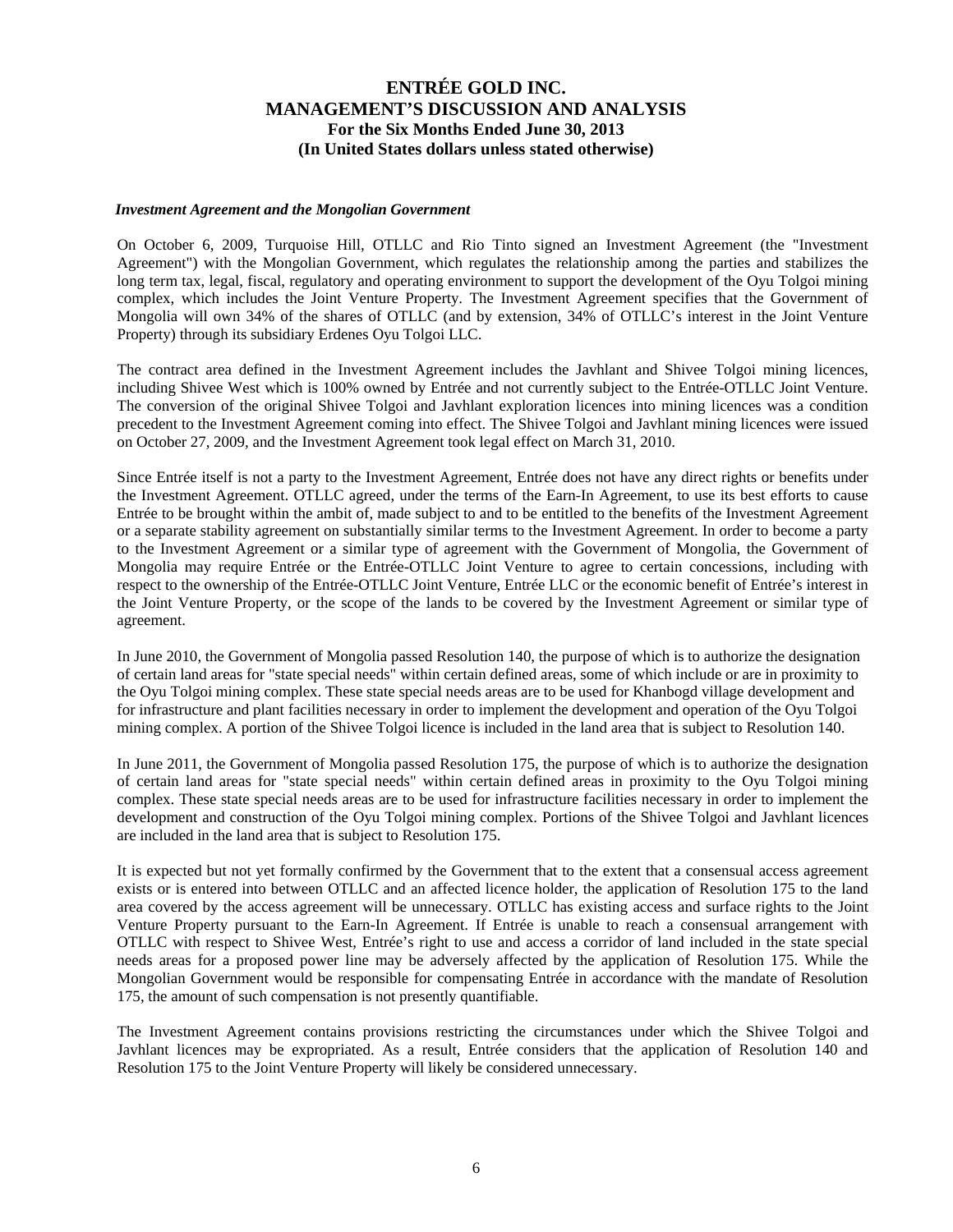On May 17, 2012, the Mongolian Parliament adopted the Law of Mongolia on the Regulation of Foreign Investment in Business Entities Operating in Sectors of Strategic Importance ("SEFIL"), which regulates investment by foreign investors and state owned legal entities into sectors of strategic importance, including minerals. The full impact of SEFIL is not yet known as there is a lack of clarity in many of the provisions and some of the regulations setting out the procedure for reviewing requests and making decisions in accordance with SEFIL have not yet been formalized. It is expected that a new investment law that would replace SEFIL will be discussed in the Mongolian Parliament's fall session.

On October 15, 2012, Turquoise Hill announced that it, along with OTLLC and Rio Tinto, had rejected a request from the Mongolia Ministry of Mining to renegotiate the Investment Agreement. This followed re-affirmation by the Mongolian Government in October 2011 that the Investment Agreement was signed in full compliance with all laws and regulations of Mongolia.

On December 7, 2012, the Office of the President of Mongolia published a draft revised Minerals Law, which proposes to introduce a new regulatory regime with new legal concepts. The draft law reaffirms the existing list of strategic deposits approved by Parliamentary Resolution #27 dated February 6, 2007, and provides for "mining agreements" to be entered into between the Government of Mongolia and holders of licences covering strategic deposits. Under these mining agreements, the Mongolian State has the right to take an equity interest in the licence holder for no consideration. The draft law also provides: that licence transfer agreements will only be valid upon registration with MRAM and state-owned entities shall have a pre-emptive right to licences being transferred; for more extensive grounds under which licences may be revoked; and that not less than 34% of the equity in a foreign-invested mining licence holder must be held by a Mongolian citizen. As currently drafted, the draft law does not provide for any transitional provisions relating to existing licences nor the rights and obligations of licence holders under the existing system. It is expected that revisions to the Minerals Law will be discussed in the Mongolian Parliament's fall session.

In its proposed 2013 budget, the Government of Mongolia included revenue from the application of a progressive royalty scheme to Oyu Tolgoi. However, the Investment Agreement provides a stabilized royalty rate of 5% over the life of the agreement and specifies that new laws made after its signing will not apply to Oyu Tolgoi. Turquoise Hill has stated that any change to Oyu Tolgoi's royalty rate would require the agreement of all parties to the Investment Agreement. Regardless, as Entrée is not a party to the Investment Agreement, there can be no assurance that Entrée will be entitled to stability with respect to taxes payable.

In early 2013, Turquoise Hill announced that a number of substantive issues had been raised by the Government of Mongolia relating to implementation of the Investment Agreement and Shareholder's Agreement, including Oyu Tolgoi project development and costs, operating budget, project financing, management fees and governance. On February 28, 2013, the OTLLC board of directors approved continued funding to progress the Oyu Tolgoi project as discussions with the Government of Mongolia proceed. On July 28, 2013, Turquoise Hill announced that it had received notification from the Government of Mongolia that project financing for the Oyu Tolgoi underground mine will now require approval by the Mongolian Parliament and as a consequence, funding and development of the Oyu Tolgoi underground mine will be delayed until matters with the Mongolian Government can be resolved and a new timetable has been agreed.

On February 27, 2013, Notice was delivered to Entrée by MRAM that by Order No. 43 dated February 22, 2013, the Ministry of Mining has cancelled the 2009 Order registering the Hugo Dummett (including the Hugo North Extension) and Heruga reserves. The registration of reserves is a pre-condition to applying for the conversion of an exploration licence into a mining licence. The Notice states that the 2009 Order breached Clause 48.4 of the Minerals Law of Mongolia and Clause 9 of the Charter of the Minerals Resource Council. The Notice, which is not explicitly concerned with the issuance of the mining licences, further advises that any transfer, sale or lease of the Shivee Tolgoi and Javhlant mining licences is temporarily restricted. The mining licences have not been revoked or cancelled. Entrée is currently working to determine the full implications of the Notice and to resolve the temporary restriction on the transfer, sale or lease of the licences.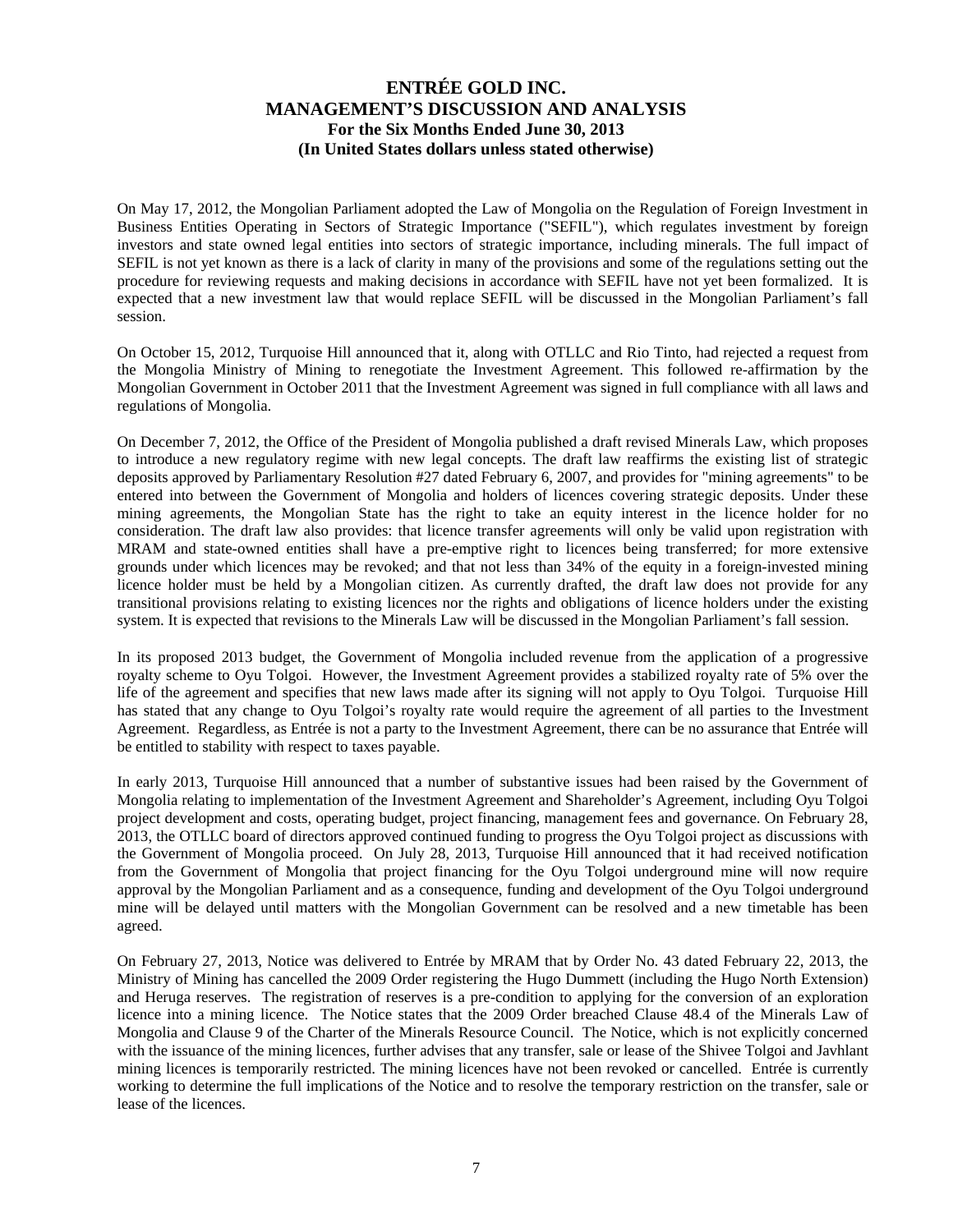#### *Mineral Resource and Reserve Estimates*

In March 2013, Turquoise Hill released a technical report ("2013 OTTR") based on the technical, production and cost information contained in the study prepared by OTLLC for international financial institutions for project financing of the Oyu Tolgoi mining complex. The 2013 OTTR updates the current path of development for the initial phases of the Oyu Tolgoi mining complex (Southern Oyu open pits and Hugo North underground Lift 1, which includes a portion of the Hugo North Extension deposit).

On April 2, 2013, the Company filed an updated technical report titled "Technical Report 2013 on the Lookout Hill Property" ("LHTR13"). LHTR13 is dated March 28, 2013 and was prepared under the management of AMC Consultants Pty Ltd ("AMC") in Adelaide, Australia. The following information is summarized, derived or extracted from LHTR13. For a complete description of the assumptions, qualifications and procedures associated with the information in LHTR13, reference should be made to the full text of LHTR13, which is available for review on SEDAR located at www.sedar.com or on www.entreegold.com.

LHTR13 discusses the impact of the updated mine plan on the Joint Venture Property as well as future development options for the Entrée-OTLLC Joint Venture assets.

LHTR13 analyses a reserve case only. The underground mineral reserves for Lift 1 of the Hugo North deposit, including Lift 1 of the Entrée-OTLLC Joint Venture's Hugo North Extension deposit, were updated in LHTR13. The probable reserve for Hugo North Extension – Lift 1 effective as of March 25, 2013 totals 31 million tonnes ("Mt") grading 1.73% copper and 0.62 grams per tonne ("g/t") gold (Table 1).

| Entrée-OTLLC Joint Venture Mineral Reserve, March 25, 2013<br>Table 1. |      |                          |      |       |       |                    |       |       |  |  |  |  |
|------------------------------------------------------------------------|------|--------------------------|------|-------|-------|--------------------|-------|-------|--|--|--|--|
| <b>NSR</b><br>Cu<br>Ore<br>Cu<br>Ag<br>Αu<br>Au                        |      |                          |      |       |       |                    |       |       |  |  |  |  |
| <b>Classification</b>                                                  | (Mt) | (5/t)                    | (%)  | (g/t) | (g/t) | (M <sub>1b</sub> ) | (Moz) | (koz) |  |  |  |  |
| Proven                                                                 | -    | $\overline{\phantom{a}}$ | -    |       |       |                    |       |       |  |  |  |  |
| Probable                                                               | 31   | 95.21                    | 1.73 | 0.62  | 3.74  | 1.090              | 521   | 3,229 |  |  |  |  |
| <b>Total Entrée-OTLLC Joint Venture</b>                                | 31   | 95.21                    | 1.73 | 0.62  | 3.74  | 1,090              | 521   | 3,229 |  |  |  |  |

**Notes**:

- Table shows only the part of the mineral reserve on the Entrée-OTLLC Joint Venture portion of the Shivee Tolgoi licence.
- Metal prices used for calculating the Hugo North underground net smelter returns ("NSR") are copper \$2.81/lb, gold \$970/oz, and silver \$15.50/oz based on long term metal price forecasts at the beginning of the mineral reserve work. The analysis indicates that the mineral reserve is still valid at these metal prices.
- The NSR has been calculated with assumptions for smelter refining and treatment charges, deductions and payment terms, concentrate transport, metallurgical recoveries and royalties.
- For the underground block cave all material within the shell has been converted to mineral reserve; this includes low grade indicated material and inferred material assigned zero grade treated as dilution.
- Only measured resources were used to report proven reserves and only indicated resources were used to report probable reserves.
- The Joint Venture Property comprises the eastern portion of the Shivee Tolgoi licence and all of the Javhlant licence. Title to both licences is held by Entrée. The Joint Venture Property is managed by Rio Tinto on behalf of OTLLC. Entrée will receive 20% of cash flows after capital and operating costs for material originating below 560 metres, and 30% above this depth.
- The base case financial analysis has been prepared using current long term metal price estimates of copper \$2.87/lb, gold \$1350/oz, and silver \$23.50/oz. Metal prices are assumed to fall from current prices to the long term average over five years.
- The mineral reserves are not additive to the mineral resources.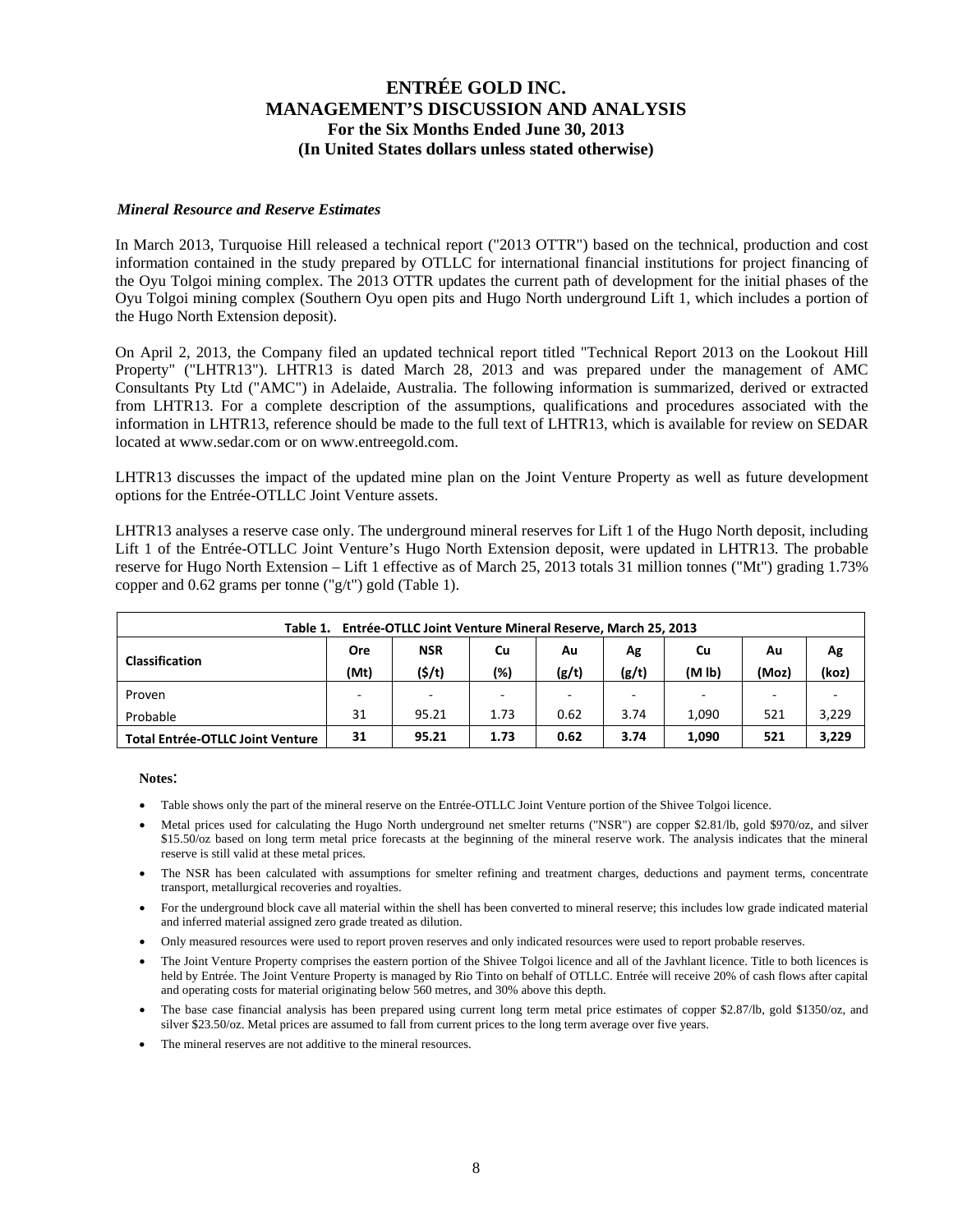Of significance to Entrée:

- NSR value of the Hugo North Extension Lift 1 reserve increased to \$95.21/tonne from the \$79.40/tonne reported by the Company in March 2012. The NSR calculation reflects the net value per tonne received for the ore by the mine (after all treatment and transport costs and charges).
- While the mineral reserve tonnage on the Joint Venture Property increased compared to the amount as previously reported by the Company in March 2012, the copper grade decreased from 1.91% to 1.73% and the gold grade decreased from 0.74 g/t to 0.62 g/t.
- After factoring in projected increases to capital expenditures and operating costs, the net present value (at an 8% discount rate) of Entrée's 20% interest in the Hugo North Extension – Lift 1 decreased to \$110 million from the \$129 million reported by the Company in March 2012.
- A significant portion of the mineralization on the Joint Venture Property has not been included in the updated mining plan and remains in the mineral resource category, including Hugo North Extension – Lift 2 and the Heruga deposit.

The 2013 OTTR uses the same mineral resource estimates previously reported in the Company's March 2012 technical report. However, the base case cut-off has been lowered from 0.6% copper equivalent ("CuEq") to 0.37% CuEq resulting in new base case tonnages and grades. Full details are contained in LHTR13, which is available at www.sedar.com.

The base case CuEq grade assumptions for each deposit were determined using operating cost estimates from the mineral reserves. The base case CuEq cut-off grade assumptions for each deposit were determined using cut-off grades applicable to mining operations exploiting similar deposits. The CuEq cut-off applied for the underground was 0.37%.

The following table summarizes the mineral resources for the Hugo North Extension deposit and the Heruga deposit as reproduced in LHTR13. The resource estimate for the Hugo North Extension deposit is effective as of February 20, 2007 and is based on drilling completed to November 1, 2006. The Heruga mineral resource estimate is effective as of March 30, 2010.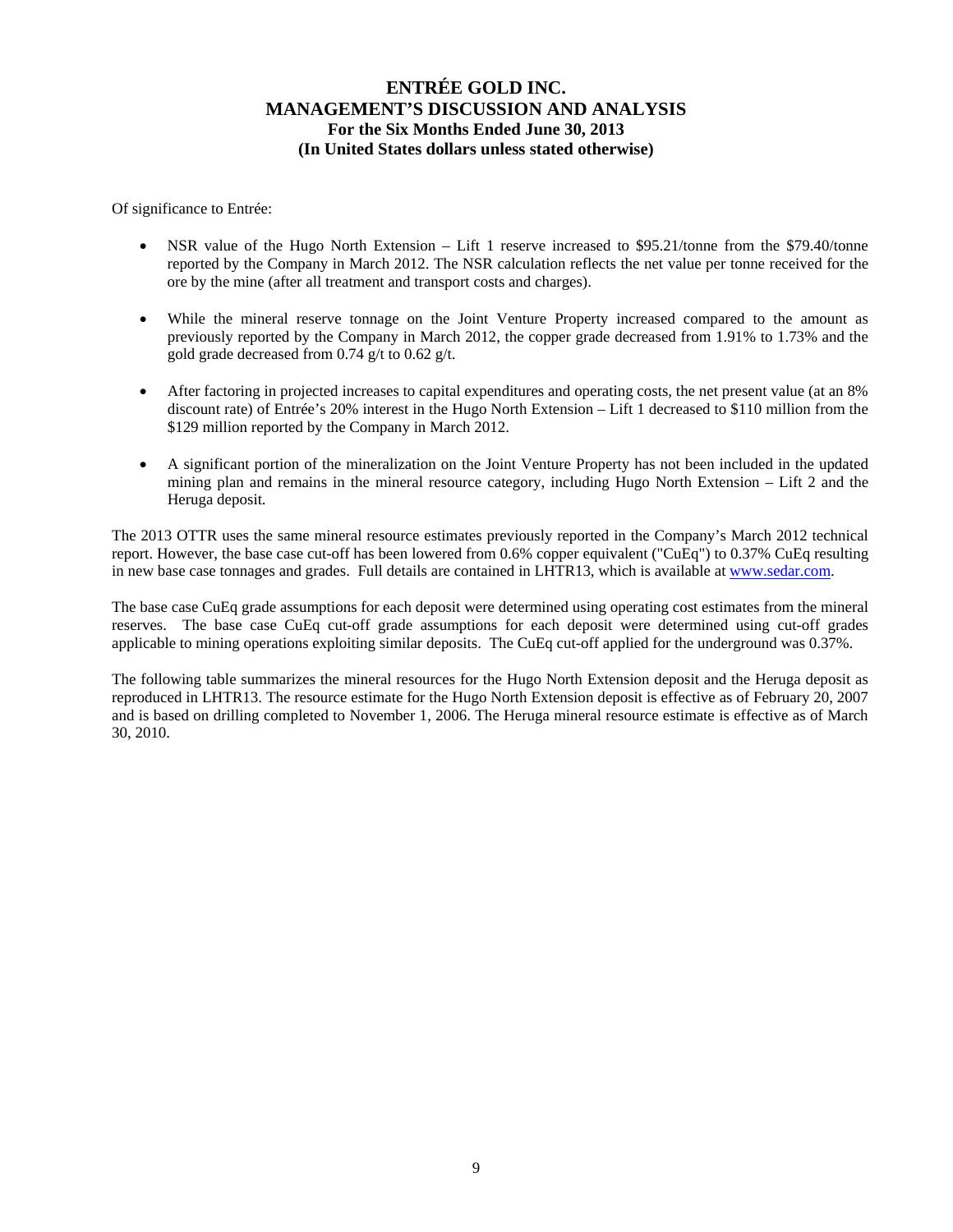| Table 2. Entrée-OTLLC Joint Venture Mineral Resources<br>(0.37% CuEq cut-off) |                        |               |              |               |                        |                     |                     |      |                    |  |  |
|-------------------------------------------------------------------------------|------------------------|---------------|--------------|---------------|------------------------|---------------------|---------------------|------|--------------------|--|--|
| <b>Deposit</b>                                                                | <b>Tonnage</b><br>(Mt) | Copper<br>(%) |              | Gold<br>(g/t) | <b>Silver</b><br>(g/t) |                     | Molybdenum<br>(ppm) |      | <b>CuEq</b><br>(%) |  |  |
| <b>Hugo North Extension Deposit</b>                                           |                        |               |              |               |                        |                     |                     |      |                    |  |  |
| <b>Indicated Shivee Tolgoi</b><br>(Hugo North Extension)                      | 132                    | 1.65          |              | 0.55          | 4.09                   |                     | 35.7                |      | 2.00               |  |  |
| <b>Inferred Shivee Tolgoi</b><br>(Hugo North Extension)                       | 134                    | 0.93          | 0.25<br>2.44 |               | 23.6                   |                     |                     | 1.09 |                    |  |  |
| <b>Heruga Deposit</b>                                                         |                        |               |              |               |                        |                     |                     |      |                    |  |  |
| <b>Inferred Javhlant</b><br>(Heruga)                                          | 1,824                  | 0.38          | 0.36         |               | 1.35                   |                     | 110                 |      | 0.67               |  |  |
|                                                                               |                        |               |              |               | <b>Contained Metal</b> |                     |                     |      |                    |  |  |
| <b>Deposit</b>                                                                | Copper<br>(MIb)        | Gold<br>(Moz) |              |               | Silver<br>(Moz)        | Molybdenum<br>(MIb) |                     |      | CuEq<br>(MIb)      |  |  |
| <b>Hugo North Extension Deposit</b>                                           |                        |               |              |               |                        |                     |                     |      |                    |  |  |
| <b>Indicated Shivee Tolgoi</b><br>(Hugo North Extension)                      | 4,800                  | 2.32          |              |               | 17.4                   |                     | 10.4                |      | 5,810              |  |  |
| <b>Inferred Shivee Tolgoi</b><br>(Hugo North Extension)                       | 2,760                  | 1.08          |              |               | 10.5                   |                     | 7.0                 |      | 3,230              |  |  |
| <b>Heruga Deposit</b>                                                         |                        |               |              |               |                        |                     |                     |      |                    |  |  |
| Inferred Javhlant<br>(Heruga)                                                 | 15,190                 | 21.2          |              |               | 79.4                   |                     | 444                 |      | 26,850             |  |  |

#### **Notes:**

- CuEq has been calculated using assumed metal prices of \$1.35/lb for copper, \$650/oz for gold, and \$10.00 for molybdenum. The equivalence formula was calculated assuming that gold and molybdenum recovery was 91% and 72% of copper recovery respectively. CuEq was calculated using the formula: CuEq% = Cu% + ((Au g/t\*18.98)+(Mo g/t\*.01586))/29.76. Silver is not included in the CuEq calculations. Molybdenum is not included in the CuEq calculations for Hugo North Extension.
- Molybdenum content in the Heruga deposit is 110 parts per million ("ppm") and is included in the calculation of CuEq for Heruga.
- The contained copper, gold, silver and molybdenum in the tables have not been adjusted for metallurgical recovery.
- The 0.37% CuEq cut-off is highlighted as the base case resource for underground bulk mining.
- Mineral resources that are not mineral reserves do not have demonstrated economic viability.
- The Joint Venture Property comprises the eastern portion of the Shivee Tolgoi licence and all of the Javhlant licence. Title to both licences is held by Entrée. The Joint Venture Property is managed by Rio Tinto on behalf of OTLLC. Entrée will receive 20% of cash flows after capital and operating costs for material originating below 560 metres, and 30% above this depth.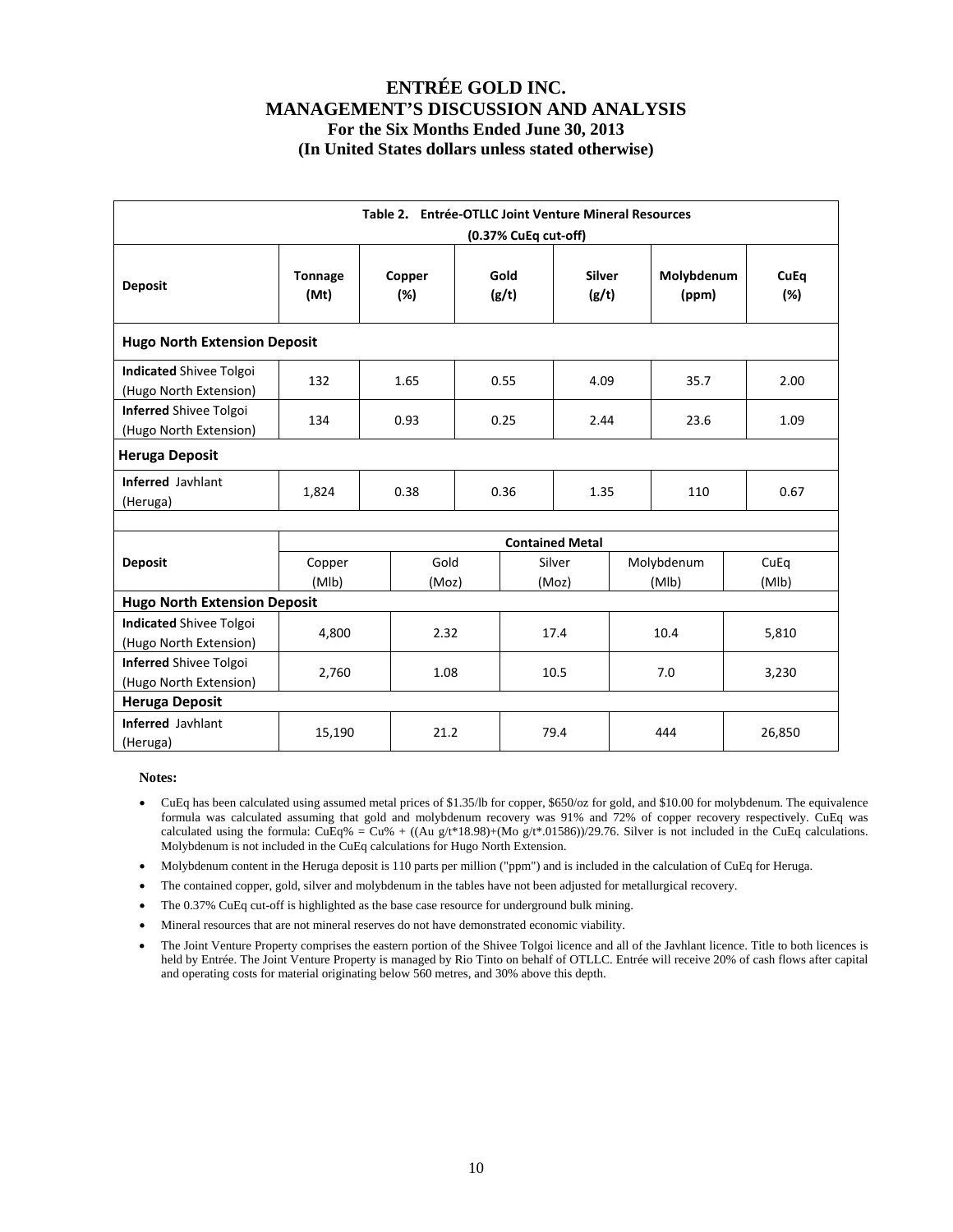#### **UNITED STATES – ANN MASON**

Entrée's other principal asset is the Ann Mason Project in the Yerington District of Nevada.

The Ann Mason Project is currently defined by the mineral rights to 1054 unpatented lode claims on public land administered by the Bureau of Land Management ("BLM"), and title to 20 patented lode claims. Entrée assembled this package of claims through a combination of staking and a series of transactions undertaken since August 2009, including the acquisition of PacMag Metals Limited ("PacMag"). The Roulette and Blackjack properties have been folded into the Ann Mason Project, which now includes the Ann Mason copper-molybdenum porphyry deposit, the Blue Hill copper deposit, and the Blackjack IP, Blackjack Oxide, Roulette and Minnesota targets. Unless otherwise described below, Entrée has or has an option to acquire a 100% interest in the claims comprising the Ann Mason Project.

226 of the unpatented lode claims (formerly part of the Blackjack property) are subject to a mining lease and option to purchase agreement (the "MLOPA") with two individuals. The MLOPA provides for an option to purchase the claims for \$500,000, a 3% net smelter returns ("NSR") royalty (which may be bought down to a 1% NSR royalty for \$2 million) and annual advance minimum royalty payments of \$27,500 which commenced in June 2011 and will continue until the commencement of sustained commercial production. The advance payments will be credited against future NSR royalty payments or the buy down of the royalty.

In September 2009, Entrée entered into an agreement with Bronco Creek Exploration Inc., a wholly-owned subsidiary of Eurasian Minerals Inc. (together, "Eurasian"), whereby Entrée may acquire an 80% interest in 216 unpatented lode claims formerly known as the Roulette property. In order to acquire its interest, Entrée must: (a) incur expenditures of \$1,000,000, make cash payments of \$140,000 and issue 85,000 common shares of the Company within three years (completed); (b) make aggregate advance royalty payments totaling \$375,000 between the fifth and tenth anniversaries of the agreement; and (c) deliver a bankable feasibility study before the tenth anniversary of the agreement.

17 of the patented lode claims are subject to a 2% NSR royalty granted to AngloGold Ashanti (Nevada) Corp. 235 of the unpatented lode claims, including the claims covering the Ann Mason and Blue Hill deposits, are subject to a 0.4% NSR royalty in favour of Sandstorm.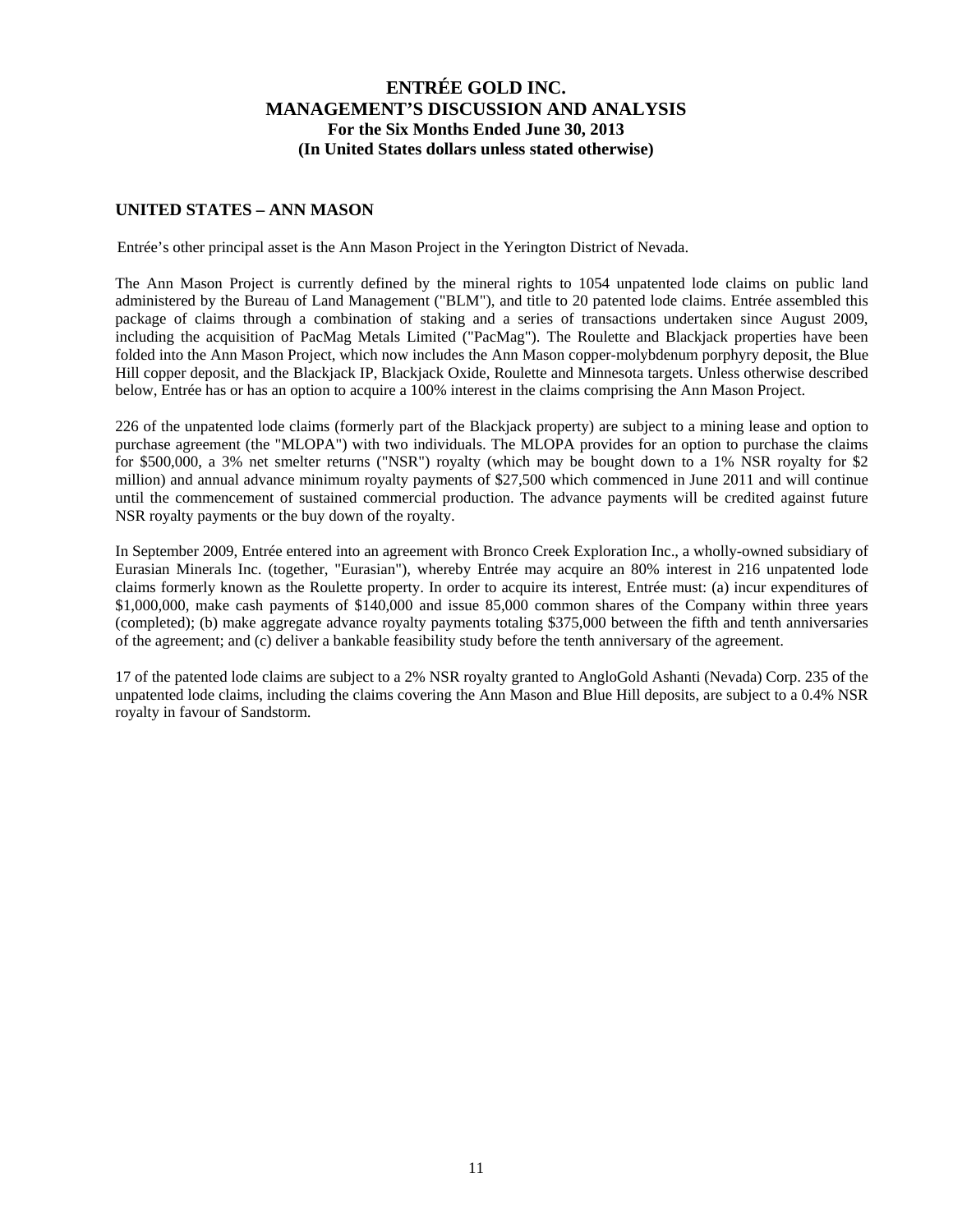

The illustration below depicts the target locations and land status of the Ann Mason Project.

#### *Preliminary Economic Assessment*

On October 24, 2012, the Company announced the results of its PEA on the Ann Mason deposit. The Company subsequently filed a technical report titled "Preliminary Economic Assessment on the Ann Mason Project Nevada, U.S.A." with an effective date of October 24, 2012 ("AMTR12"). AMTR12 was prepared by AGP Mining Consultants Inc. ("AGP"). The following information is summarized, derived or extracted from AMTR12. For a complete description of the assumptions, qualifications and procedures associated with the information in AMTR12, reference should be made to the full text of AMTR12, which is available for review on SEDAR located at www.sedar.com or on www.entreegold.com.

Key results from the PEA can be summarized as follows:

- Base case, pre-tax net present value (using a 7.5% discount rate) ("NPV7.5") of \$1.11 billion, internal rate of return ("IRR") of 14.8%, and payback of 6.4 years, based on long term metal prices of \$3.00/lb copper, \$13.50/lb molybdenum, \$1,200/oz gold and \$22/oz silver (the "Base Case").
- Development (Pre-production plus year 1) capital costs of approximately \$1.28 billion, including contingency.
- Average cash costs (net of by-product credits) of \$1.46/lb copper (see "Non-US GAAP Performance Measurement" below).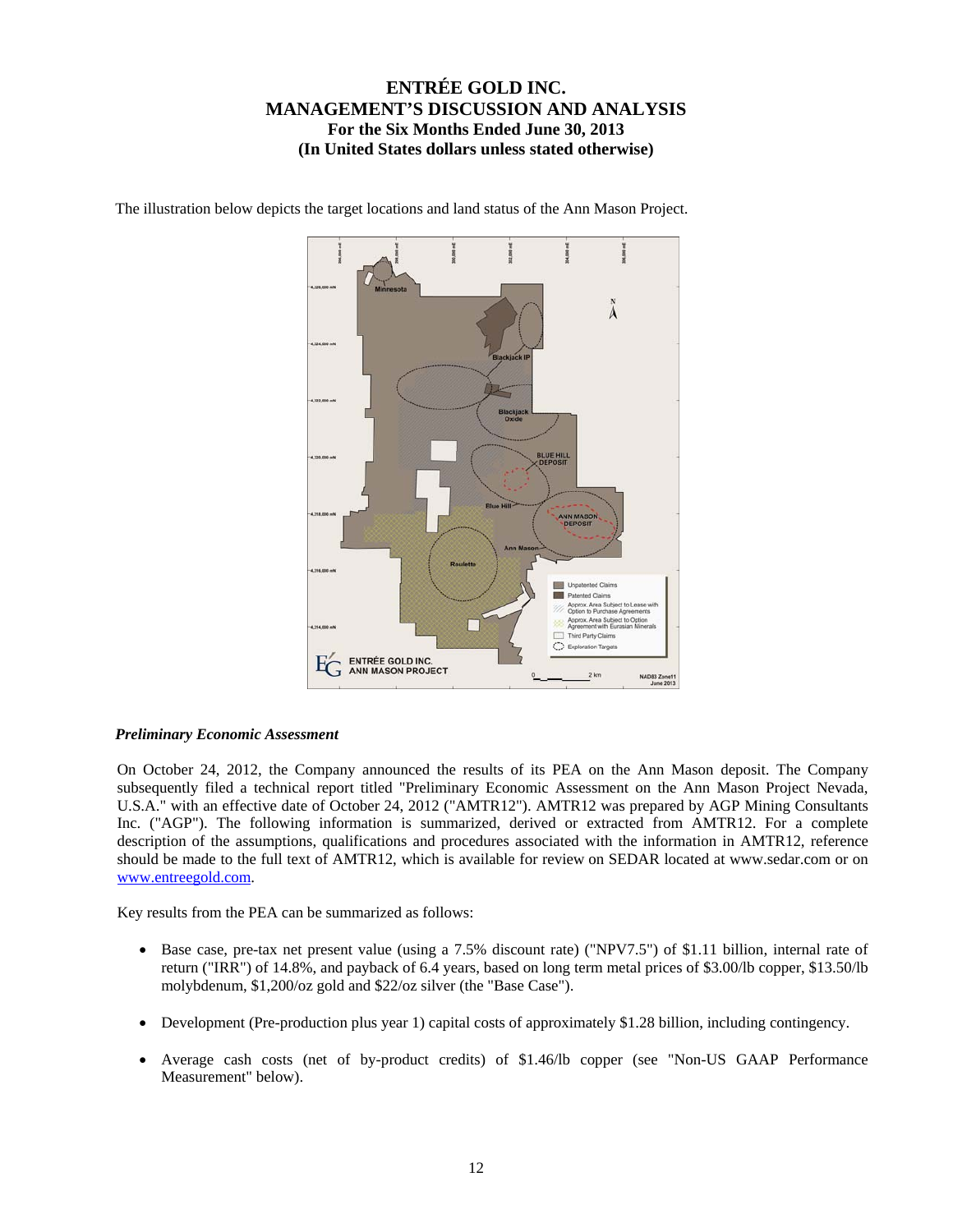- Net annual undiscounted cash flow over the life of mine ("LOM") is approximately \$227 million per year.
- 100,000 tonnes per day ("tpd") conventional open pit mine utilizing a conventional sulphide flotation mill with a 24 year mine life.
- LOM production of 5.14 billion pounds of copper and 36.4 million pounds of molybdenum.
- LOM strip ratio of 2.16:1 waste to mineralized material.
- LOM average copper recovery of 93.5%.
- Copper concentrate grading 30%.

The following table summarizes the main economic parameters and outputs of the discounted cash flow, without taking into account the 0.4% NSR royalty granted to Sandstorm.

| Table 3. Summary of Ann Mason PEA key financial outputs.                 |                   |                 |                  |                  |  |  |  |  |  |  |  |  |
|--------------------------------------------------------------------------|-------------------|-----------------|------------------|------------------|--|--|--|--|--|--|--|--|
|                                                                          |                   | <b>Low Case</b> | <b>Base Case</b> | <b>High Case</b> |  |  |  |  |  |  |  |  |
| Copper                                                                   | $\frac{1}{2}$ /lb | \$2.75          | \$3.00           | \$3.25           |  |  |  |  |  |  |  |  |
| Molybdenum                                                               | $\frac{1}{2}$ /lb | \$13.50         | \$13.50          | \$13.50          |  |  |  |  |  |  |  |  |
| <b>Silver</b>                                                            | $\frac{2}{3}$ /0Z | \$15.00         | \$22.00          | \$26.00          |  |  |  |  |  |  |  |  |
| Gold                                                                     | $\frac{2}{3}$ /0z | \$1,100         | \$1,200          | \$1,300          |  |  |  |  |  |  |  |  |
| <b>NPV (5%)</b>                                                          | \$ Million        | \$1,223         | \$1,918          | \$2,602          |  |  |  |  |  |  |  |  |
| <b>NPV (7.5%)</b>                                                        | \$ Million        | \$589           | \$1,106          | \$1,614          |  |  |  |  |  |  |  |  |
| <b>NPV (10%)</b>                                                         | \$ Million        | \$182           | \$576            | \$964            |  |  |  |  |  |  |  |  |
| <b>IRR</b>                                                               |                   | 11.6%           | 14.8%            | 17.8%            |  |  |  |  |  |  |  |  |
| Payback Period <sup>(1)</sup>                                            | Years             | 7.9             | 6.4              | 5.3              |  |  |  |  |  |  |  |  |
| <b>Metal Revenue</b><br>(after smelting, refining,<br>roasting, payable) | \$ Million        | \$14,200        | \$15,600         | \$17,000         |  |  |  |  |  |  |  |  |

(1) The payback periods for the various cases have increased from those reported in AMTR12 following the correction of a spreadsheet error. For the Base Case, the payback period increased from 5.6 to 6.4 years. These changes have no effect on the NPV or IRR and in Entrée's opinion are not material differences.

The PEA is preliminary in nature and includes inferred mineral resources that are considered too speculative geologically to have the economic considerations applied to them that would enable them to be categorized as mineral reserves, and there is no certainty that the PEA will be realized. Mineral resources that are not mineral reserves do not have demonstrated economic viability.

#### *Mineral Resource Estimate*

Entrée contracted Quantitative Group Pty Ltd ("QG") to prepare an updated mineral resource estimate for the Ann Mason deposit. The current resource estimate is contained within a constraining Lerchs-Grossmann ("LG") pit shell, generated by AGP, and is based on approximately 33,000 metres of recent drilling in 30 holes and approximately 49,000 metres of historic drilling in 116 holes. The resource database also includes re-assaying of 6,333 samples from 44 historical Anaconda core holes, to allow molybdenum, gold and silver values to be estimated. At a base case lower cutoff of 0.20% copper, the deposit is estimated to contain an indicated mineral resource of 1.14 billion tonnes ("Bt") at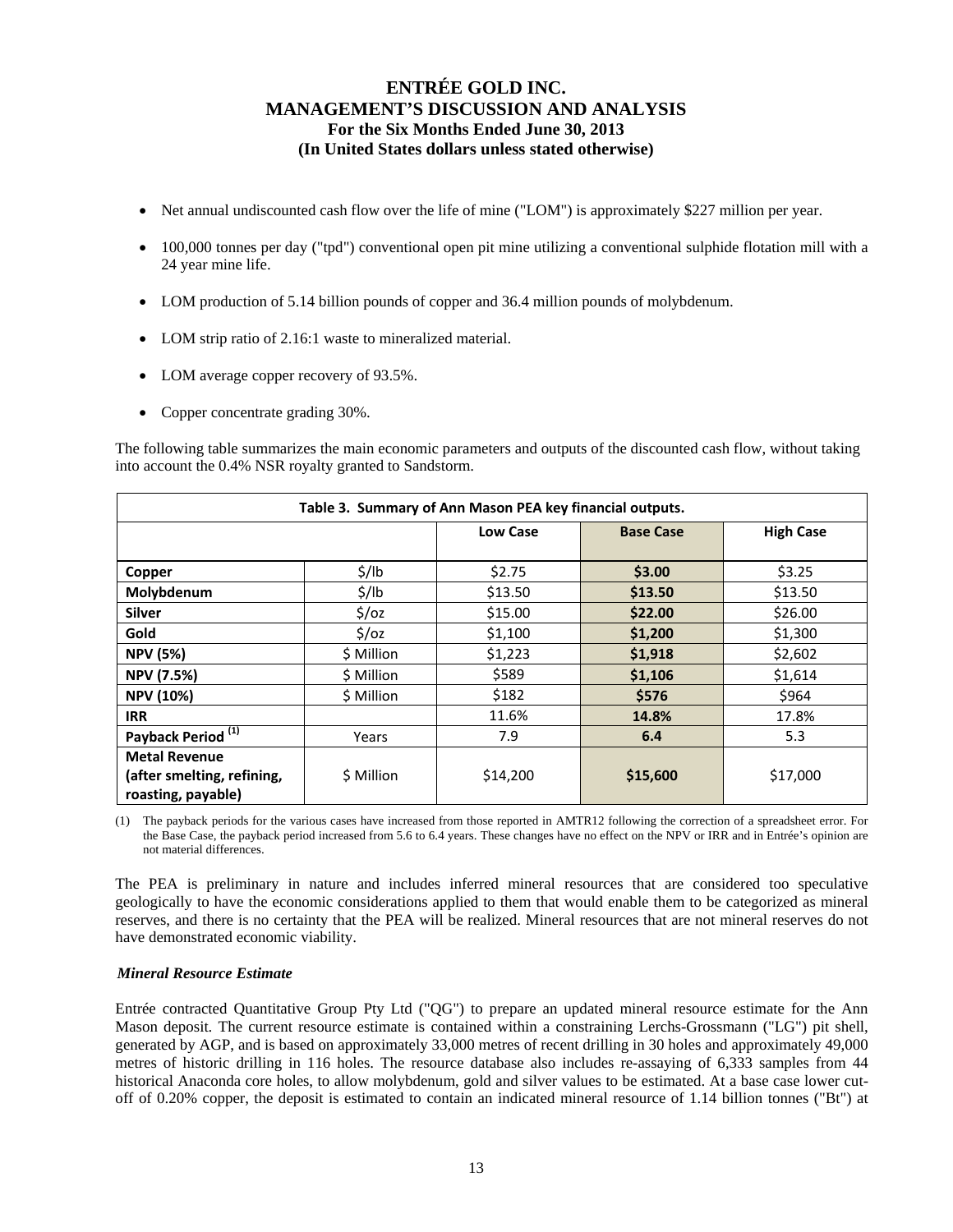0.33% copper and 0.006% molybdenum and an inferred mineral resource of 0.873 Bt at 0.29% copper and 0.004% molybdenum. By-product levels of gold and silver were also estimated, and are shown in Table 4. The following table summarizes the mineral resource for the Ann Mason deposit:

|        | Table 4. Ann Mason Pit-Constrained Mineral Resource (Effective August 14, 2012) |        |        |            |            |                    |                    |  |  |  |  |  |  |
|--------|---------------------------------------------------------------------------------|--------|--------|------------|------------|--------------------|--------------------|--|--|--|--|--|--|
|        | <b>Indicated</b><br>Cut-off                                                     |        |        |            |            |                    |                    |  |  |  |  |  |  |
| (% Cu) | Tonnes<br>(million)                                                             | Cu (%) | Mo (%) | Au $(g/t)$ | Ag $(g/t)$ | Ib Cu<br>(billion) | lb Mo<br>(billion) |  |  |  |  |  |  |
| 0.15   | 1,233                                                                           | 0.31   | 0.006  | 0.02       | 8.53       | 0.16               |                    |  |  |  |  |  |  |
| 0.20   | 1,137                                                                           | 0.33   | 0.006  | 0.02       | 0.57       | 8.15               | 0.15               |  |  |  |  |  |  |
| 0.25   | 912                                                                             | 0.35   | 0.006  | 0.03       | 0.60       | 7.02               | 0.12               |  |  |  |  |  |  |
| 0.30   | 639                                                                             | 0.38   | 0.006  | 0.03       | 0.64       | 5.37               | 0.09               |  |  |  |  |  |  |
| 0.35   | 388                                                                             | 0.42   | 0.007  | 0.03       | 0.69       | 3.58               | 0.06               |  |  |  |  |  |  |

| Cut-off | <b>Inferred</b>     |        |        |            |            |                    |                    |  |  |  |  |  |  |
|---------|---------------------|--------|--------|------------|------------|--------------------|--------------------|--|--|--|--|--|--|
| (% Cu)  | Tonnes<br>(million) | Cu (%) | Mo (%) | Au $(g/t)$ | Ag $(g/t)$ | Ib Cu<br>(billion) | lb Mo<br>(billion) |  |  |  |  |  |  |
| 0.15    | 1,017               | 0.27   | 0.004  | 0.03       | 0.61       | 6.16               | 0.10               |  |  |  |  |  |  |
| 0.20    | 873                 | 0.29   | 0.004  | 0.03       | 0.65       | 5.59               | 0.08               |  |  |  |  |  |  |
| 0.25    | 594                 | 0.32   | 0.004  | 0.04       | 0.73       | 4.20               | 0.05               |  |  |  |  |  |  |
| 0.30    | 330                 | 0.36   | 0.004  | 0.04       | 0.81       | 2.60               | 0.03               |  |  |  |  |  |  |
| 0.35    | 152                 | 0.40   | 0.004  | 0.04       | 0.86       | 1.34               | 0.01               |  |  |  |  |  |  |

Mineral resources that are not mineral reserves do not have demonstrated economic viability.

Although the mineral resources previously reported in March 2012 are not significantly different than the total mineralized inventory, which forms the basis of the current estimate, approximately 14% of the previously reported mineralization at the 0.20% copper cut-off now occurs outside of the resource constraining pit shell and therefore is not included in the current estimate. Further exploration may bring a portion of this additional mineralization into a resource category.

AGP has also prepared an initial resource estimate for the Blue Hill copper deposit, which is not included in the PEA. Blue Hill is located 1.5 kilometres northwest of the Ann Mason copper-molybdenum porphyry deposit. The resource estimate was prepared as a first step in determining if Blue Hill could serve to generate early cash flow for Ann Mason, should the Ann Mason deposit advance to production.

The resource is reported within a LG pit shell, generated by AGP, and is based on Entrée's drilling of 30 reverse circulation ("RC") and core holes totaling approximately 6,822 metres. In addition, the estimate incorporates approximately 2,381 metres of RC drilling (7 holes) and 1,057 metres of core drilling (2 holes) completed by PacMag, and 10 historic Anaconda RC and core holes totaling approximately 2,927 metres. The following table summarizes the pit-constrained mineral resource for the Blue Hill deposit (reported separately for oxide, mixed and sulphide copper mineralization):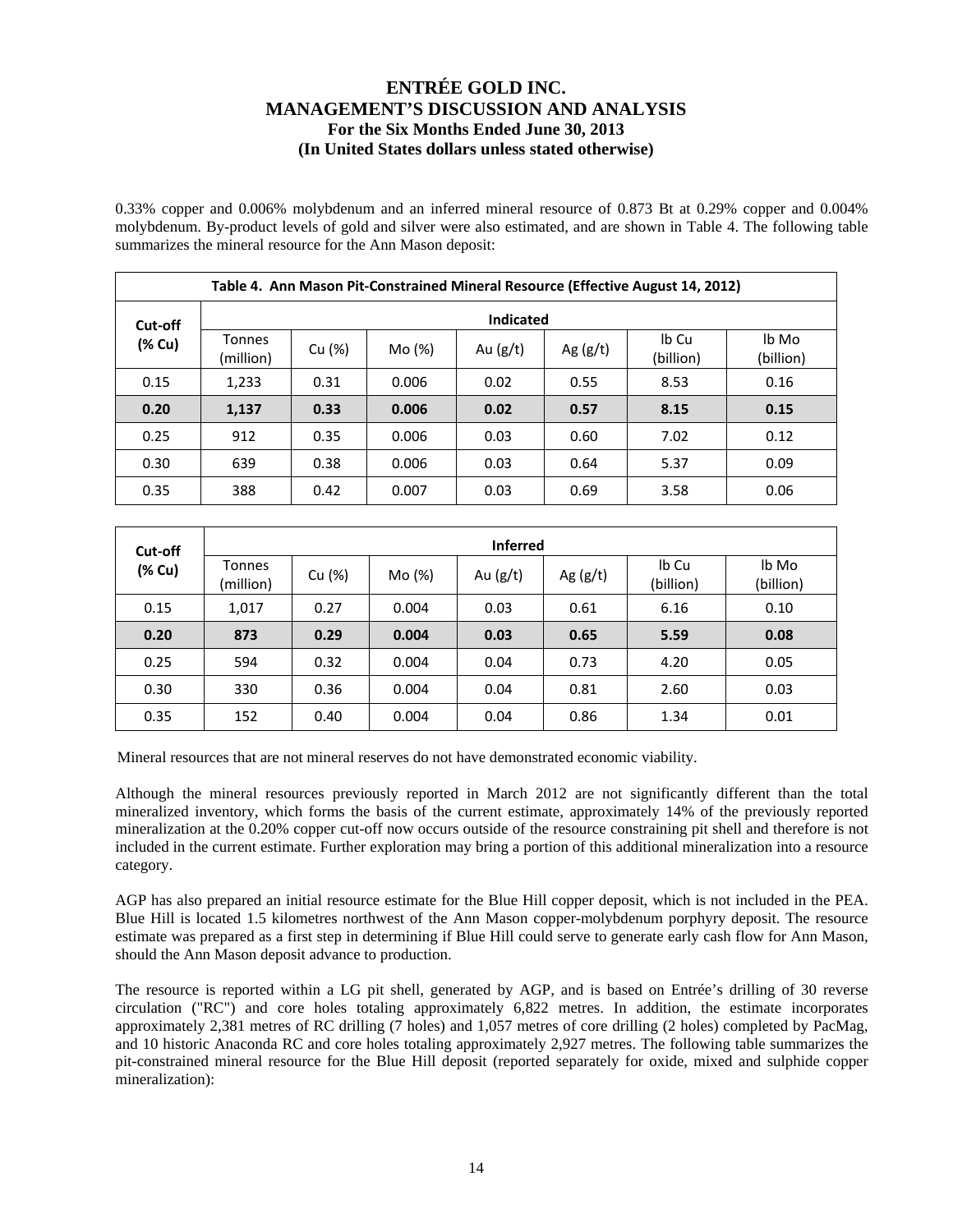| Table 5. Summary of Blue Hill Pit-Constrained Inferred Mineral Resource (Effective July 31, 2012) |                                       |                            |              |                    |              |             |             |  |  |  |  |  |  |
|---------------------------------------------------------------------------------------------------|---------------------------------------|----------------------------|--------------|--------------------|--------------|-------------|-------------|--|--|--|--|--|--|
| Zone                                                                                              | <b>Base Case</b><br>Cut-off<br>(Cu %) | <b>Tonnes</b><br>(Million) | Cu<br>$(\%)$ | Cu<br>(Million lb) | Mo<br>$(\%)$ | Au<br>(g/t) | Ag<br>(g/t) |  |  |  |  |  |  |
| Oxide                                                                                             | 0.10                                  | 47.44                      | 0.17         | 179.37             |              |             |             |  |  |  |  |  |  |
| Mixed                                                                                             | 0.10                                  | 24.69                      | 0.18         | 98.12              | ---          |             |             |  |  |  |  |  |  |
| <b>Oxide/Mixed Sub-</b><br>total                                                                  | 0.10                                  | 72.13                      | 0.17         | 277.49             | ---          | ---         | ---         |  |  |  |  |  |  |
| Sulphide                                                                                          | 0.15                                  | 49.86                      | 0.23         | 253.46             | 0.005        | 0.01        | 0.3         |  |  |  |  |  |  |

**Notes:** 

- Molybdenum, gold and silver were estimated for the sulphide only.
- Contained metal values are in-situ and not in consideration of metallurgical recoveries.
- See the News Release dated October 29, 2012 for additional information.

The Blue Hill deposit underlies a 900 by 450 metre area. Combined oxide and mixed zones range up to 185 metres in thickness (thinning to the northwest) with the sulphide zone appearing at an average depth of 160 metres below surface. Mineralization remains open in several directions.

Preliminary metallurgy suggests the oxide and mixed copper mineralization is amenable to low-cost, heap leach and solvent extraction/electrowinning ("SX/EW") processing. Average copper recovery in the oxide mineralization in column leach testing is 86%, while the mixed material returned 83% recovery. The underlying sulphide-copper mineralization has only been tested with ten widely spaced holes and remains open in most directions.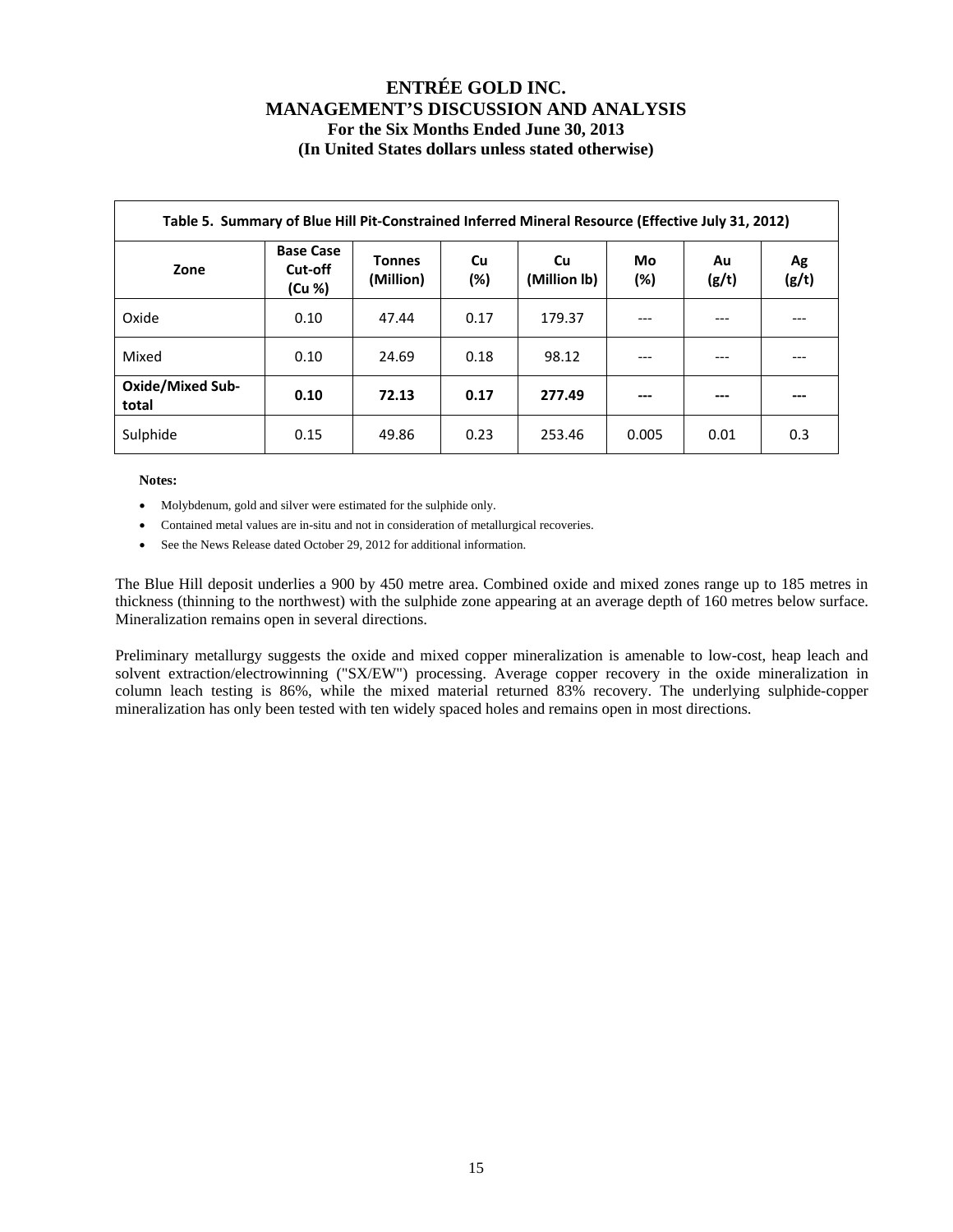|                                        | <b>Three Months</b><br><b>Ended</b><br><b>June 30,</b><br>2013 | <b>Three Months</b><br><b>Ended</b><br>March 31,<br>2013 | <b>Three Months</b><br><b>Ended</b><br>December 31,<br>2012 | <b>Three Months</b><br><b>Ended</b><br>September 30,<br>2012 |
|----------------------------------------|----------------------------------------------------------------|----------------------------------------------------------|-------------------------------------------------------------|--------------------------------------------------------------|
|                                        |                                                                |                                                          |                                                             |                                                              |
| <b>Total Revenues</b>                  | \$                                                             | \$                                                       | \$                                                          | \$                                                           |
| Net Loss                               | (2,275,617)                                                    | (5,091,844)                                              | (4,977,434)                                                 | (1,899,158)                                                  |
| Net loss per share, basic and diluted  | (0.02)                                                         | (0.04)                                                   | (0.04)                                                      | (0.01)                                                       |
| Working capital                        | 51,637,492                                                     | 55,119,275                                               | 4,699,256                                                   | 6,735,338                                                    |
| Total assets                           | 103,052,102                                                    | 108,672,304                                              | 64,173,530                                                  | 67, 327, 578                                                 |
| Total long term liabilities            | 52,725,045                                                     | 54,554,934                                               | 15,286,041                                                  | 12,939,869                                                   |
|                                        |                                                                |                                                          |                                                             |                                                              |
|                                        | <b>Three Months</b><br><b>Ended</b><br><b>June 30,</b><br>2012 | <b>Three Months</b><br><b>Ended</b><br>March 31,<br>2012 | <b>Three Months</b><br><b>Ended</b><br>December 31,<br>2011 | <b>Three Months</b><br><b>Ended</b><br>September 30,<br>2011 |
| <b>Total Revenues</b>                  | \$                                                             | \$                                                       | \$                                                          | \$                                                           |
| Net Loss                               | (3,244,705)                                                    | (5,074,832)                                              | (4,673,755)                                                 | (3,506,238)                                                  |
| Net loss per share, basic and diluted  | (0.03)                                                         | (0.04)                                                   | (0.04)                                                      | (0.03)                                                       |
|                                        |                                                                | 14,344,275                                               |                                                             |                                                              |
| Working capital<br><b>Total assets</b> | 10,512,000<br>67, 332, 879                                     | 73,075,875                                               | 19,004,136<br>74,589,810                                    | 10,321,520<br>64,897,779                                     |

### **SELECTED QUARTERLY FINANCIAL INFORMATION**

(1) Working Capital is defined as Current Assets less Current Liabilities.

For the three months ended June 30, 2013, net loss was \$2,275,617 compared to \$3,244,705 in the three months ended June 30, 2012. For the six months ended June 30, 2013, net loss was \$7,367,461 compared to \$8,319,537 in the six months ended June 30, 2012. During the three months ended June 30, 2013, Entrée incurred lower operating expenditures, due to a combination of lower exploration expenses and foreign exchange gains, relative to the three months ended June 30, 2012. While lower exploration expenditures occurred in all regions, the decreases were primarily related to the Ann Mason Project. As at June 30, 2013, working capital was \$51,637,492 compared to \$10,512,000 as at June 30, 2012. The increase in working capital is due to cash proceeds received from the financing package with Sandstorm consisting of three components: a \$40 million equity participation and funding agreement, a C\$10 million private placement and a \$5 million payment from Sandstorm in return for a 0.4% NSR royalty on the Ann Mason and Blue Hill deposits. As at June 30, 2013, total assets were \$103,052,102 compared to \$67,332,879 as at June 30, 2012. The increase in total assets over the prior year is the net effect of an increase in working capital described above. As at June 30, 2013, total long term liabilities were \$52,725,045 compared to \$12,878,412 as at June 30, 2012. The increase in long term liabilities over the prior year is largely due to the recording of the Sandstorm \$40 million equity participation and funding agreement Deposit as deferred revenue and a \$166,064 increase in the OTLLC loan payable.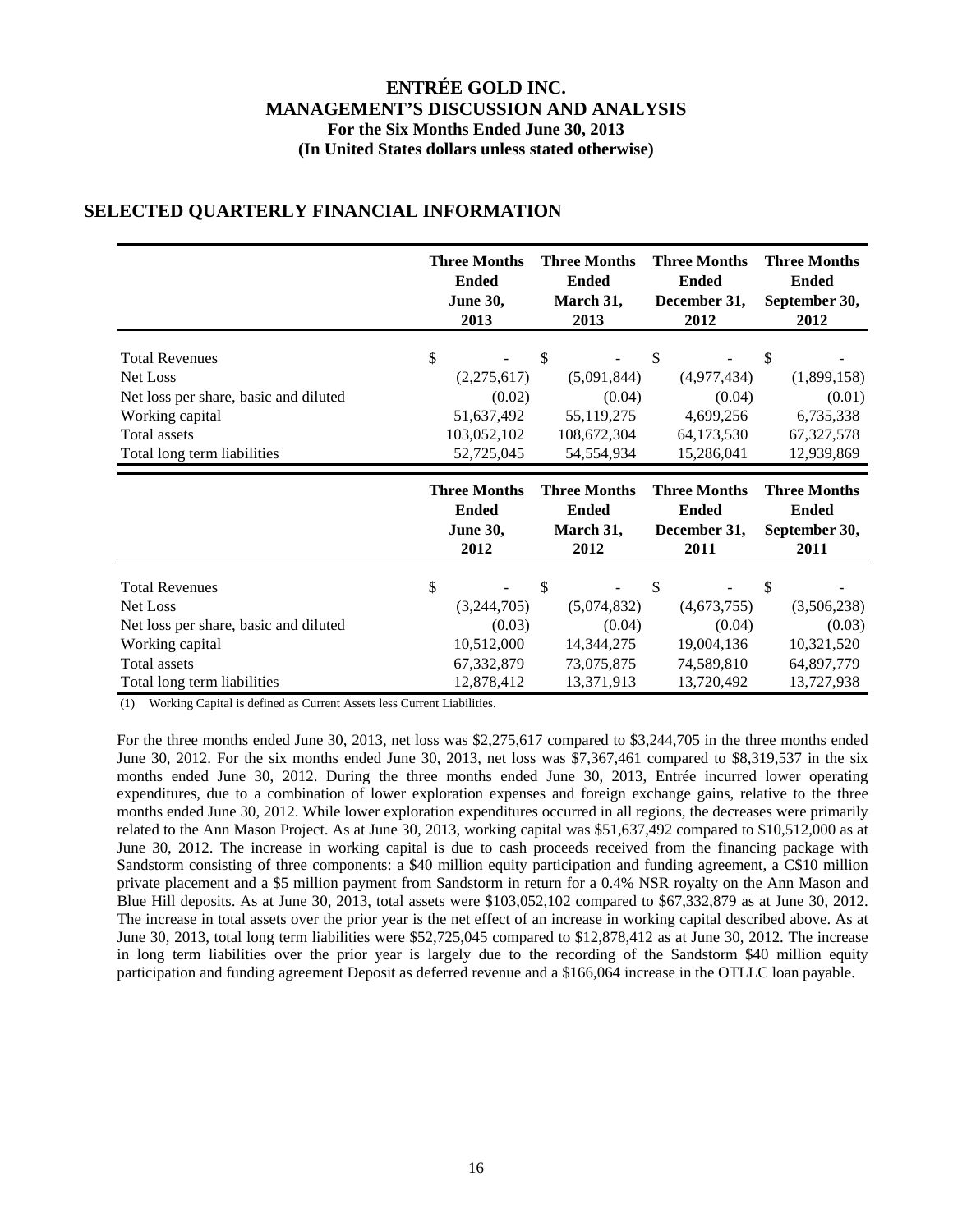## **REVIEW OF OPERATIONS**

Results of operations are summarized as follows:

|                                                         | <b>Three Months</b><br><b>Ended</b><br><b>June 30,</b><br>2013 |    | <b>Three Months</b><br><b>Ended</b><br><b>June 30,</b><br>2012 |      | <b>Six Months</b><br><b>Ended</b><br><b>June 30,</b><br>2013 |               | <b>Six Months</b><br><b>Ended</b><br><b>June 30,</b><br>2012 |
|---------------------------------------------------------|----------------------------------------------------------------|----|----------------------------------------------------------------|------|--------------------------------------------------------------|---------------|--------------------------------------------------------------|
| Exploration                                             | \$<br>1,904,636                                                | -S | 2,393,182                                                      | - \$ | 3,360,301                                                    | <sup>\$</sup> | 5,751,259                                                    |
| General and administrative                              | 1,148,594                                                      |    | 1,036,614                                                      |      | 3,059,835                                                    |               | 2,214,692                                                    |
| Impairment of mineral property interests                | 437,732                                                        |    |                                                                |      | 437,732                                                      |               |                                                              |
| Consultancy and advisory fees                           | 324,175                                                        |    |                                                                |      | 1,311,101                                                    |               |                                                              |
| Interest expense                                        | 64,553                                                         |    | 55,344                                                         |      | 128,809                                                      |               | 107,520                                                      |
| Stock-based compensation                                | 42,257                                                         |    | 41,053                                                         |      | 1,052,637                                                    |               | 1,190,487                                                    |
| Depreciation                                            | 26,704                                                         |    | 39,172                                                         |      | 55,540                                                       |               | 80,327                                                       |
| Gain on sale of mineral property interest               |                                                                |    |                                                                |      |                                                              |               | (104, 914)                                                   |
| Loss from equity investee                               | (19,683)                                                       |    | 189,507                                                        |      | 93,246                                                       |               | 492,113                                                      |
| Interest income                                         | (100, 948)                                                     |    | (50,710)                                                       |      | (164, 514)                                                   |               | (138, 828)                                                   |
| Fair value adjustment of asset backed commercial papers | (147, 564)                                                     |    |                                                                |      | (147, 564)                                                   |               |                                                              |
| Deferred income tax recovery                            | (512, 114)                                                     |    | (539,007)                                                      |      | (809, 253)                                                   |               | (1,378,007)                                                  |
| Foreign exchange loss (gain)                            | (892, 725)                                                     |    | 79,550                                                         |      | (1,010,409)                                                  |               | 104,888                                                      |
| Net loss                                                | \$<br>2,275,617                                                | S. | 3,244,705                                                      | S    | 7,367,461                                                    | S.            | 8,319,537                                                    |

Mineral properties expenditures are summarized as follows:

|                               | Three Months<br><b>Ended</b><br><b>June 30,</b><br>2013 |     | <b>Three Months</b><br><b>Ended</b><br><b>June 30,</b><br>2012 |     | <b>Six Months</b><br><b>Ended</b><br><b>June 30,</b><br>2013 |   | <b>Six Months</b><br>Ended<br><b>June 30,</b><br>2012 |
|-------------------------------|---------------------------------------------------------|-----|----------------------------------------------------------------|-----|--------------------------------------------------------------|---|-------------------------------------------------------|
| US                            | \$<br>1,571,377                                         | \$. | 1,677,194                                                      | \$. | 2,512,408                                                    | S | 4,546,825                                             |
| Mongolia                      | 243,778                                                 |     | 652,279                                                        |     | 773,612                                                      |   | 1,219,800                                             |
| Other                         | 89,481                                                  |     | 72,611                                                         |     | 222,406                                                      |   | 251,446                                               |
| Total costs                   | 1.904.636                                               |     | 2,402,084                                                      |     | 3,508,426                                                    |   | 6,018,071                                             |
| Less stock-based compensation |                                                         |     | (8,902)                                                        |     | (148, 125)                                                   |   | (266, 812)                                            |
| Total expenditures, cash      | \$<br>1,904,636                                         |     | 2.393.182                                                      | \$. | 3,360,301                                                    |   | 5,751,259                                             |

#### **MONGOLIA**

#### **Lookout Hill – Joint Venture Property**

Since formation, and as of June 30, 2013, the Entrée-OTLLC Joint Venture had expended \$25.7 million to advance the project. Under the terms of the Entrée-OTLLC Joint Venture, OTLLC contributed on Entrée's behalf the required cash participation amount of \$5.7 million, equal to 20% of the \$25.7 million incurred to date, plus interest at prime plus 2%.

In mid-December 2012 a new drill hole was collared at the north end of Heruga on the Javhlant licence but directed northwest onto the Oyu Tolgoi licence. In early February 2013, the hole passed onto the Oyu Tolgoi licence at a depth of approximately 1,500 metres and still above the mineralized zone. The hole terminated February 26 at a depth of 2,067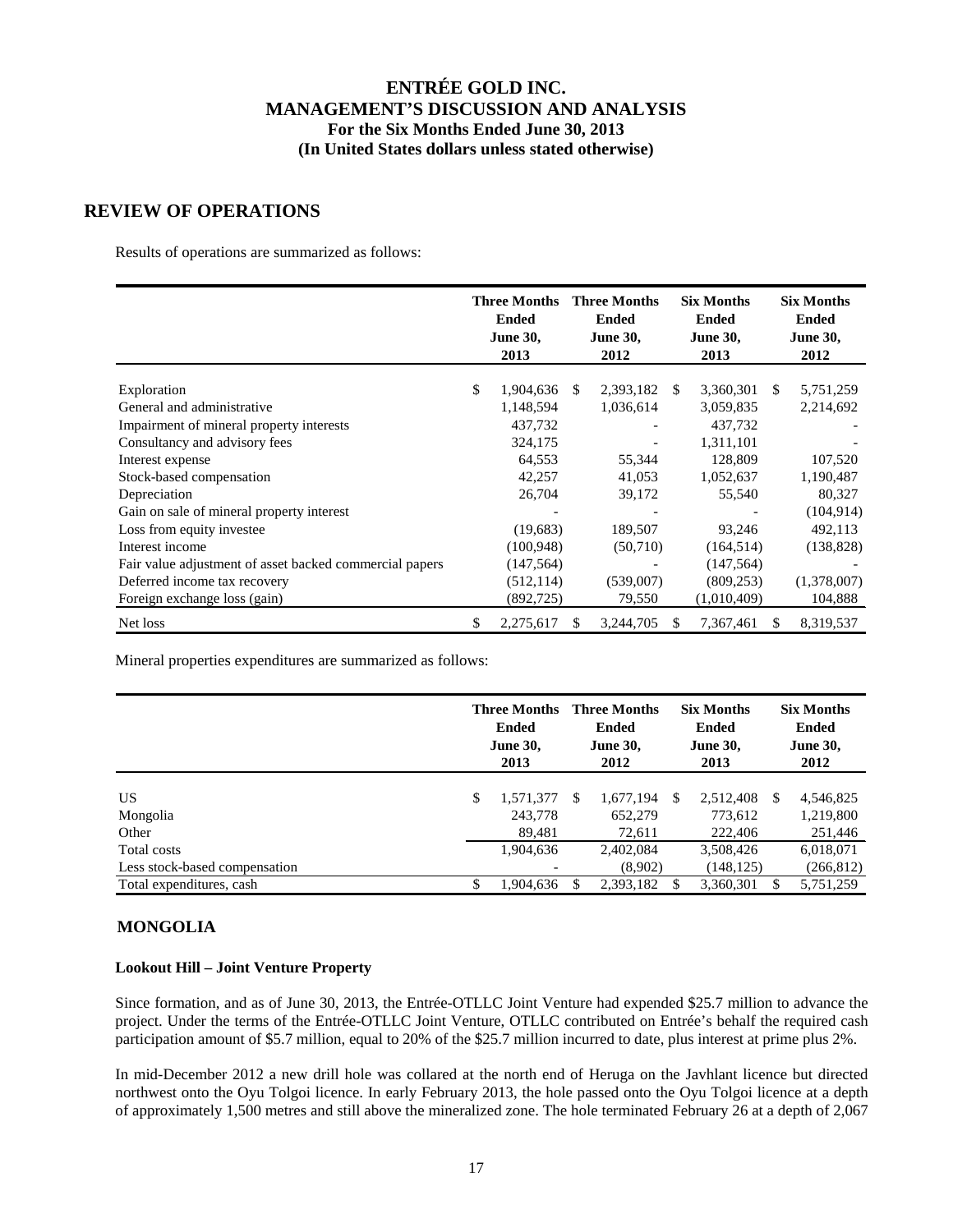metres within the Oyu Tolgoi licence. No exploration has been completed by OTLLC on the Joint Venture Property since February 2013.

#### **Lookout Hill - Shivee West**

Entrée has a 100% interest in the western portion of the Shivee Tolgoi mining licence.

In April 2012, Entrée mobilized a field crew to Mongolia to continue exploration of its Shivee West project. Work focussed on geological mapping, excavator trenching and sampling in the Argo/Zone III and Khoyor Mod areas. In total, 22 trenches (1,723 metres) were excavated. The area of Argo gold mineralization was extended 140 metres further north from mineralization defined by 2011 RC drilling and the Argo Zone now measures approximately 400 metres long by up to 130 metres wide. One of the trench samples returned 81.4  $g/t$  gold over 3 metres, confirming and expanding 2011 high-grade gold values.

No work has been completed on Shivee West in 2013.

For the three months ended June 30, 2013, Shivee West expenses were \$243,778 compared to \$652,279 during the three months ended June 30, 2012. For the six months ended June 30, 2013, Shivee West expenses were \$773,612 compared to \$1,219,800 during the six months ended June 30, 2012. The lower expenses in 2013 compared to 2012 resulted primarily from decreased general and administrative costs due to lower payroll and geological consulting expenses. The Company does not anticipate significant exploration and development expenses on Shivee West until the current regulatory environment in Mongolia has been stabilized.

#### **UNITED STATES**

#### **Ann Mason Project, Nevada**

The Ann Mason Project is Entrée's most advanced project outside of Mongolia. To date, excluding any capitalized mineral property acquisition costs, Entrée has expended approximately \$24.7 million on the Ann Mason Project including \$2,443,535 in the six months ended June 30, 2013.

With the completion of a positive PEA study, Entrée is now evaluating the most efficient and effective way of advancing the Ann Mason Project. Work programs will focus on high priority targets that could enhance Ann Mason Project economics. Current work includes additional drilling, particularly to the north and west of the Ann Mason deposit to upgrade inferred resources and to potentially extend the mineralization within the current pit design and reduce the waste-to-mineralization strip ratio.

At Blue Hill, copper oxide and mixed mineralization remains open in several directions. To the east, oxide and mixed mineralization is truncated by the low angle Blue Hill Fault, however, underlying sulphide mineralization continues in this direction. Drilling of the underlying sulphide target remains very widely-spaced, but has identified a target area more than one kilometre in width, which remains open in most directions. Significant molybdenum mineralization was also intersected in two of the drill holes targeting the sulphide mineralization. Most recent drill holes were targeted to test oxide mineralization; however, two diamond holes (-019 and -021) were drilled east of the oxide copper zone to test deeper sulphide copper potential. In addition, hole EG-BH-11-031, located approximately one kilometre east of Blue Hill, intersected a near-surface zone of copper-oxide mineralization assaying an average of 0.28% copper over 13.8 metres from a depth of 22.2 metres. Further drilling will be required in this area and if successful could provide additional feed for a potential SX/EW operation.

The area between the Ann Mason and Blue Hill deposits has seen only wide-spaced, mostly shallow drilling to date and remains a high priority target for future exploration for both additional sulphide and oxide mineralization. South of Ann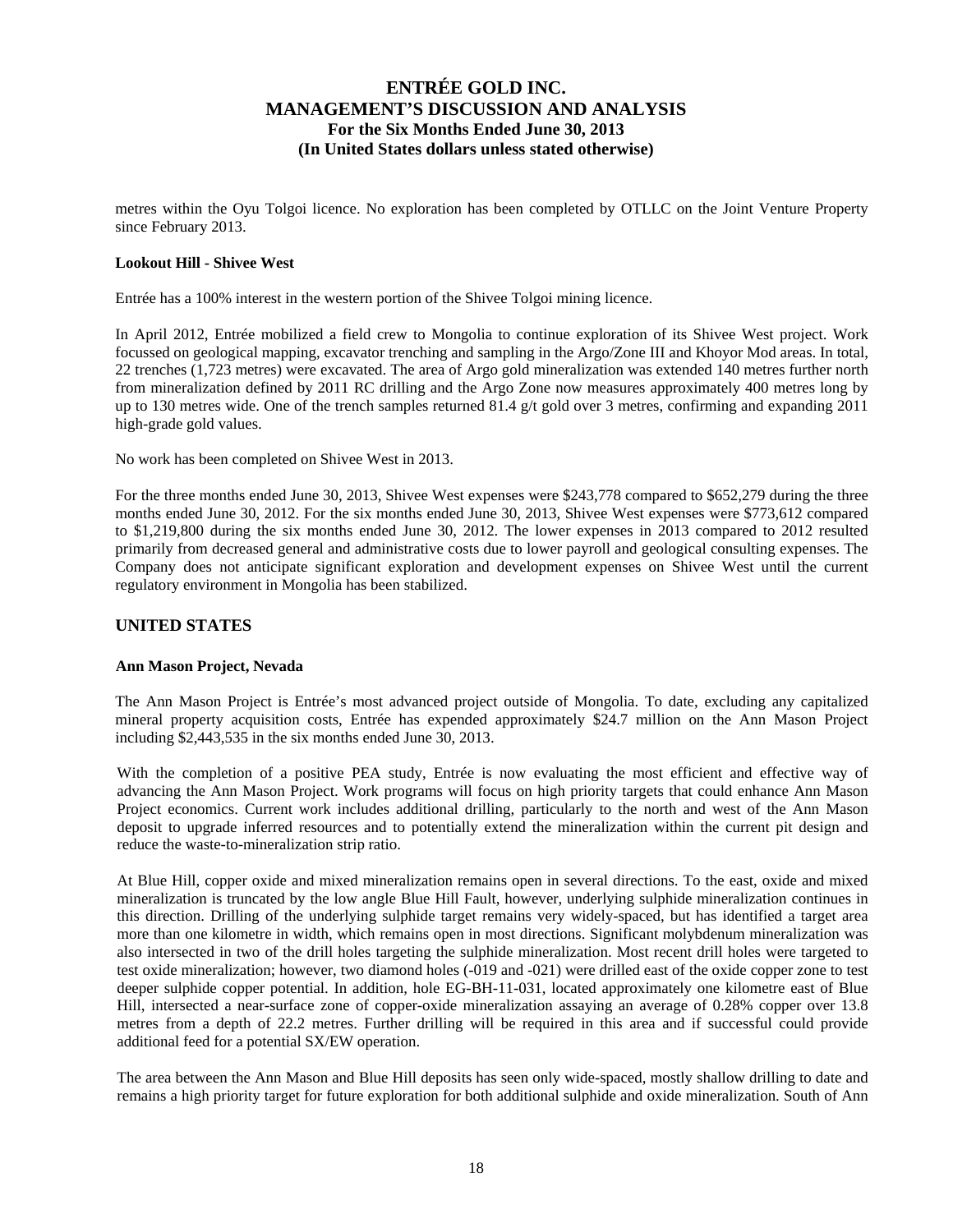Mason, soil surveying and mapping suggests potential for near surface oxide copper mineralization which could have a positive impact on the Ann Mason Project by potentially reducing the current strip ratio in the Ann Mason deposit PEA mine design.

Several other high-priority targets on the Ann Mason Project property require further exploration. These include the Roulette, Blackjack IP and Blackjack Oxide targets and the Minnesota copper skarn target. In the Blackjack area, induced polarization ("IP") and surface copper oxide exploration targets have been identified for drill testing. The Minnesota skarn target requires further drilling to test deeper IP and magnetic anomalies.

Baseline environmental studies commenced in the second quarter of 2013 and include wildlife, biology, archaeology and cultural surveys. These studies will be used to expand the area covered under the existing Plan of Operations.

In April 2013, the Company mobilized an RC rig and a core rig onto the Ann Mason Project to test targets described above. In addition to 896 metres of RC pre-collars, the RC drill completed nine holes totalling 966.2 metres in the Blue Hill area and two holes totalling 301.8 metres to test targets to the southwest of Ann Mason. To the end of June 2013, core drilling totalled 1,537.5 metres in 4 completed holes. Subsequent to June 30, 2013, one additional core hole totalling 719.4 metres was completed on Ann Mason and two shallow core holes totalling 331.4 metres were completed at Blue Hill to test underlying sulphide mineralization. All drilling was completed by July 23, 2013 and the rigs demobilized from site. Assays were still incomplete in late-July.

A short program of fill-in IP (31 line-km) was completed in June 2013.

For the three months ended June 30, 2013, Ann Mason Project expenditures were \$1,538,859 compared to \$1,639,524 during the three months ended June 30, 2012. For the six months ended June 30, 2013, Ann Mason Project expenditures were \$2,443,535 compared to \$4,484,684 during the six months ended June 30, 2012. The lower expenses in 2013 resulted primarily from a decrease in drilling activities.

#### **Lordsburg and Oak Grove, New Mexico**

In June 2007, Entrée entered into an agreement with Empirical Discovery LLC ("Empirical") to explore for and develop porphyry copper targets in southeastern Arizona and southwestern New Mexico.

On May 2, 2012, Entrée entered into an agreement (the "Purchase Agreement") with Empirical to purchase a 100% interest in two targets - the Lordsburg property in New Mexico, and the Oak Grove property, which is located approximately 45 kilometres northeast of Lordsburg. On July 24, 2013, Entrée delivered written notice to Empirical of its intention to abandon the Oak Grove property.

Pursuant to the Purchase Agreement, Entrée paid \$100,000 and issued 500,000 common shares of the Company. The Lordsburg property is subject to a 2% NSR royalty granted to Empirical, which may be bought down to 1% for \$1 million if the buydown option is exercised on or before January 1, 2015. The buydown option may be extended to January 1, 2016 or January 1, 2017, in which case the buydown price will be \$2 million and \$200,000 will be payable for each 12 month extension. The buydown price and extension payments are payable in cash or a combination of cash and common shares at Entrée's election.

The Lordsburg claims cover 2,013 hectares adjacent to the historic Lordsburg copper-gold-silver district in New Mexico. Drilling at Lordsburg has been successful in discovering a porphyry copper-gold occurrence in an area previously known only for vein-style gold mineralization. Future drilling will be directed towards expanding the existing drill defined copper and gold zone.

The proposed Plan of Operations for Lordsburg has been approved by the BLM and an Application to Conduct Mineral Exploration has been approved by the New Mexico Division of Mining and Minerals. The Lordsburg Plan of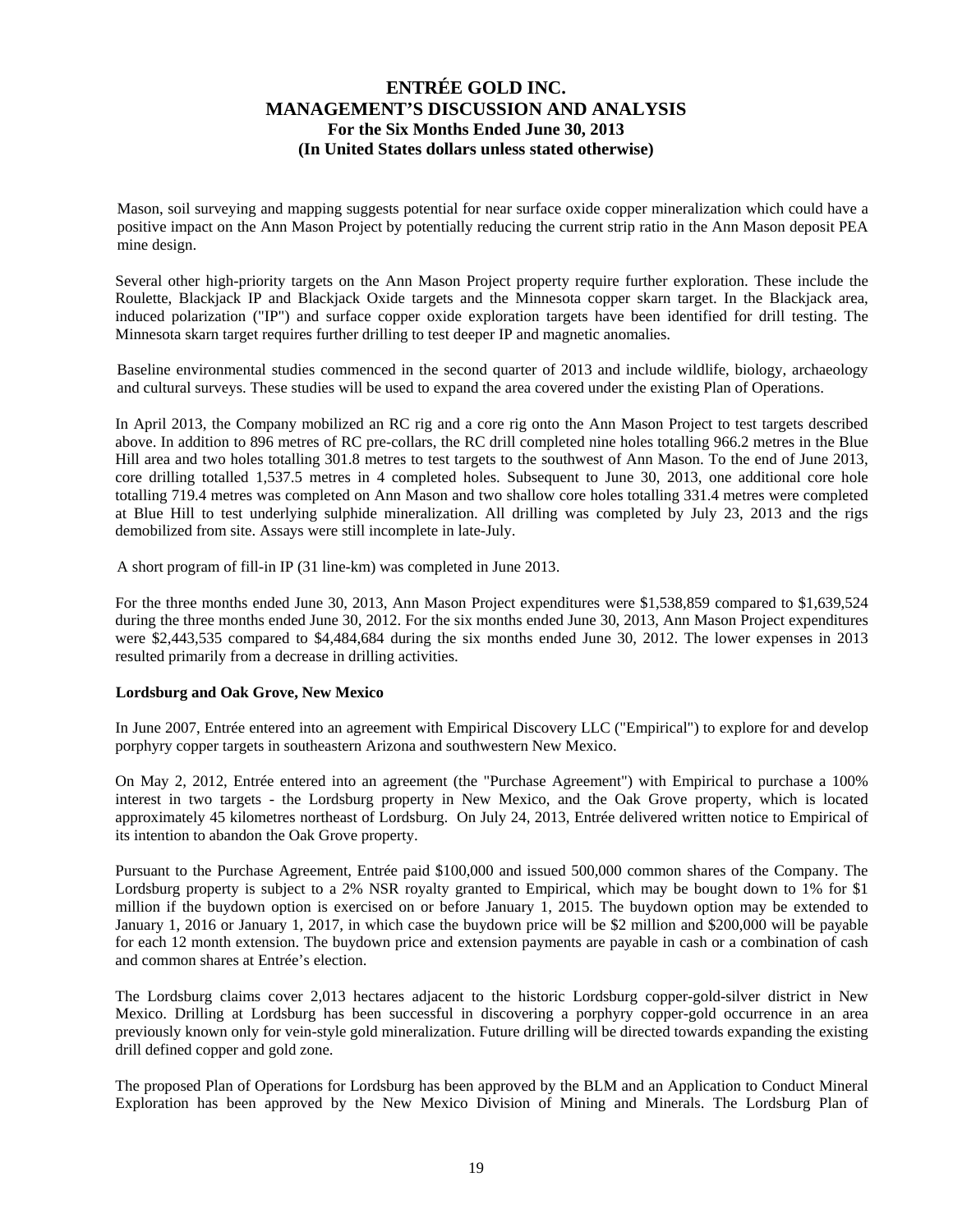Operations/Environmental Assessment and Application to Conduct Mineral Exploration provides for drilling on 65 additional sites and 28.2 acres of surface disturbance.

#### **Shamrock, Nevada**

The Shamrock property, acquired through the acquisition of PacMag, is a copper skarn exploration target located in the Yerington copper porphyry district in western Nevada. Entrée has a 100% interest in 41 unpatented and 13 patented lode mining claims covering approximately 362 hectares (895 acres).

#### **Eagle Flats, Nevada**

In March 2011, Entrée entered into a mining lease and option to purchase agreement with respect to 58 unpatented lode claims, 65 kilometres east of Yerington, in Mineral County, Nevada. Under the agreement, as amended, Entrée leases the claims for combined payments of \$125,000 over five years, and reimbursed \$30,000 in property and recording costs. Entrée has an option to purchase the claims for \$500,000, subject to a 2% NSR royalty which may be bought down to a 1% NSR royalty for \$500,000. After the fifth anniversary, Entrée must pay \$40,000 per year, either as a lease payment or an advanced royalty payment, depending on whether the option has been exercised. Advanced royalty payments will be credited against future NSR royalty payments.

#### **AUSTRALIA**

#### **Blue Rose Joint Venture**

Entrée has a 53.7% interest in the Blue Rose copper-iron-gold-molybdenum joint venture property, with Giralia Resources Pty Ltd, now a subsidiary of Atlas Iron Limited (ASX:AGO) ("Atlas"), retaining a 46.3% interest. The property is located in the Olary Region of South Australia, 300 kilometres north-northeast of Adelaide. Magnetite iron formations occur in the southern portion of this 1,000 square kilometre tenement, and a zone of copper oxide mineralization and a gold target (Golden Sophia) are located in the north-central area of the tenement. The joint venture covers tenement EL5129, which was granted on July 19, 2012, for a 3-year term. A heritage agreement with the Ngadjuri Nation has been executed.

In September 2010, the joint venture entered into an agreement with Bonython Metals Group Pty Ltd ("BMG"), a private Australian resource company. BMG purchased 100% of the iron ore rights on the joint venture property in exchange for 6% of BMG's future issued capital. On February 27, 2012, the Federal Court of Australia ordered that BMG be wound up; a liquidator has been appointed.

The joint venture also entered into a mineral development agreement with WASCO Mining Company Pty Ltd ("WASCO"). On May 30, 2012, the joint venture sent a formal notice of termination of the mineral development agreement with WASCO.

A soil sampling program was completed by the joint venture over the Golden Sophia shallow gold target in August 2011. The survey confirmed the previous Battle Mountain gold in soil anomaly and defined a new, linear gold anomaly located approximately 700 metres to the northeast.

#### **Mystique Joint Venture**

Mystique is an early stage gold exploration property comprised of exploration licence E28/1915, held by Entrée. Entrée entered into a farm-out agreement with Black Fire Gold Pty Ltd, a wholly-owned subsidiary of Black Fire Minerals Limited (ASX:BFE – "Black Fire"), pursuant to which Black Fire could earn a 60% interest in the property by expending A\$1 million by February 2013 (completed) and a 75% interest by expending A\$2.5 million by February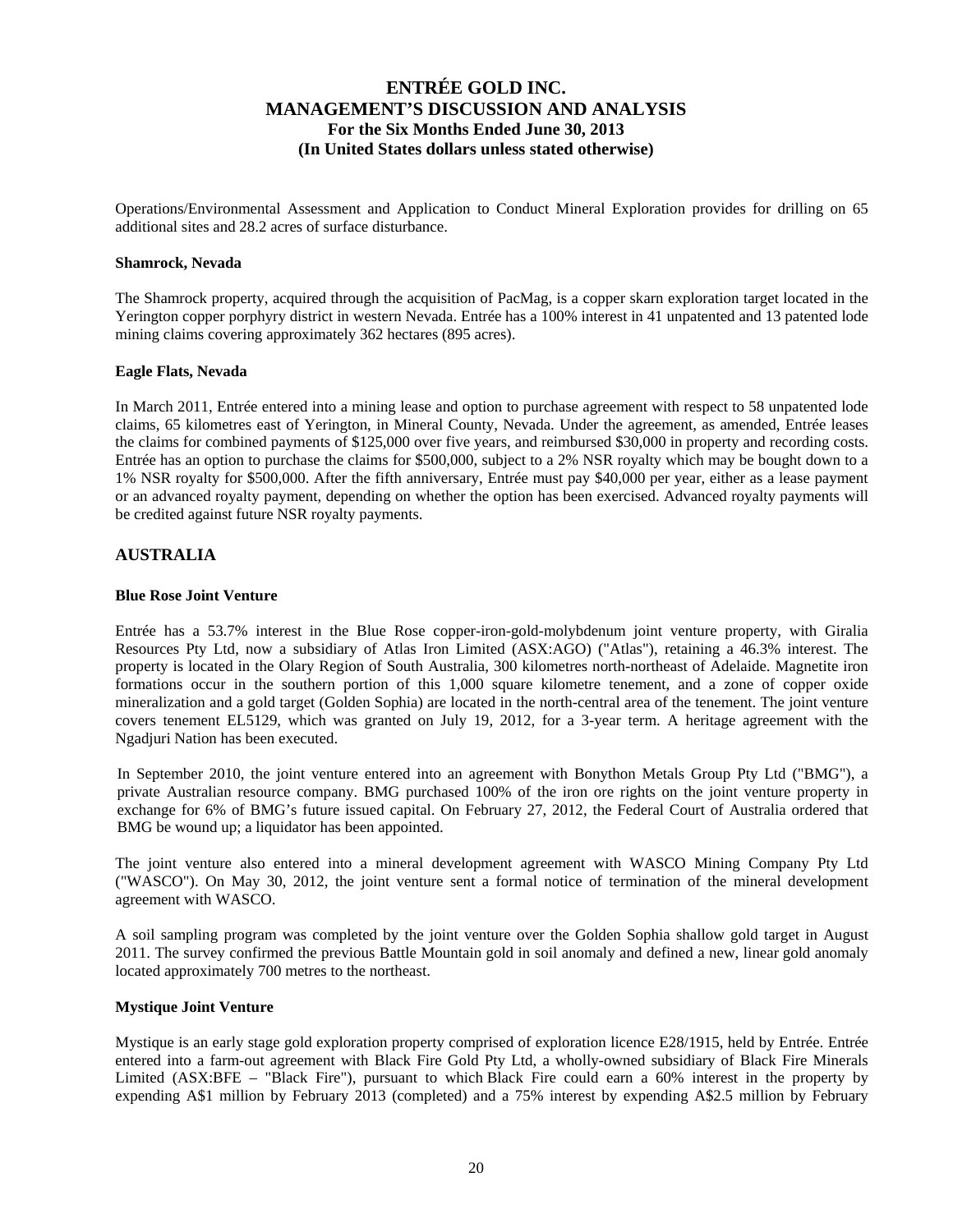2015. Black Fire could earn an additional 10% interest by sole funding a pre-feasibility study on the property. The property is located in the Albany-Fraser Province of West Australia. In June 2013, Black Fire advised Entrée of its election to form a joint venture on E28/1915, with Black Fire holding a 60% interest in the property and Entrée retaining a 40% interest.

A diamond drilling program was completed by Black Fire in February 2012. The program comprised 5 core holes totaling 642 metres and rotary mud drilling totaling 347.8 metres. None of the holes returned significant assays. In late 2012, Black Fire conducted an auger soil geochemical sampling program (176 samples) over the western portion of the licence to test for nickel potential. Assay results returned generally low nickel and copper values and did not define any drill targets. No exploration has been completed in 2013.

#### **PERU**

In September 2010, Entrée entered into a conditional agreement with a private Peruvian company whereby Entrée may acquire an initial 70% interest in the Lukkacha property located in Tacna Province of southeastern Peru. The property is situated within 50 kilometres of the international border with Chile, and initiation of work is subject to Entrée obtaining a Supreme Decree allowing it to work on the property. Subject to obtaining the Supreme Decree, Entrée may earn a 70% interest by making cash payments totaling \$215,000 and expending a minimum of \$1.5 million on exploration, to include a minimum 6,000 metres of diamond drilling, within 24 months. Once Entrée has earned a 70% interest, it may acquire a further 30% interest by paying the vendors \$2 million within 24 months. The vendors would retain a 2% NSR royalty, half of which may be purchased at any time for \$1 million.

The property consists of seven concessions totaling 4,400 hectares which cover two large areas of surface alteration, iron oxides and quartz veining approximately 50 kilometres along the structural trend southeast from the giant Toquepala mining operation of Grupo Mexico. The property has never been drilled and represents a unique opportunity for early stage exploration within an under-explored major copper district. Further exploration (geophysics and drilling) is dependent on receipt of the Supreme Decree.

For the three months ended June 30, 2013, Lukkacha expenses were \$25,338 compared to \$13,776 during the three months ended June 30, 2012. For the six months ended June 30, 2013, Lukkacha expenses were \$28,522 compared to \$32,811 during the six months ended June 30, 2012.

#### **GENERAL AND ADMINISTRATIVE**

For the three months ended June 30, 2013, general and administrative expense, excluding foreign exchange gains and losses and before stock-based compensation, was \$1,148,594 compared to \$1,036,614 during the three months ended June 30, 2012. For the six months ended June 30, 2013, general and administrative expense, excluding foreign exchange gains and losses and before stock-based compensation, was \$3,059,835 compared to \$2,214,692 during the six months ended June 30, 2012. The increase in 2013 was due to a number of factors including increases in personnel expenses and higher accounting, legal, and consulting fees (including advisory fees on the Sandstorm financing transaction) compared to 2012.

### **STOCK-BASED COMPENSATION**

For the three months ended June 30, 2013, stock-based compensation expense was \$42,257 compared to \$41,053 during the three months ended June 30, 2012. For the six months ended June 30, 2013, stock-based compensation expense was \$1,052,637 compared to \$1,190,487 during the six months ended June 30, 2012. During the six months ended June 30, 2013, 5,185,000 options were granted with a fair value of \$1,051,712, compared to 1,882,000 options that were granted with a fair value of \$1,124,930 during the six months ended June 30, 2012.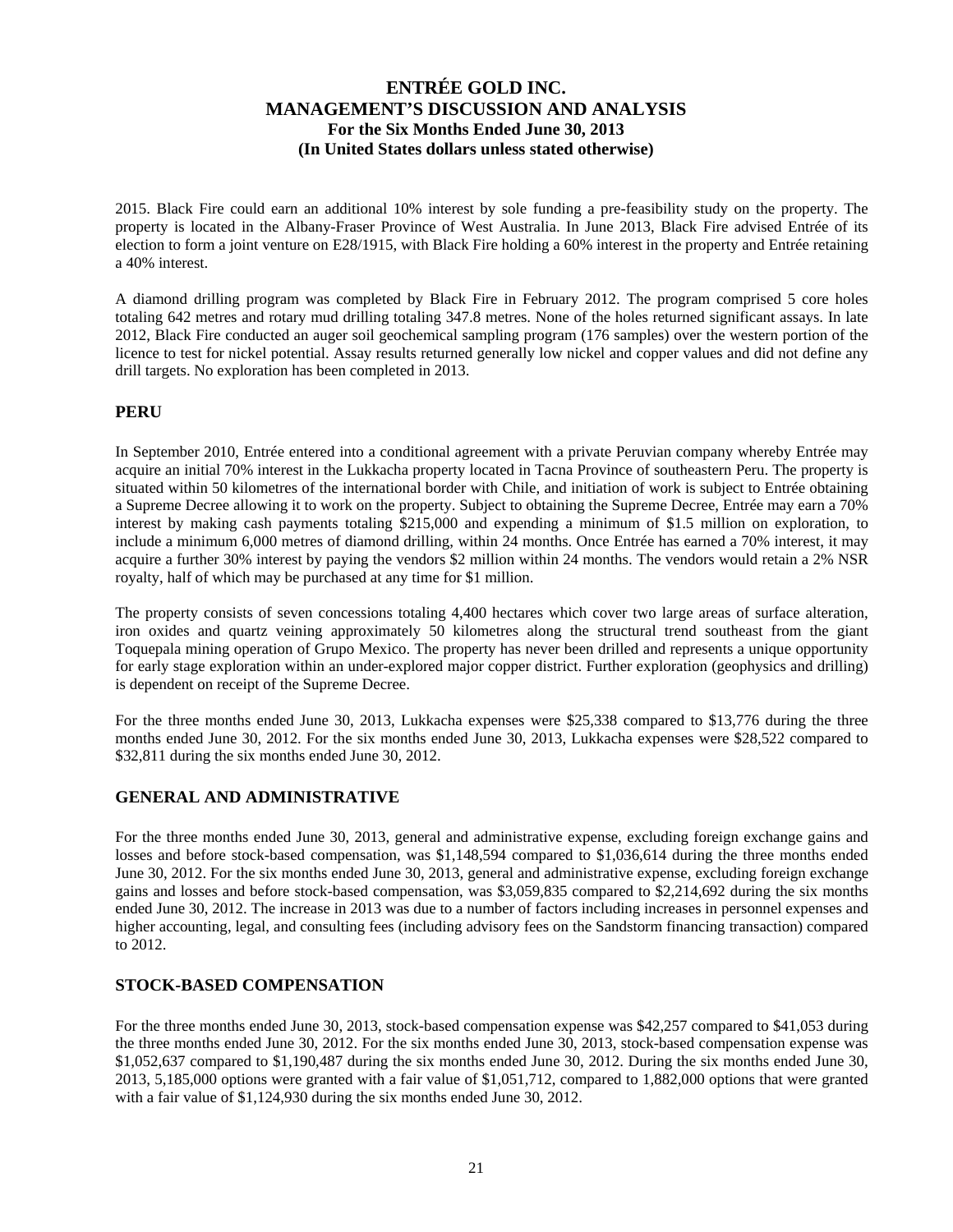#### **INTEREST INCOME AND EXPENSE**

For the three months ended June 30, 2013, interest expense was \$64,553 compared to \$55,344 during the three months ended June 30, 2012. For the six months ended June 30, 2013, interest expense was \$128,809 compared to \$107,520 during the six months ended June 30, 2012. Interest expense is due to accrued interest on the OTLLC loan payable. For the three months ended June 30, 2013, interest income was \$100,948 compared to \$50,710 for the three months ended June 30, 2012. For the six months ended June 30, 2013, interest income was \$164,514 compared to \$138,828 for the six months ended June 30, 2012. The Company earns interest income on its invested cash, which increased compared to the equivalent period last year due to higher principal amounts invested following completion of the Sandstorm financing.

#### **VALUATION OF LONG-TERM INVESTMENT**

#### **Equity Method Investment**

As further described in the notes to the Unaudited Financial Statements, Entrée has a 20% interest in a joint venture with OTLLC. As at June 30, 2013, the Company's investment in the Entrée-OTLLC Joint Venture was \$35,934 (December 31, 2012 - \$96,205). The Company's share of the loss of the Entrée-OTLLC Joint Venture was \$93,246 for the six months ended June 30, 2013 (June 30, 2012 - \$492,113) plus accrued interest expense of \$128,809 for the six months ended June 30, 2013 (June 30, 2012 - \$107,520). The decrease in the loss from equity investee for the six months ended June 30, 2013 compared to the same period last year was due to decreased exploration expenses incurred by the Entrée-OTLLC Joint Venture in the period.

### **OUTLOOK**

Entrée is primarily focused on exploring its principal properties in Nevada and Mongolia. In addition, Entrée is engaged in evaluating acquisition opportunities which are complementary to its existing projects, particularly large tonnage base and precious metal targets in mining friendly jurisdictions. These efforts have resulted in the consolidation of the Ann Mason Project in Nevada (including through the acquisition of PacMag and the agreement with Eurasian) and the acquisition of the Lordsburg property in New Mexico. The commodities Entrée is most likely to pursue include copper, gold and molybdenum, which are often associated with large tonnage, porphyry related environments. Smaller, higher grade systems will be considered by Entrée if they demonstrate potential for near-term production and cash-flow. If Entrée is able to identify smaller, higher grade bodies that may be indicative of concealed larger tonnage mineralized systems, it may negotiate and enter into agreements to acquire them.

Entrée has not generated any revenue from operations since its incorporation and Entrée anticipates that it will continue to incur operating expenses without revenues until the Joint Venture Property in Mongolia is brought into production or it builds and operates a mine on one or more of its other mineral properties. As at June 30, 2013, Entrée had working capital of approximately \$51.6 million. Entrée's average monthly operating expenses for the six months ended June 30, 2013, were approximately \$1.4 million, including exploration, general and administrative expenses and investor relations expenses. On February 15, 2013, the Company entered into a financing package with Sandstorm for gross proceeds of approximately \$55 million consisting of three components: a \$40 million equity participation and funding agreement, a C\$10 million private placement and a \$5 million payment from Sandstorm in return for a 0.4% NSR royalty on the Ann Mason and Blue Hill deposits. The funds from the financing package will be used to support operations in Mongolia, advance the Ann Mason Project, for working capital requirements and for other general corporate purposes.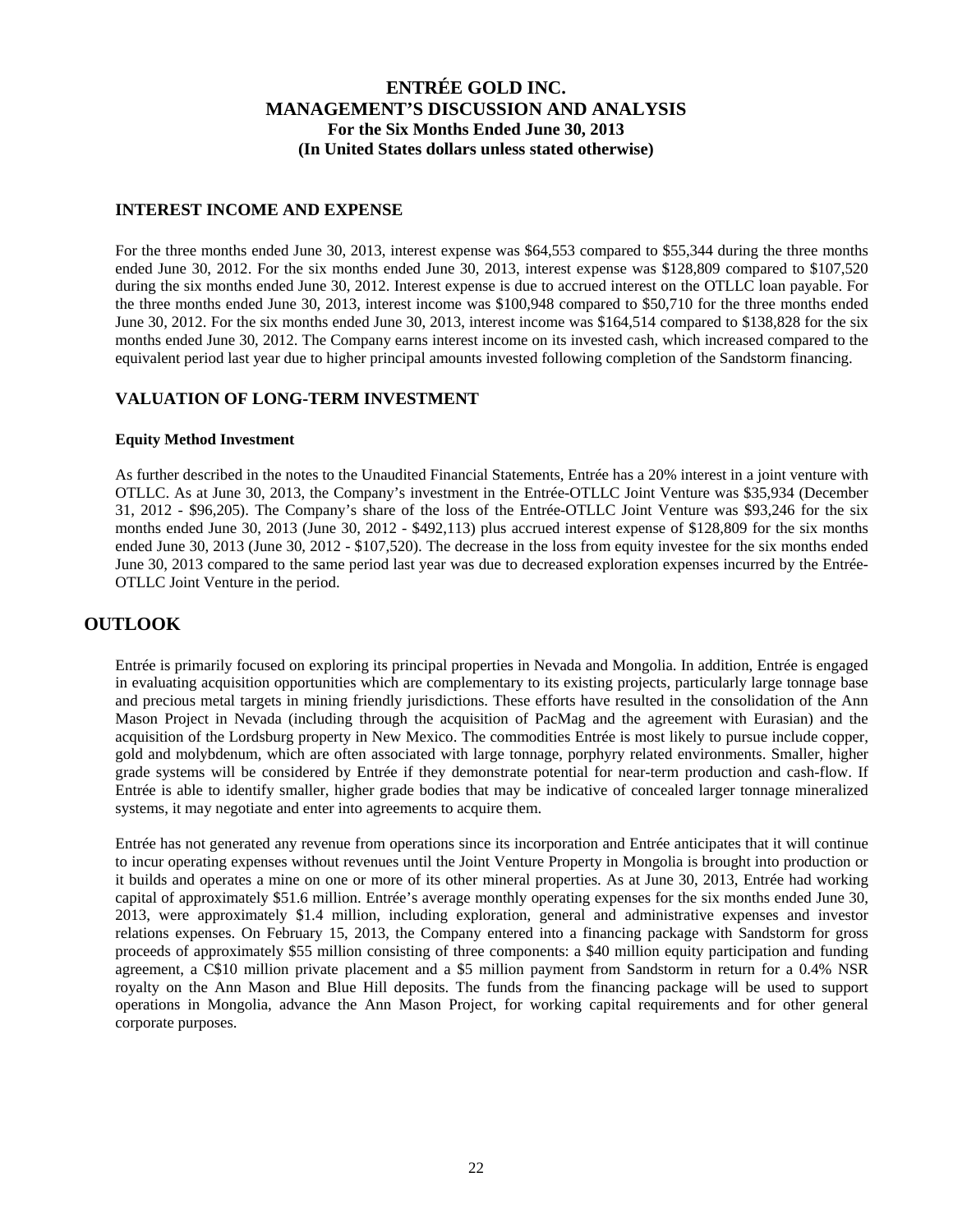# **SELECTED QUARTERLY DATA**

|                                          | <b>Three Months</b><br><b>Ended</b><br><b>June 30,</b><br>2013 |               | <b>Three Months</b><br><b>Ended</b><br>March 31,<br>2013 | <b>Three Months</b><br><b>Ended</b><br>December 31,<br>2012 |     | <b>Three Months</b><br><b>Ended</b><br>September 30,<br>2012 |
|------------------------------------------|----------------------------------------------------------------|---------------|----------------------------------------------------------|-------------------------------------------------------------|-----|--------------------------------------------------------------|
| Exploration                              | \$<br>1,904,636                                                | <sup>\$</sup> | 1,603,790                                                | \$<br>987,942                                               | \$. | 1,228,341                                                    |
| General and administrative               | 1,217,555                                                      |               | 2,802,332                                                | 1,206,757                                                   |     | 961,429                                                      |
| Foreign exchange loss (gain)             | (892, 725)                                                     |               | (117,684)                                                | 61,536                                                      |     | (354, 197)                                                   |
| Consultancy and advisory fees            | 324,175                                                        |               | 986,926                                                  |                                                             |     |                                                              |
| Impairment of mineral property interests | 437,732                                                        |               |                                                          | 486,746                                                     |     |                                                              |
| Loss from operations                     | (2,991,373)                                                    |               | (5,275,364)                                              | (2,742,981)                                                 |     | (1,835,573)                                                  |
| Interest income                          | 100,948                                                        |               | 63,566                                                   | 22,293                                                      |     | 29,328                                                       |
| Interest expense                         | (64, 553)                                                      |               | (64,256)                                                 | (63, 134)                                                   |     | (58,705)                                                     |
| Loss from equity investee                | 19,683                                                         |               | (112,929)                                                | (281, 055)                                                  |     | (238,988)                                                    |
| Fair value adjustment of asset backed    |                                                                |               |                                                          |                                                             |     |                                                              |
| commercial papers                        | 147,564                                                        |               |                                                          |                                                             |     |                                                              |
| Deferred income tax recovery (expense)   | 512,114                                                        |               | 297,139                                                  | (1,912,557)                                                 |     | 204,780                                                      |
| Net loss                                 | \$<br>(2,275,617)                                              | \$            | (5,091,844)                                              | \$<br>(4,977,434)                                           | \$  | (1,899,158)                                                  |
| Loss per share, basic and diluted        | \$<br>$(0.02)$ \$                                              |               | $(0.04)$ \$                                              | $(0.04)$ \$                                                 |     | (0.01)                                                       |

|                                                   | <b>Three Months</b><br><b>Ended</b><br><b>June 30,</b><br>2012 |     | <b>Three Months</b><br><b>Ended</b><br>March 31,<br>2012 |    | <b>Three Months</b><br><b>Ended</b><br>December 31,<br>2011 |     | <b>Three Months</b><br><b>Ended</b><br>September 30,<br>2011 |
|---------------------------------------------------|----------------------------------------------------------------|-----|----------------------------------------------------------|----|-------------------------------------------------------------|-----|--------------------------------------------------------------|
| Exploration                                       | \$<br>2,402,084                                                | \$. | 3,615,987                                                | S. | 4,671,238                                                   | \$. | 3,662,130                                                    |
| General and administrative                        | 1,107,937                                                      |     | 2,110,757                                                |    | 1,229,532                                                   |     | 1,256,574                                                    |
| Foreign exchange loss (gain)                      | 79,550                                                         |     | 25,338                                                   |    | 214,979                                                     |     | (71,046)                                                     |
| Loss (gain) on sale of mineral property interests |                                                                |     | (104, 914)                                               |    | (1,474,640)                                                 |     | 26,033                                                       |
| Impairment of mineral property interests          |                                                                |     |                                                          |    | 309,483                                                     |     | 221,522                                                      |
| Loss from operations                              | (3,589,571)                                                    |     | (5,647,168)                                              |    | (4,950,592)                                                 |     | (5,095,213)                                                  |
| Gain on sale of investments                       |                                                                |     |                                                          |    |                                                             |     | 1,178,254                                                    |
| Interest income                                   | 50,710                                                         |     | 88,118                                                   |    | 54,746                                                      |     | 77,339                                                       |
| Interest expense                                  | (55, 344)                                                      |     | (52, 176)                                                |    | (50,095)                                                    |     | (41, 887)                                                    |
| Loss from equity investee                         | (189, 507)                                                     |     | (302,606)                                                |    | (514, 390)                                                  |     | (593,087)                                                    |
| Current income tax expense                        |                                                                |     |                                                          |    | (152, 190)                                                  |     |                                                              |
| Deferred income tax recovery                      | 539,007                                                        |     | 839,000                                                  |    | 938,766                                                     |     | 968,356                                                      |
| Net loss                                          | \$<br>(3,244,705)                                              | S   | (5,074,832)                                              | S  | (4,673,755)                                                 |     | (3,506,238)                                                  |
| Loss per share, basic and diluted                 | \$<br>(0.03)                                                   | S   | (0.04)                                                   | -S | (0.04)                                                      | S   | (0.03)                                                       |

Exploration costs were lower in the first half of 2013 compared to the first half of 2012, primarily due to decreased drilling activity on the Ann Mason Project during the six months ended June 30, 2013. General and administrative costs, excluding stock-based compensation changes, were approximately 12% higher in the first half of 2013 compared to 2012. This increase is primarily attributable to the increase in legal fees associated with closing of the Sandstorm transaction and increased personnel expenses. During the three months ended March 31, 2013, the Company incurred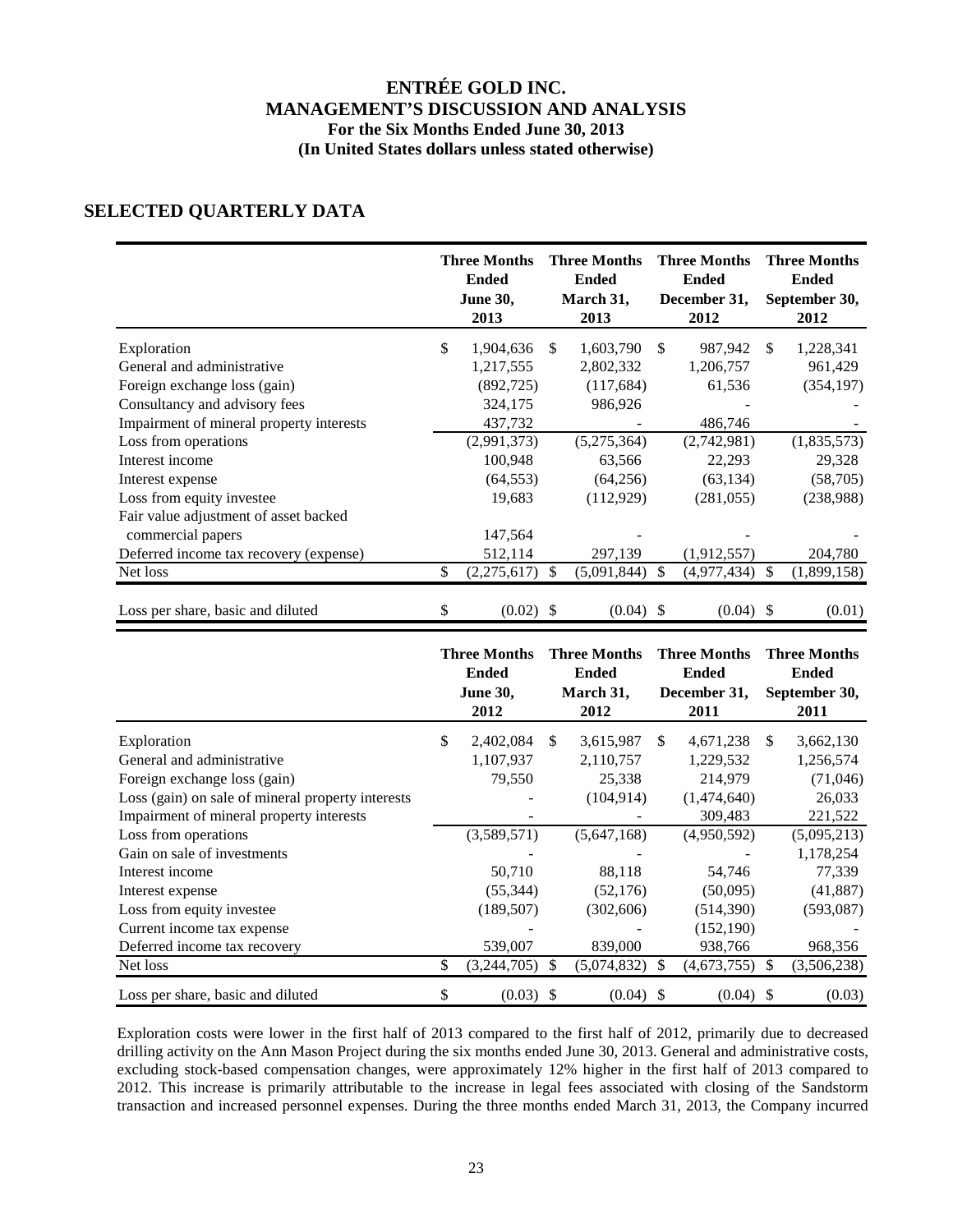consultancy and advisory fees of \$936,926 related to the Sandstorm financing agreement. During the three months ended September 30, 2011, the Company sold its asset backed notes and recorded a gain on sale of investments of \$1,178,254. During the three months ended December 31, 2011, Entrée sold the Togoot licence and recorded a gain on sale of mineral property interest of \$1,474,640. During the three months ended March 31, 2012, Entrée sold its interest in the Northling property and recorded a gain on sale of mineral property interest of \$104,914. Loss from equity investee was lower in the first half of 2013 compared to 2012 due to decreased expenditures on the Joint Venture Property. Deferred income tax recovery was lower in the first half of 2013, partially due to a decrease in deferred tax assets in the six months ended June 30, 2013 related to expenditures on the Ann Mason Project.

# **LIQUIDITY**

To date, Entrée has not generated revenues from its operations, has been dependent on equity and production-based financings for additional funding and is considered to be in the exploration stage. Working capital on hand at June 30, 2013 was \$51,637,492. Cash was \$52,051,940 at June 30, 2013. On February 15, 2013, the Company closed the approximately \$55 million financing package with Sandstorm which will be used to support operations in Mongolia, advance the Ann Mason Project and for general working capital requirements. In the event of a partial expropriation of Entrée's interest in the Joint Venture Property, which is not reversed during the abeyance period provided for in the equity participation and funding agreement, the Company will be required to return a pro rata portion of the Deposit (the amount of the repayment not to exceed the amount of the Unearned Balance).

Under the terms of the Entrée-OTLLC Joint Venture, Entrée elected to have OTLLC debt finance Entrée's share of costs on the Joint Venture Property, with interest accruing at OTLLC's actual cost of capital or prime +2%, whichever is less, at the date of the advance. As at June 30, 2013, the total amount that OTLLC has contributed to costs on the Company's behalf, including interest, is approximately \$5.7 million.

#### **Operating activities**

Cash provided by operations was \$33,724,583 for the six months ended June 30, 2013 compared to the \$8,451,585 used in operations for the six months ended June 30, 2012. This increase is primarily due to cash proceeds of \$40 million received from the funding agreement with Sandstorm and is partially offset by expenditures on mineral property exploration and general and administrative.

#### **Financing activities**

Cash provided by financing activities during the six months ended June 30, 2013 and 2012 and common shares issued for cash were as follows:

|                            | <b>Six Months</b><br><b>June 30,</b> | <b>Ended</b><br>2013 | <b>Six Months</b><br><b>Ended</b><br><b>June 30,</b><br>2012 |                          |               |            |
|----------------------------|--------------------------------------|----------------------|--------------------------------------------------------------|--------------------------|---------------|------------|
|                            | <b>Shares</b>                        | Amount               |                                                              | <b>Shares</b>            | Amount        |            |
| Private placement          | 17,857,142 \$                        |                      | 9,722,897                                                    | $\overline{\phantom{a}}$ | <sup>\$</sup> |            |
| Exercise of over allotment |                                      |                      |                                                              | 1,320,455                |               | 1,628,583  |
| Share issuance costs       |                                      |                      | (86, 636)                                                    | $\overline{\phantom{a}}$ |               | (108, 058) |
|                            | 17,857,142                           |                      | 9,636,261                                                    | 1,320,455                |               | 1,520,525  |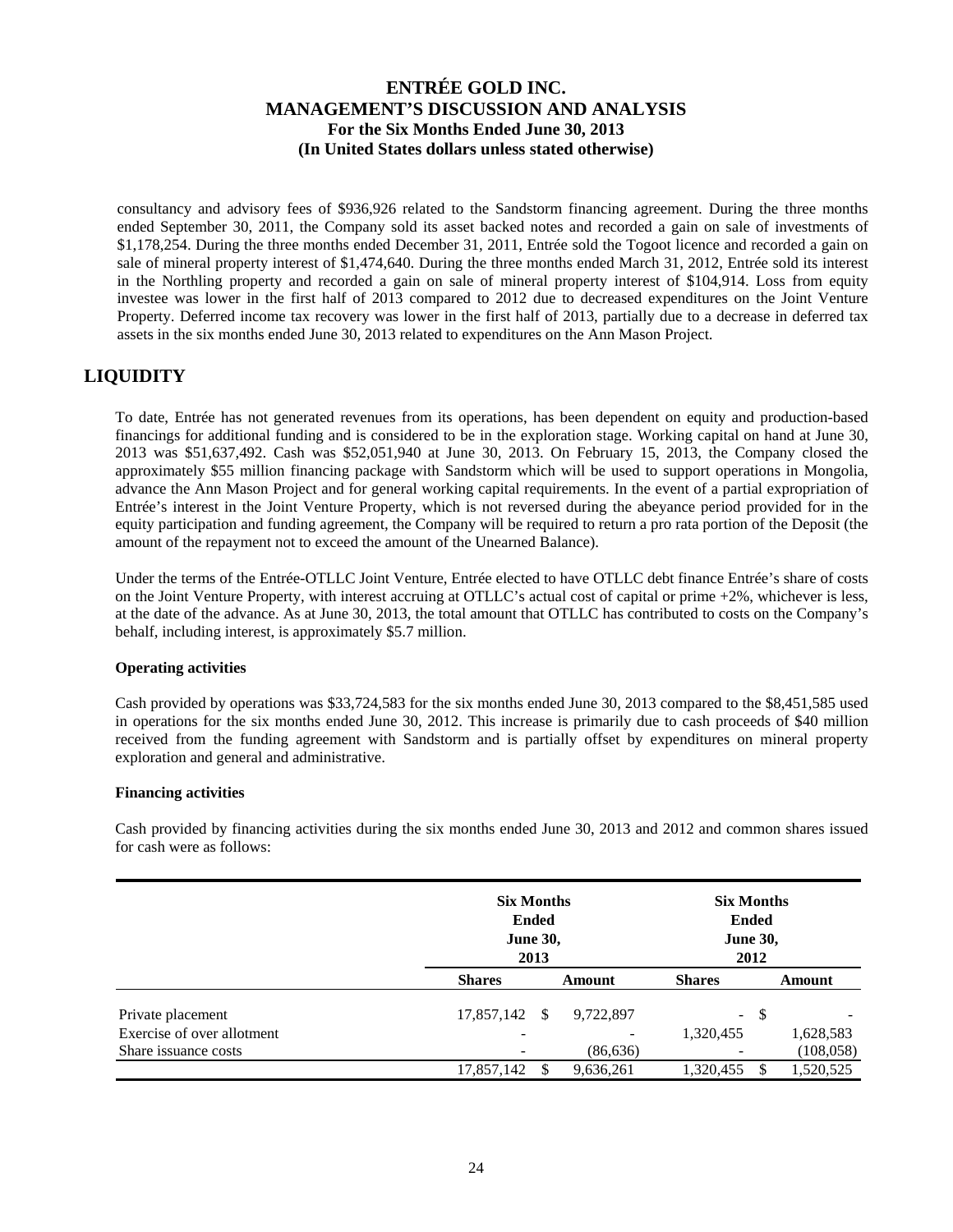#### **Investing activities**

During the six months ended June 30, 2013, Entrée made payments of \$50,000 related to mineral property acquisitions (June  $30, 2012 - $2,210,000$ ). During the six months ended June  $30, 2013$ , Entrée received cash proceeds of \$115,180 on the release of reclamation deposits (June 30, 2012 – \$Nil). During the six months ended June 30, 2013, Entrée expended \$2,453 on equipment, primarily for exploration activities (June 30, 2012 – \$17,307). During the six months ended June 30, 2013, Entrée received cash proceeds of \$5 million from Sandstorm in return for a 0.4% NSR royalty on the Ann Mason and Blue Hill deposits. During the six months ended June 30, 2012, Entrée sold its interest in the Northling property for proceeds of \$104,914, net of taxes.

#### **Table of Contractual Commitments**

The following table lists, as at June 30, 2013, the Company's contractual obligations. Entrée is committed to make lease payments totaling \$880,471 over its four year office lease in Vancouver, Canada and two office, three warehouse and five accommodation leases in the United States.

|               |   | Less than<br>1 Year | 1-3 Years |               | 3-5 Years    | <b>Total</b> |
|---------------|---|---------------------|-----------|---------------|--------------|--------------|
| Office leases | S | 153,755 \$          | 426,487   | <sup>\$</sup> | 300,229      | 880,471      |
| Total         | S | 153,755<br>-S       | 426,487   | \$            | 300,229<br>S | 880,471      |

#### **Outstanding share data**

As at June 30, 2013 and August 7, 2013, there were 146,734,385 common shares outstanding. In addition, as at June 30, 2013, there were 13,103,000 stock options outstanding with exercise prices ranging from C\$0.32 to C\$3.47 per share. As at August 7, 2013, there were 13,065,500 stock options outstanding with exercise prices ranging from C\$0.32 to C\$3.47 per share. There were no warrants outstanding at June 30, 2013 or at August 7, 2013.

## **CAPITAL RESOURCES**

Entrée had no commitments for capital assets at June 30, 2013.

At June 30, 2013, Entrée had working capital of \$51,637,492 compared to \$4,699,256 as at December 31, 2012. On February 15, 2013, the Company closed the approximately \$55 million financing package with Sandstorm.

## **OFF-BALANCE SHEET TRANSACTIONS**

Entrée has no off-balance sheet arrangements except for the contractual obligation noted above.

## **TRANSACTIONS WITH RELATED PARTIES**

The Company did not enter into any transactions with related parties during the six months ended June 30, 2013.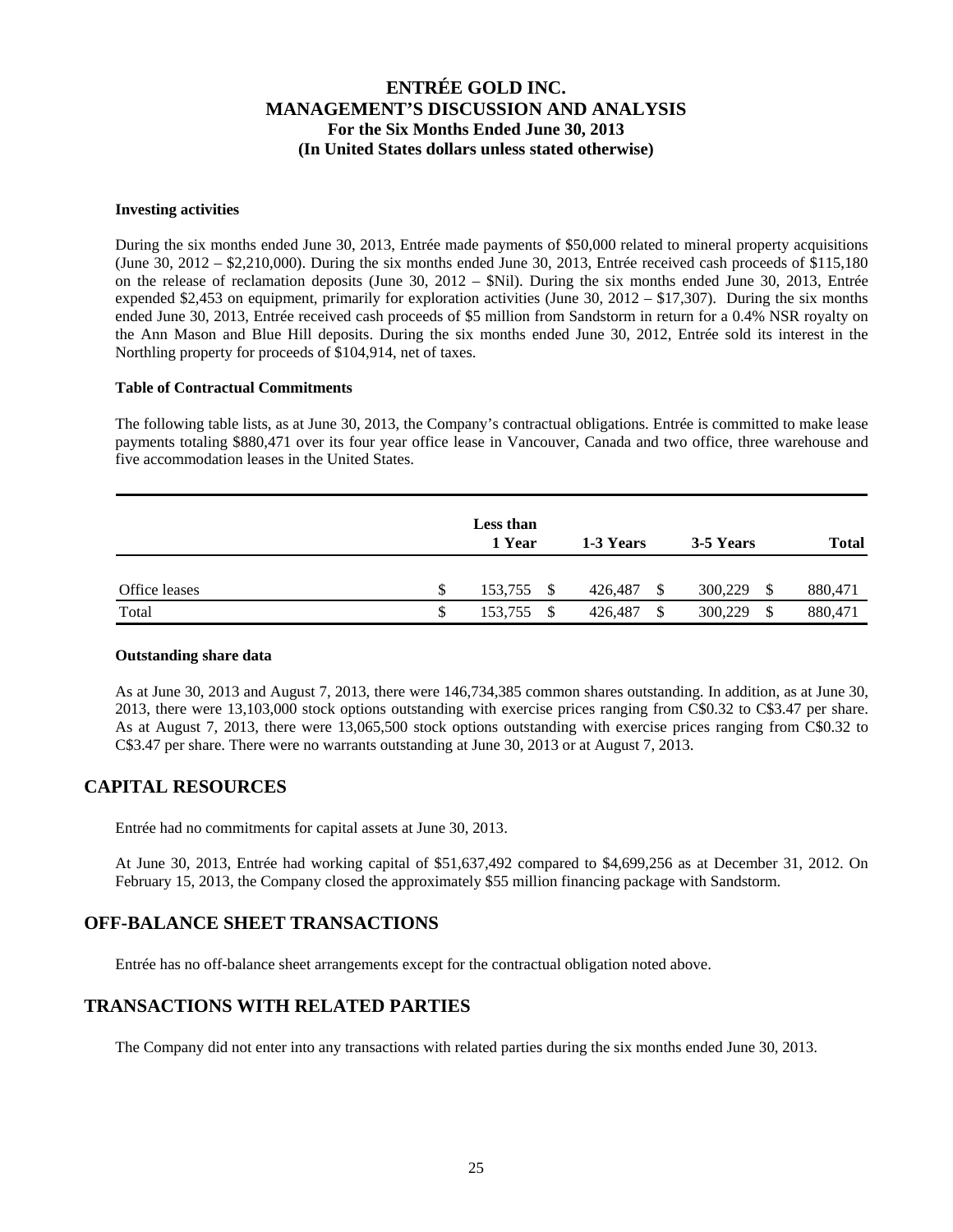### **CRITICAL ACCOUNTING ESTIMATES**

The preparation of consolidated financial statements in conformity with generally accepted accounting principles in the United States requires management to make estimates and assumptions that affect the reported amount of assets and liabilities and the disclosure of contingent assets and liabilities at the date of the financial statements and the reported amount of revenues and expenses during the period. Actual results could differ from these estimates.

The Company must make estimates and judgments in determining income tax expense for financial statement purposes. These estimates and judgments occur in the calculation of tax credits, benefits, and deductions, and in the calculation of certain tax assets and liabilities that arise from differences in the timing of recognition of revenue and expense for tax and financial statement purposes. Significant changes in these estimates may result in an increase or decrease to the tax provision in a subsequent period. The Company must assess the likelihood that we will be able to recover any deferred tax assets. If recovery is not likely, the provision for taxes must be increased by recording a valuation allowance against the deferred tax assets. However, should there be a change in the ability to recover any deferred tax assets, the tax provision would increase in the period in which it is determined that the recovery was not likely. Recovery of a portion of the deferred tax assets is impacted by Company plans with respect to holding or disposing of certain assets. Changes in economic conditions, exploration results, metal prices and other factors could result in changes to the estimates and judgements used in determining the income tax expense.

The Company capitalizes the cost of acquiring mineral property interests, including undeveloped mineral property interests, until the viability of the mineral interest is determined. Capitalized acquisition costs are expensed if it is determined that the mineral property has no future economic value. The Company must make estimates and judgments in determining if any capitalized amounts should be written down by assessing if future cash flows, including potential sales proceeds, related to the mineral property are estimated to be less than the property's total carrying value. The carrying value of each mineral property is reviewed periodically, and whenever events or changes in circumstances indicate that the carrying value may not be recoverable. Reductions in the carrying value of a property would be recorded to the extent that the total carrying value of the mineral property exceeds its estimated fair value.

The Company follows accounting guidelines in determining the value of stock option compensation, as disclosed in Note 8 to the Annual Financial Statements. Unlike other numbers in the accounts, this is a calculated amount not based on historical cost, but on subjective assumptions introduced to an option pricing model, in particular: (1) an estimate for the average future hold period of issued stock options before exercise, expiry or cancellation; and (2) future volatility of the Company's share price in the expected hold period (using historical volatility as a reference). Given that there is no market for the options and they are not transferable, the resulting value calculated is not necessarily the value the holder of the option could receive in an arm's-length transaction.

The Company's accounting policy is to expense exploration costs on a project by project basis consistent with US GAAP. The policy is consistent with that of other exploration companies that have not established mineral reserves. When a mineral reserve has been objectively established further exploration costs would be deferred. Management is of the view that its current policy is appropriate for the Company.

## **CHANGES IN ACCOUNTING POLICIES**

The accounting pronouncements issued by the Financial Accounting Standards Board during the year ended December 31, 2012 were not applicable to the Company.

A detailed summary of all of the Company's significant accounting policies and the estimates derived therefrom is included in Note 2 to the Annual Financial Statements for the year ended December 31, 2012.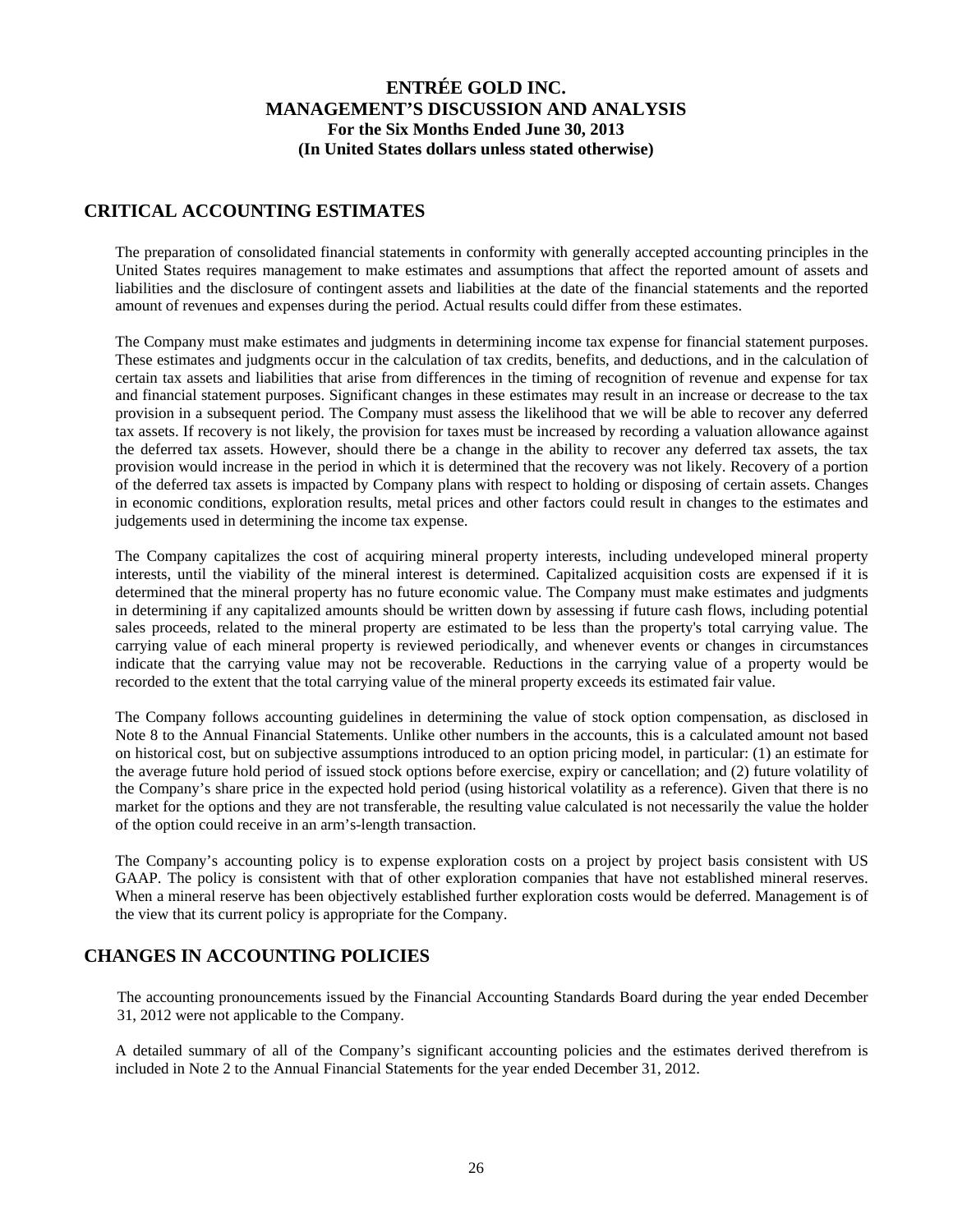#### **FINANCIAL INSTRUMENTS AND OTHER INSTRUMENTS**

The Company's financial assets and liabilities generally consist of cash and cash equivalents, short-term investments, receivables, deposits, accounts payable and accrued liabilities and loans payable, some of which are denominated in foreign currencies including United States dollars, Mongolian Tugriks and Australian dollars. The Company is at risk to financial gain or loss as a result of foreign exchange movements against the Canadian dollar. The Company minimizes its foreign exchange risk by maintaining low account balances in currencies other than the Canadian dollar. The Company does not currently have major commitments to acquire assets in foreign currencies; but historically it has incurred the majority of its exploration costs in foreign currencies.

### **OTHER MD&A REQUIREMENTS**

#### **Forward-Looking Statements**

This MD&A contains forward-looking statements within the meaning of the United States Private Securities Litigation Reform Act of 1995 and forward-looking information within the meaning of applicable Canadian securities laws.

Forward-looking statements include, but are not limited to, statements with respect to the future prices of copper, gold, molybdenum and silver; the estimation of mineral reserves and resources; the realization of mineral reserve and resource estimates; future mineral production; the potential impact of future exploration results on Ann Mason mine design and economics; costs of production and capital expenditures; the availability of project financing; future cash flows; the potential development of future phases of the Oyu Tolgoi mining complex, including Lift 1 and Lift 2 of the Hugo North Extension deposit and the Heruga deposit; statements concerning the expected timing of initial production from Lift 1 of the Oyu Tolgoi block underground cave mine; discussions with third parties regarding material agreements; potential actions by the Government of Mongolia with respect to the Shivee Tolgoi and Javhlant mining licences and the Company's interest in the Joint Venture Property; the resolution of outstanding issues between the Government of Mongolia, Entrée, Rio Tinto and Turquoise Hill; Parliamentary approval of Oyu Tolgoi project financing; the potential impact of amendments and proposed amendments to the laws of Mongolia; statements regarding the expected release date of the feasibility study for the Oyu Tolgoi mining complex; potential size of a mineralized zone; potential expansion of mineralization; potential discovery of new mineralized zones; amount or timing of proposed production figures; the timing and results of future resource and reserve estimates; potential types of mining operations; government regulation of exploration and mining operations; the potential for Entrée to become a party to the Investment Agreement or another similar agreement; the potential for the Government of Mongolia to seek to directly or indirectly invest in Entrée's interest in the Hugo North Extension and Heruga deposits; the potential application of the Government of Mongolia's Resolution 140 and Resolution 175 to the Shivee Tolgoi and Javhlant licences; potential metallurgical recoveries and grades; plans for future exploration and/or development programs and budgets; permitting time lines; anticipated business activities; corporate strategies; requirements for additional capital; uses of funds; proposed acquisitions and dispositions of assets; and future financial performance. In certain cases, forward-looking statements and information can be identified by the use of words such as "plans", "expects" or "does not expect", "is expected", "budgeted", "scheduled", "estimates", "forecasts", "intends", "anticipates", or "does not anticipate" or "believes" or variations of such words and phrases or statements that certain actions, events or results "may", "could", "would", "might" "will be taken", "occur" or "be achieved". While the Company has based these forward-looking statements on its expectations about future events as at the date that such statements were prepared, the statements are not a guarantee of Entrée's future performance and are subject to risks, uncertainties, assumptions and other factors which could cause actual results to differ materially from future results expressed or implied by such forward-looking statements and information. Such factors and assumptions include, amongst others, that the size, grade and continuity of deposits and resource and reserve estimates have been interpreted correctly from exploration results; that the results of preliminary test work are indicative of what the results of future test work will be; that the prices of copper, gold, molybdenum and silver will remain relatively stable; the effects of general economic conditions, changing foreign exchange rates and actions by Rio Tinto, Turquoise Hill and/or OTLLC and by government authorities including the Government of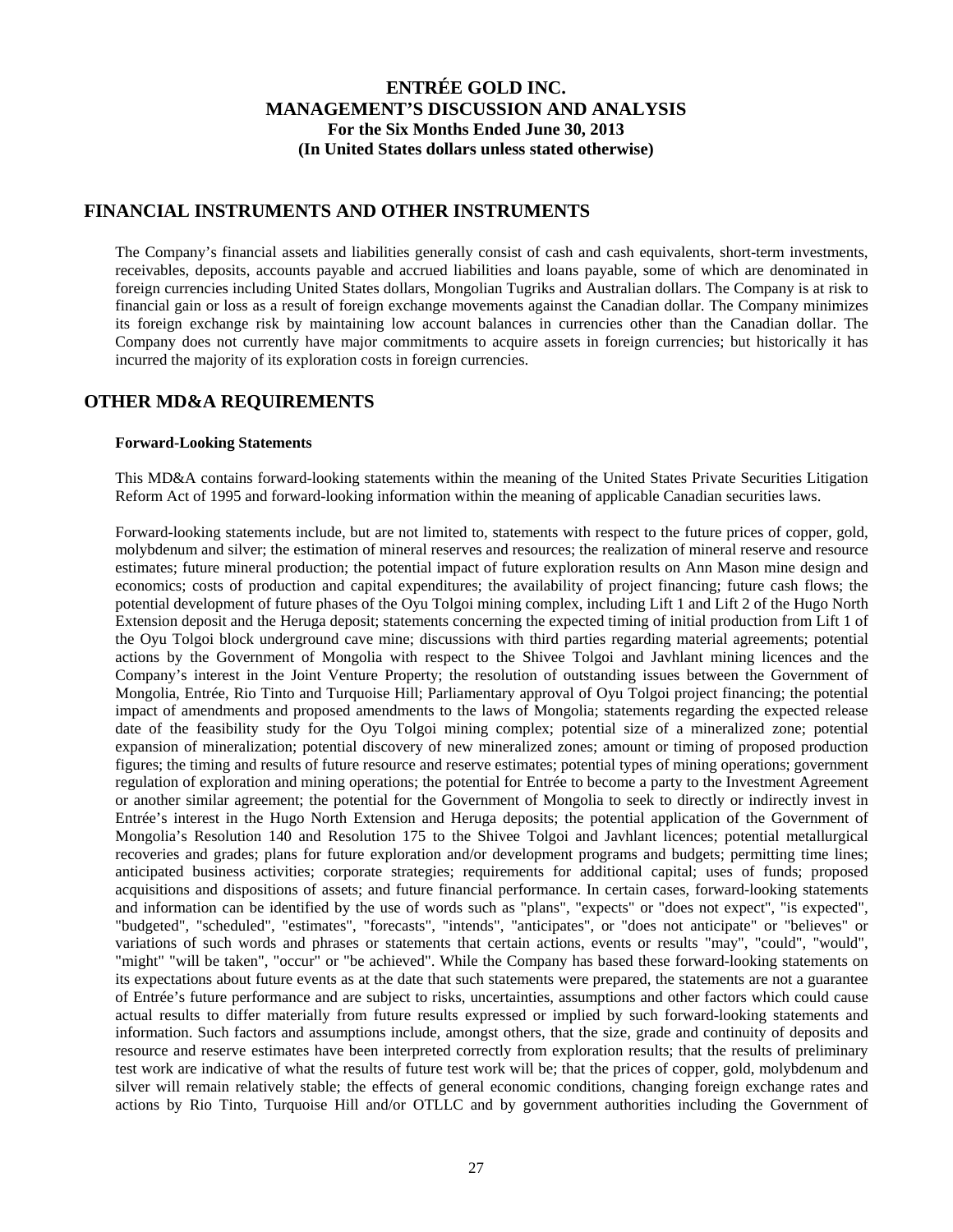Mongolia; the availability of capital and project financing; that applicable legislation, including legislation with respect to mining, foreign investment, royalties and taxation, will not materially change; uncertainties associated with legal proceedings and negotiations; and misjudgements in the course of preparing forward-looking statements. In addition, there are also known and unknown risk factors which may cause the actual results, performances or achievements of Entrée to be materially different from any future results, performance or achievements expressed or implied by the forward-looking statements and information. Such factors include, among others, risks related to international operations, including legal and political risk in Mongolia; risks associated with changes in the attitudes of the Mongolian government; risks associated with the conduct of joint ventures; recent global financial conditions; actual results of current exploration activities; changes in project parameters as plans continue to be refined; inability to upgrade inferred mineral resources to indicated or measured mineral resources; inability to convert mineral resources to mineral reserves; conclusions of economic evaluations; future prices of copper, gold, silver and molybdenum; possible variations in ore reserves, grade recovery and rates; failure of plant, equipment or processes to operate as anticipated; accidents, labour disputes and other risks of the mining industry; delays in obtaining government approvals, permits or licences or financing or in the completion of development or construction activities; environmental risks; title disputes; limitations on insurance coverage; as well as those factors discussed in the section entitled "Risk" in this MD&A and in the section entitled "Risk Factors" in the AIF. Although the Company has attempted to identify important factors that could cause actual actions, events or results to differ materially from those described in forward-looking statements, there may be other factors that cause actions, events or results not to be as anticipated, estimated or intended. There can be no assurance that forward-looking statements will prove to be accurate, as actual results and future events could differ materially from those anticipated in such statements. Except as required under applicable securities legislation, the Company undertakes no obligation to publicly update or revise forward-looking statements, whether as a result of new information, future events, or otherwise. Accordingly, readers should not place undue reliance on forward-looking statements.

#### **Risk**

Entrée is a mineral exploration company and is exposed to a number of risks and uncertainties; some of these risks and uncertainties have been discussed elsewhere in this MD&A. For a more extensive discussion of risks and uncertainties to which Entrée is exposed, the reader should refer to the section titled "Risk Factors" contained in the Company's AIF available on SEDAR at www.sedar.com.

#### *Legal and Political Risk*

On February 27, 2013, Notice was delivered to Entrée by MRAM that by Order No. 43 dated February 22, 2013, the Ministry of Mining has cancelled the 2009 Order of the Ministry of Mineral Resources and Energy registering the Hugo Dummett (including the Hugo North Extension) and Heruga reserves, and has requested that the Minerals Resource Council go over its previous conclusion that the reserves should be submitted to MRAM. The registration of reserves is a pre-condition to applying for the conversion of an exploration licence into a mining licence. The Notice states that the 2009 Order breached Clause 48.4 of the Minerals Law of Mongolia and Clause 9 of the Charter of the Minerals Resource Council because it was not within the authority of the Ministry of Mineral Resources and Energy to order that the reserves be registered. The Notice, which is not explicitly concerned with the issuance of the mining licences, further advises that any transfer, sale or lease of the Shivee Tolgoi and Javhlant mining licences is temporarily restricted. The mining licences have not been revoked or cancelled.

Entrée is currently working to determine the full implications of the Notice and to resolve the temporary restriction on the transfer, sale or lease of the licences. However, any future action by the Government of Mongolia to suspend, revoke, withdraw or cancel the Shivee Tolgoi and Javhlant mining licences, whether legitimate or not, would have an adverse effect on the business, assets and financial condition of Entrée as well as the Company's share price.

The Earn-In Agreement requires OTLLC to enter into a form of joint venture agreement that bestows upon it certain powers and duties as manager of the Entrée-OTLLC Joint Venture, including the duty to cure title defects, the duty to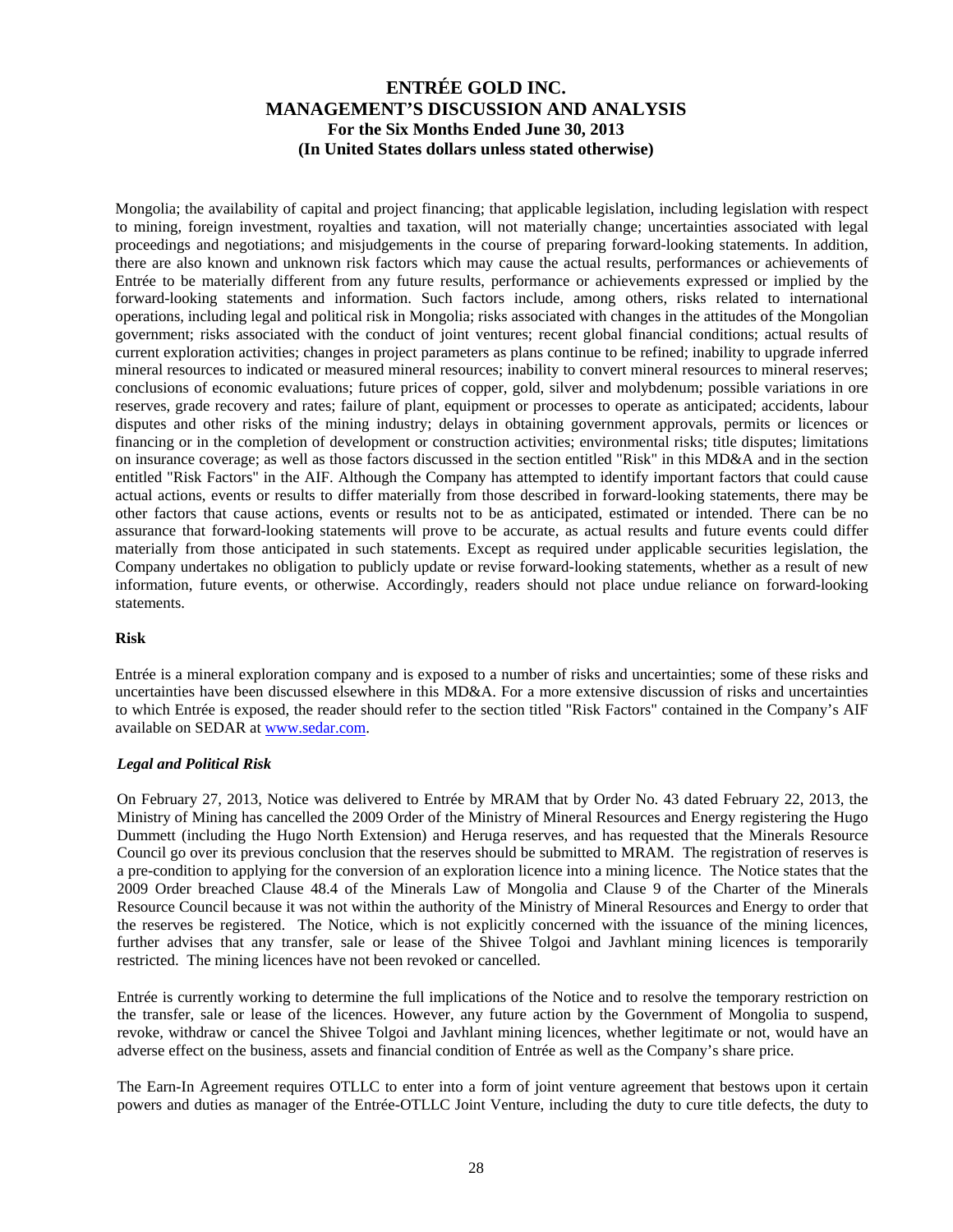prosecute and defend all litigation or administrative proceedings arising out of operations, and the duty to do all acts reasonably necessary to maintain the Joint Venture Property assets, including the mining licences. Pursuant to the Assignment Agreement dated March 1, 2005 between the Company, Turquoise Hill and OTLLC, the Company is also entitled to look to Turquoise Hill for the performance of OTLLC's obligations under the Earn-In Agreement, which is governed by British Columbia law. In addition, the Shivee Tolgoi and Javhlant mining licences are included in the contract area of the Investment Agreement. The Investment Agreement restricts the grounds upon which the Mongolian State administrative authority in charge of geology and mining may revoke a mining licence covered by the Investment Agreement. The Investment Agreement also includes a dispute resolution clause that requires the parties to resolve disputes through international commercial arbitration procedures. Entrée is not a party to the Investment Agreement and does not have any direct rights under the Investment Agreement. In the event that the Government of Mongolia suspends, revokes, withdraws or cancels the Shivee Tolgoi and Javhlant mining licences, there can be no assurance that OTLLC, Turquoise Hill or Rio Tinto will invoke the international arbitration procedures, or that Entrée will be able to enforce the terms of the Earn-In Agreement to cause OTLLC or Turquoise Hill to do all acts reasonably necessary to maintain the Joint Venture Property assets, including by invoking the international arbitration procedures under the Investment Agreement. There may also be limitations on OTLLC, Turquoise Hill and Rio Tinto's ability to enforce the terms of the Investment Agreement against the Government of Mongolia, which is a sovereign entity, regardless of the outcome of an arbitration proceeding. Without an effective means of enforcing the terms of the Earn-In Agreement or the Investment Agreement, Entrée could be deprived of substantial rights and benefits with little or no recourse for fair and reasonable compensation.

Irrespective of the ultimate outcome of any potential dispute, any requirement to engage in discussions or proceedings with the Government of Mongolia, OTLLC, Turquoise Hill or Rio Tinto, whether or not formal, would likely result in significant expense and diversion of management's attention.

The Minerals Law of Mongolia, which became effective on August 26, 2006, defines a mineral deposit of strategic importance (a *"*Strategic Deposit*"*) as a mineral resource that may have the potential to impact national security, or the economic and social development of the country at the national and regional levels, or that is generating or has the potential to generate more than five percent (5%) of Mongolia's Gross Domestic Product in any given year. Either the Mongolian Government or Parliament may initiate proposals to declare a mineral resource as being a Strategic Deposit, but Parliament must approve any such proposal. Essentially, a Strategic Deposit is any deposit that Parliament has deemed, or may hereafter deem, to be large and/or valuable enough to warrant being so designated.

The 15 Strategic Deposits that have to date been specified as such by Parliament have no defined coordinates. They each consist of concentrations of mineralization in a general area that is identified only by a name. Licence areas, on the other hand, are precisely defined by coordinates. Thus it is not feasible to definitively determine whether or not any given licence area is within, or overlaps, a Strategic Deposit.

The Minerals Law of Mongolia provides that the State may be an equity participant with any private legal entity, up to a 34% equity interest, in the exploitation of any Strategic Deposit where the quantity and grade of the deposit have been defined by exploration that has not been funded from the State budget.

The Ministry of Mining has advised Entrée that it considers the deposits on the Joint Venture Property to be part of the series of Oyu Tolgoi deposits, which were declared to be Strategic Deposits under Resolution No 57 dated July 16, 2009 of the State Great Khural. Accordingly, the Government of Mongolia may seek to enter into an agreement with Entrée pursuant to which it may acquire up to 34% of Entrée's interest in the Joint Venture Property. It is not certain what form this agreement would take, or on what terms the Government of Mongolia would seek to acquire 34% of Entrée's interest in the Joint Venture Property.

In June 2010, the Government of Mongolia passed Resolution 140, the purpose of which is to authorize the designation of certain land areas for "state special needs" within certain defined areas, some of which include or are in proximity to the Oyu Tolgoi mining complex. These state special needs areas are to be used for Khanbogd village development and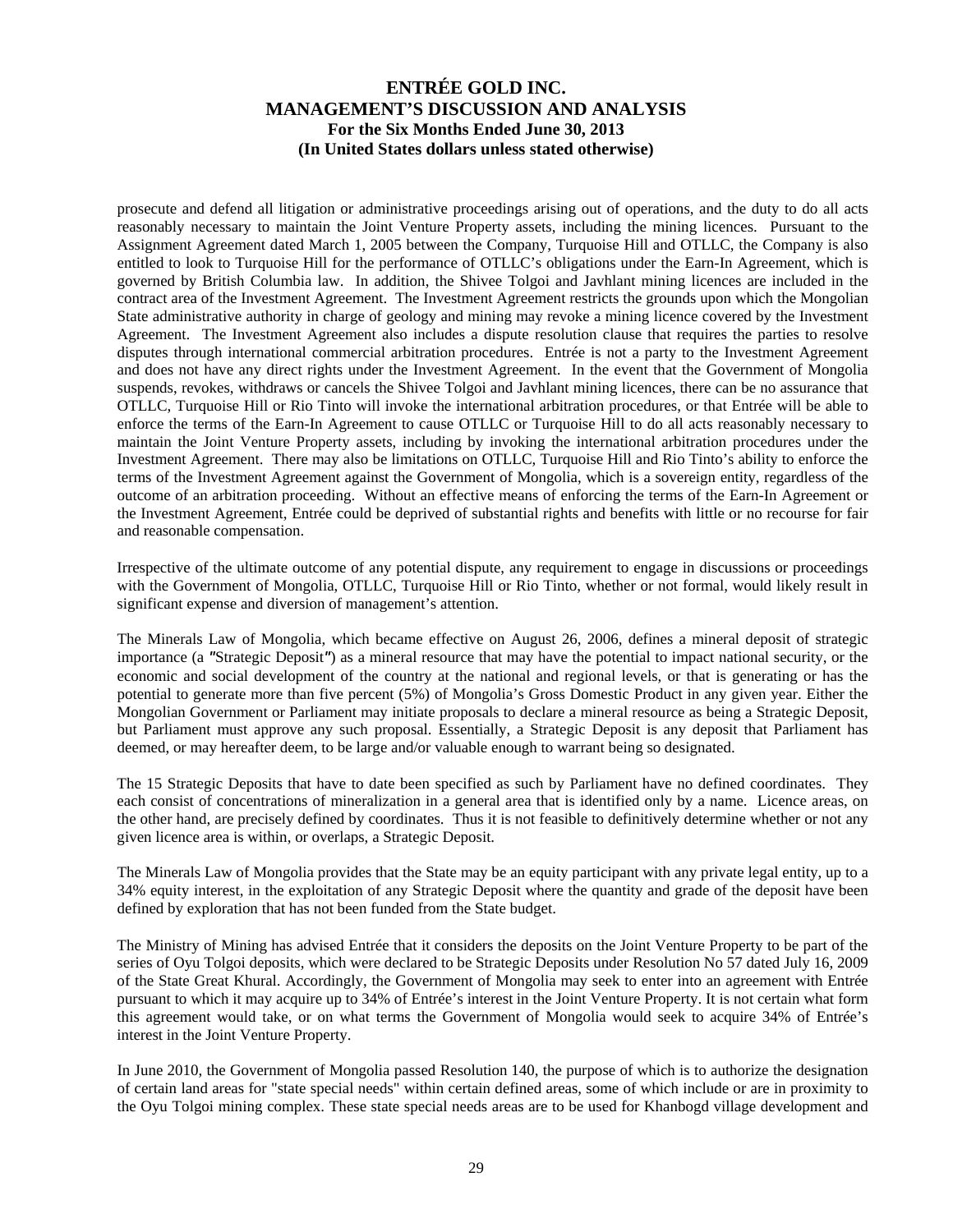for infrastructure and plant facilities necessary in order to implement the development and operation of the Oyu Tolgoi mining complex. A portion of the Shivee Tolgoi licence is included in the land area that is subject to Resolution 140.

In June 2011, the Government of Mongolia passed Resolution 175, the purpose of which is to authorize the designation of certain land areas for "state special needs" within certain defined areas in proximity to the Oyu Tolgoi mining complex. These state special needs areas are to be used for infrastructure facilities necessary in order to implement the development and construction of the Oyu Tolgoi mining complex. Portions of the Shivee Tolgoi and Javhlant licences are included in the land area that is subject to Resolution 175.

It is expected but not yet formally confirmed by the Government that to the extent that a consensual access agreement exists or is entered into between OTLLC and an affected licence holder, the application of Resolution 175 to the land area covered by the access agreement will be unnecessary. OTLLC has existing access and surface rights to the Joint Venture Property pursuant to the Earn-In Agreement. If Entrée is unable to reach a consensual arrangement with OTLLC with respect to Shivee West, Entrée's right to use and access a corridor of land included in the state special needs areas for a proposed power line may be adversely affected by the application of Resolution 175. While the Mongolian Government would be responsible for compensating Entrée in accordance with the mandate of Resolution 175, the amount of such compensation is not presently quantifiable.

The Investment Agreement contains provisions restricting the circumstances under which the Shivee Tolgoi and Javhlant licences may be expropriated. As a result, Entrée considers that the application of Resolution 140 and Resolution 175 to the Joint Venture Property will likely be considered unnecessary.

The Government of Mongolia has, in the past, expressed its intent to foster and protect the development of an enabling environment for foreign investment. However, there are political constituencies within Mongolia that have espoused ideas that would not be regarded by the international mining community as conducive to foreign investment if they were to become law or official government policy. This was evidenced by revisions to the Minerals Law in 2006. In October 2011, Prime Minister Batbold stated in his 2012 budget speech that the Government of Mongolia is revisiting all treaties for the avoidance of double taxation, including the 2002 convention between Canada and Mongolia for the avoidance of double taxation and the prevention of fiscal evasion with respect to taxes on income and on capital (the "Canadian Double Tax Treaty").

On May 17, 2012, the Mongolian Parliament adopted SEFIL, which regulates investment by foreign investors and state owned legal entities into sectors of strategic importance, including minerals. The full impact of SEFIL is not yet known as there is a lack of clarity in many of the provisions and some of the regulations setting out the procedure for reviewing requests and making decisions in accordance with SEFIL have not yet been formalized. It is expected that a new investment law that would replace SEFIL will be discussed in the Mongolian Parliament's fall session.

On December 7, 2012, the Office of the President of Mongolia published a draft revised Minerals Law, which proposes to introduce a new regulatory regime with new legal concepts. The draft law reaffirms the existing list of Strategic Deposits approved by Parliamentary Resolution #27 dated February 6, 2007, and provides for "mining agreements" to be entered into between the Government of Mongolia and licence holders. Under these mining agreements, the Mongolian State has the right to take an equity interest in the licence holder for no consideration. The draft law also provides: that licence transfer agreements will only be valid upon registration with MRAM and state-owned entities shall have a pre-emptive right to licences being transferred; for more extensive grounds under which licences may be revoked; and that not less than 34% of the equity in a foreign-invested mining licence holder must be held by a Mongolian citizen. As currently drafted, the draft law does not provide for any transitional provisions relating to existing licences nor the rights and obligations of licence holders under the existing system. It is expected that revisions to the Minerals Law will be discussed in the Mongolian Parliament's fall session.

If the Government of Mongolia revises, amends or cancels the Canadian Double Tax Treaty, if SEFIL is implemented or interpreted in a manner that is not favourable to foreign investment, or if a new Minerals Law, investment law or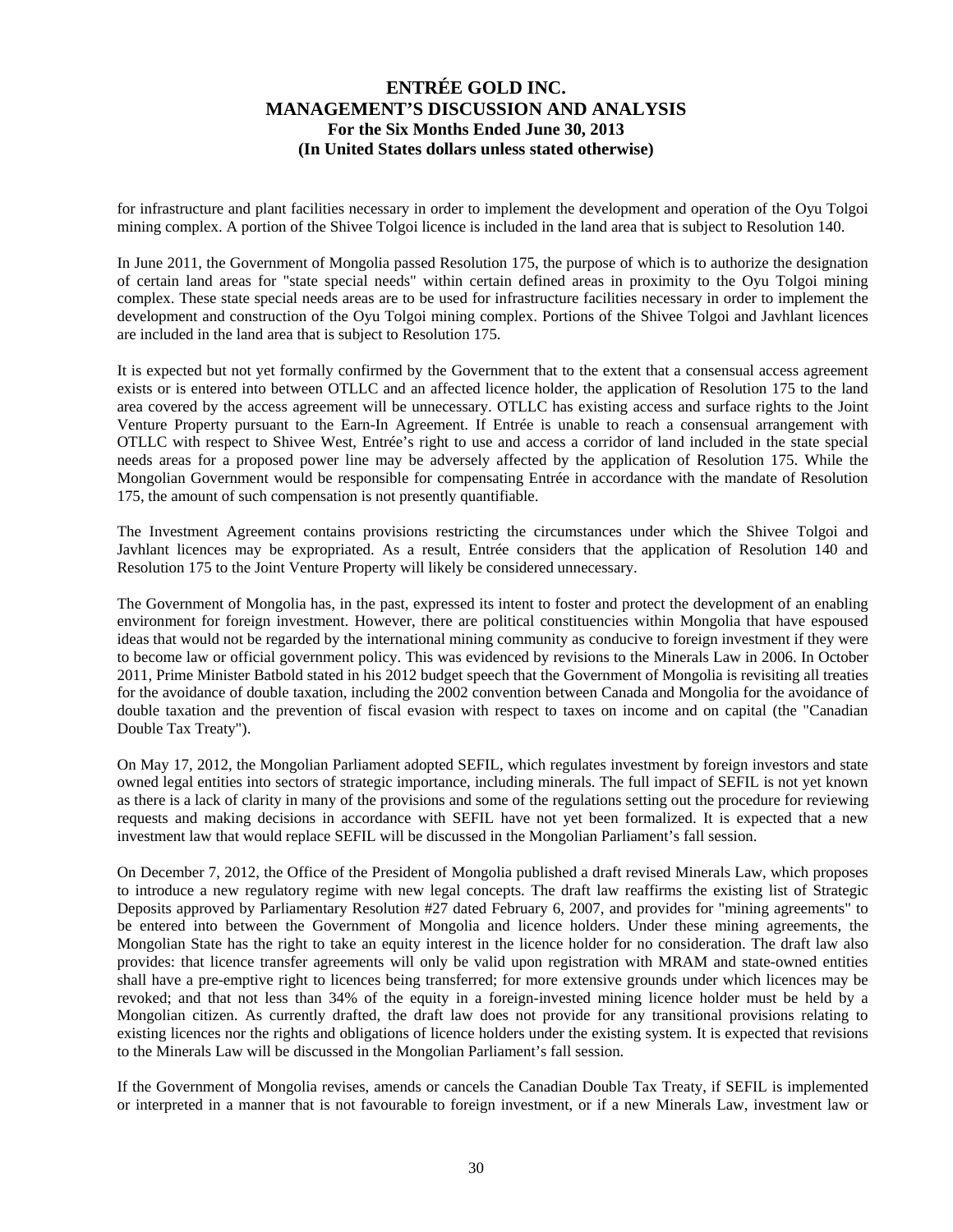other laws that are not favourable to foreign investment are adopted, it could have an adverse effect on Entrée's operations in Mongolia and future cashflow, earnings, results of operations and financial condition.

Entrée is not presently a party to the Investment Agreement. Although OTLLC agreed under the terms of the Earn-In Agreement to use its best efforts to cause Entrée to be brought within the ambit of, made subject to and be entitled to the benefits of the Investment Agreement or a separate stability agreement on substantially similar terms to the Investment Agreement, unless and until Entrée becomes a party to the Investment Agreement, there can be no assurance that Entrée will be entitled to all of the benefits of the Investment Agreement, including stability with respect to taxes payable. If Entrée is not entitled to all of the benefits of the Investment Agreement, it could be subject to the surtax royalty which came into effect in Mongolia on January 1, 2011. The rates of the surtax royalty vary from 1% to 5% for minerals other than copper. For copper, the surtax royalty rates range between 22% and 30% for ore, between 11% and 15% for concentrates, and between 1% and 5% for final products. No surtax royalty is charged on any minerals below a certain threshold market price, which varies depending on the type of minerals. This is in addition to the standard royalty rates of 2.5% for coal sold in Mongolia and commonly occurring minerals sold in Mongolia, and 5% for all other minerals. In order to become a party to the Investment Agreement or another similar type of agreement, the Government of Mongolia may require Entrée or the Entrée-OTLLC Joint Venture to agree to certain concessions, including with respect to the ownership of the Entrée-OTLLC Joint Venture, Entrée LLC or the economic benefit of Entrée's interest in the Joint Venture Property or the scope of the lands to be covered by the Investment Agreement or other similar type of agreement.

While the Entrée-OTLLC Joint Venture is operating under the terms of the form of joint venture agreement appended to the Earn-in Agreement, the joint venture agreement has not been formally executed by the parties. There can be no assurance that OTLLC or its shareholders will not attempt to renegotiate some or all of the material terms governing the joint venture relationship in a manner which could have an adverse effect on Entrée's future cashflow, earnings, results of operations and financial condition.

Entrée is and will be subject to the risks normally associated with the conduct of joint ventures, which include disagreements as to how to develop, operate and finance a project, inequality of bargaining power, incompatible strategic and economic objectives and possible litigation between the participants regarding joint venture matters. These matters may have an adverse effect on Entrée's ability to realize the full economic benefits of its interest in the property that is the subject of a joint venture, which could affect its results of operations and financial condition.

In the event of a dispute arising at or in respect of Entrée's foreign operations, Entrée may be subject to the exclusive jurisdiction of foreign courts or may not be successful in subjecting foreign persons to the jurisdiction of courts in Canada or other jurisdictions. Entrée may also be hindered or prevented from enforcing its rights with respect to a governmental entity or instrumentality because of the doctrine of sovereign immunity. Any adverse or arbitrary decision of a court, arbitrator or other governmental or regulatory body, or Entrée's inability to enforce its contractual rights, may have a material adverse impact on Entrée's business, assets, prospects, financial condition and results of operation.

#### *Risks Associated with the Development of the Oyu Tolgoi Mining Complex*

Timely development of the Oyu Tolgoi mining complex depends upon Turquoise Hill's ability to maintain an adequate and reliable source of funding. Under the MOA, Turquoise Hill and Rio Tinto agreed to a comprehensive financing plan for the completion and start-up of phase 1 of the Oyu Tolgoi mining complex; however, volatility in the capital markets and other factors may adversely affect Turquoise Hill's ability to acquire the remaining project finance component. The Oyu Tolgoi mining complex is in a region of the world that is prone to economic and political upheaval and instability, which may make it more difficult to obtain sufficient debt financing from project lenders. Failure to obtain sufficient additional financing would likely have a materially adverse impact on OTLLC's ability to maintain the current development plans and schedule for future phases of the Oyu Tolgoi mining complex, including Lift 1 and Lift 2 of the Hugo North Extension deposit and the Heruga deposit.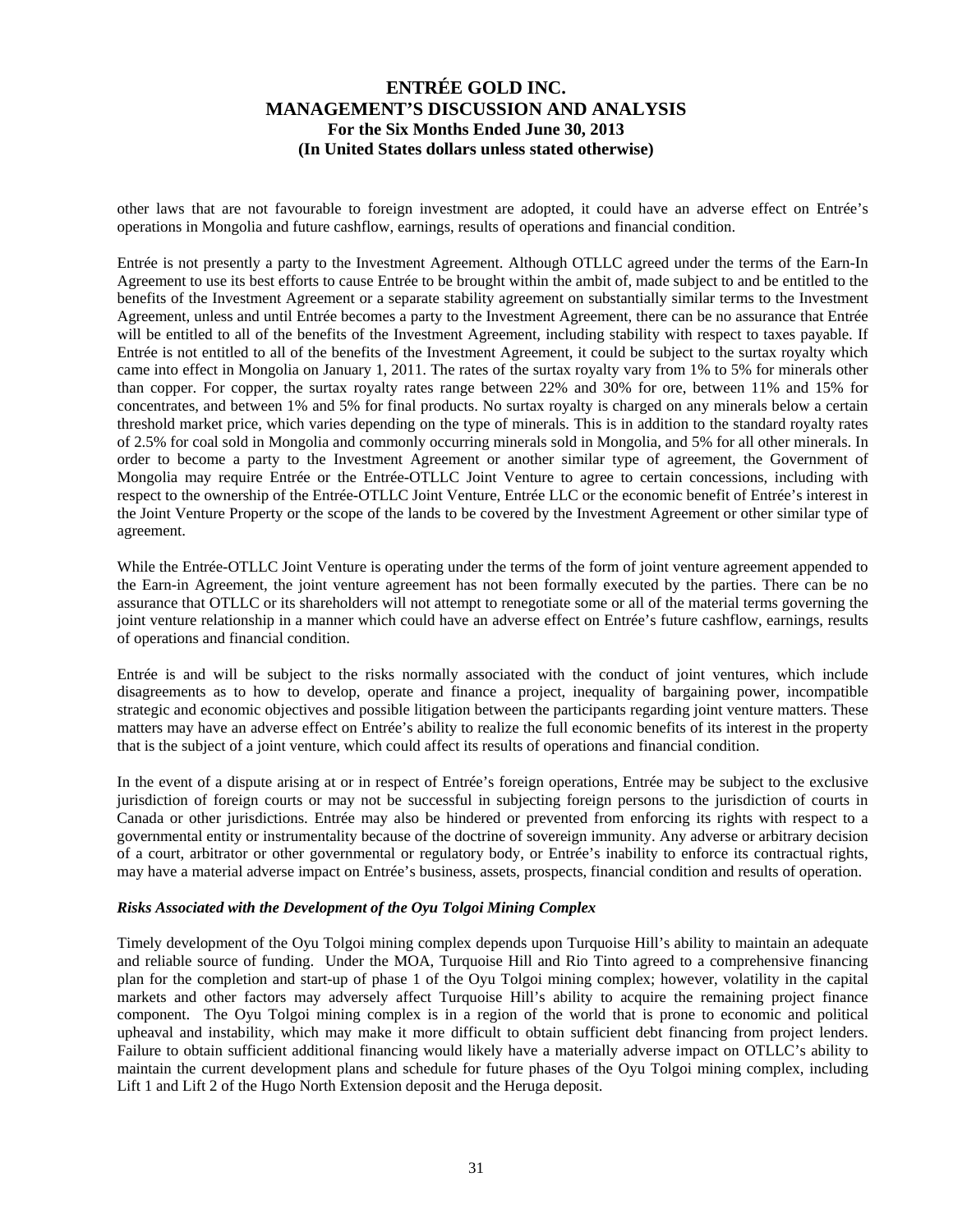The Joint Venture Property is part of the Oyu Tolgoi mining complex. Development of the Oyu Tolgoi mining complex may be subject to unexpected problems or delays for any number of reasons, including OTLLC's inability to raise the additional funding that it needs to complete the development of the Oyu Tolgoi mining complex, Government of Mongolia requests to renegotiate the Investment Agreement, Government proposals to levy additional taxes and royalties against OTLLC and Government requests to have underground mine financing approved by Parliament. On October 15, 2012, Turquoise Hill announced that it, along with OTLLC and Rio Tinto, had rejected a request from the Mongolia Ministry of Mining to renegotiate the Investment Agreement. In its proposed 2013 budget, the Government of Mongolia included revenue from the application of a progressive royalty scheme to Oyu Tolgoi. However, the Investment Agreement provides a stabilized royalty rate of 5% over the life of the agreement and specifies that new laws made after its signing will not apply to Oyu Tolgoi. Turquoise Hill has stated that any change to Oyu Tolgoi's royalty rate would require the agreement of all parties to the Investment Agreement. In early 2013, Turquoise Hill announced that a number of substantive issues had been raised by the Government of Mongolia relating to implementation of the Investment Agreement, including Oyu Tolgoi project development and costs, operating budget, project financing, management fees and governance. On February 28, 2013, the OTLLC board of directors approved continued funding to progress the Oyu Tolgoi project as discussions with the Government of Mongolia proceed. On June 28, 2013, Turquoise Hill announced that in order to fund operations and current underground development of the Oyu Tolgoi mining complex, it had entered into an agreement with Rio Tinto for a non-revolving bridge loan facility maturing on August 12, 2013 that, if not repaid, converts into Turquoise Hill common shares at a price per share equal to 85% of the then prevailing weighted average trading price of the shares. Turquoise Hill also announced that it is continuing to engage with lenders to finalize approximately \$4 billion of project financing for the Oyu Tolgoi mining complex. The project financing is subject to the unanimous approval of the OTLLC board of directors which includes representatives from the Government of Mongolia. On July 28, 2013, Turquoise Hill announced that they had received notification from the Government of Mongolia that project financing for Oyu Tolgoi will now require approval by the Mongolian Parliament and as a consequence funding and development of the Oyu Tolgoi underground will be delayed until matters with the Mongolian Government can be resolved and a new timetable has been agreed.

There can be no assurance that the present or a future Parliament will approve the project financing or refrain from enacting legislation that undermines the Investment Agreement or that the present or a future government will refrain from adopting government policies or seeking to renegotiate the terms of the Investment Agreement that impair the ability of OTLLC, Turquoise Hill or Rio Tinto to develop and operate the Oyu Tolgoi mining complex on the basis presently contemplated, which may have a material adverse impact on Entrée and the Company's share price.

OTLLC has earned either a 70% or 80% interest in the Joint Venture Property, depending on the depth at which minerals are extracted, and has effective control of the Entrée-OTLLC Joint Venture management committee. Rio Tinto, which beneficially owns 20.7% of the Company's issued and outstanding shares, controls the business and affairs of Turquoise Hill and OTLLC. Under the Heads of Agreement and MOA, Rio Tinto is responsible for the management of the building and operation of the Oyu Tolgoi mining complex (which includes the Heruga and Hugo North Extension deposits on the Joint Venture Property); is responsible for all exploration operations on behalf of OTLLC, including exploration on the Joint Venture Property; and prepares all programs and budgets for approval by the OTLLC board. The interest of Rio Tinto, Turquoise Hill and OTLLC and the interests of the Company's other shareholders are not necessarily aligned and there can be no assurance that Rio Tinto, Turquoise Hill or OTLLC will exercise its rights or act in a manner that is consistent with the best interests of the Company's other shareholders.

#### *Risks Associated with the Funding Agreement*

Under the Equity Participation and Funding Agreement with Sandstorm (the "Funding Agreement"), the Company agreed to use future cash flows from its mineral property interests to purchase and deliver metal credits to Sandstorm. The Funding Agreement does not require the Company to deliver actual metal production, therefore the Company will have to use revenue it receives from the sale of its share of metal production to purchase the requisite amount of metal credits for delivery to Sandstorm. To the extent metal prices on the day on which the Company's production is sold are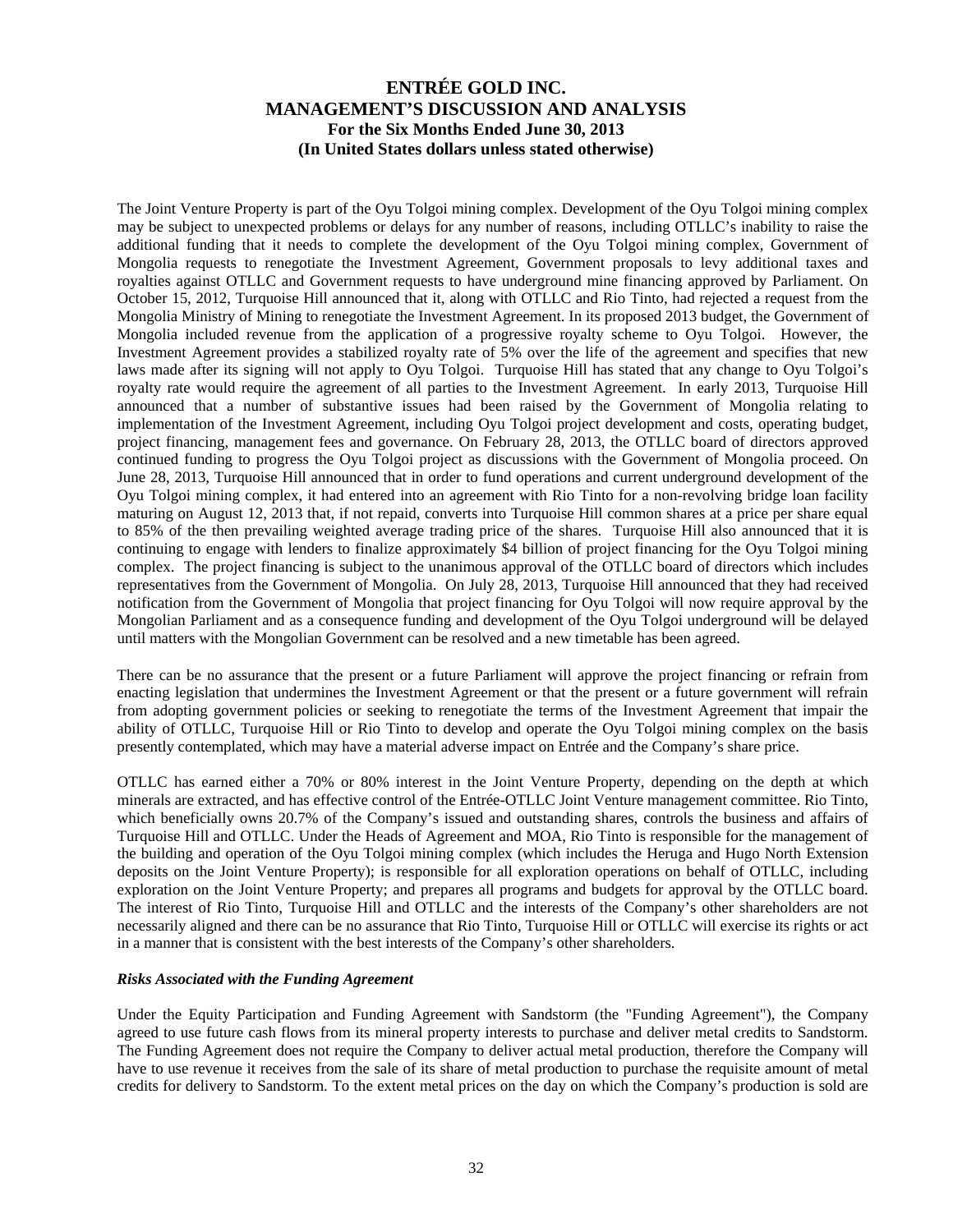different from metal prices on the day on which the Company purchases metal credits for delivery to Sandstorm, the Company may suffer a gain or loss on the difference.

In the event of a partial expropriation of Entrée's interest in the Joint Venture Property, which is not reversed during the abeyance period provided for in the equity participation and funding agreement, the Company will be required to return a pro rata portion of the Deposit (the amount of the repayment not to exceed the amount of the Unearned Balance).

If an event of default occurs under the Funding Agreement, the Company may be required to immediately pay to Sandstorm a default fee, which it may not have sufficient funds to cover. Some potential events of default may be outside of Entrée's control, including a partial or full expropriation of Entrée's interest in the Joint Venture Property which is not reversed during the abeyance period provided for in the Funding Agreement. If an event of default occurs and the Company is required to pay a default fee to Sandstorm, it may have a material adverse impact on Entrée's business, financial condition assets and prospects, and on the Company's share price.

#### *Risks Associated with Mining or Related to Entrée*

Recent global financial and market conditions have been subject to increased volatility as a result of, among other things, apprehension over the ongoing debt crisis in the Eurozone and Japan, and concerns that the Chinese economy is slowing, which may impact the ability of Entrée to obtain equity or debt financing in the future and, if obtained, on terms favourable to Entrée. If Entrée cannot raise the money that it needs to continue exploration of its mineral properties, there is a risk that Entrée may be forced to delay, scale back, or eliminate certain of its exploration activities. If these increased levels of volatility and market turmoil continue, Entrée's operations could be adversely impacted and the value and the price of the Company's common shares could be adversely affected.

The estimates of reserves and resources, including the anticipated tonnages and grades that will be achieved or the indicated level of recovery that will be realized, are estimates only and no assurances can be given as to their accuracy. Such estimates are, in large part, based on interpretations of geological data obtained from drill holes and other sampling techniques. Actual mineralization or formations may be different from those predicted. Reserve and resource estimates are materially dependent on prevailing market prices and the cost of recovering and processing minerals at the mine site. Market fluctuations in the price of metals or increases in the costs to recover metals may render the mining of ore reserves uneconomical and materially adversely affect operations.

There is no assurance that a commercially viable mineral deposit exists on any of the exploration properties in which Entrée has an interest. There is also no assurance that, even if commercial quantities of ore are discovered, a mineral property will be brought into commercial production. The discovery of mineral deposits is dependent upon a number of factors, not the least of which is the technical skill of the exploration personnel involved. The commercial viability of a mineral deposit, once discovered, is also dependent upon a number of factors, some of which are the particular attributes of the deposit, such as size, grade and proximity to infrastructure, metal prices and government regulations, including regulations relating to royalties, allowable production, importing and exporting of minerals, and environmental protection. Most of the above factors are beyond the control of Entrée. If mineral reserves in commercially exploitable quantities are established on any of Entrée's properties (other than the Joint Venture Property, in which Entrée has a carried interest), Entrée will be required to expend substantial sums of money to establish the extent of the resource, develop processes to extract it and develop extraction and processing facilities and infrastructure. Although Entrée may derive substantial benefits from the discovery of a major deposit, there can be no assurance that such a resource will be large enough to justify commercial operations, nor can there be any assurance that Entrée will be able to raise the funds required for development on a timely basis. Entrée may be required to acquire rights to additional lands in order to develop a mine if a mine cannot be properly located on Entrée's properties. There can be no assurance that Entrée will be able to acquire such additional lands on commercially reasonable terms, if at all.

Rio Tinto's beneficial shareholdings in the Company potentially give Rio Tinto the voting power to influence the policies, business and affairs of Entrée and the outcome of any significant corporate transaction or other matter,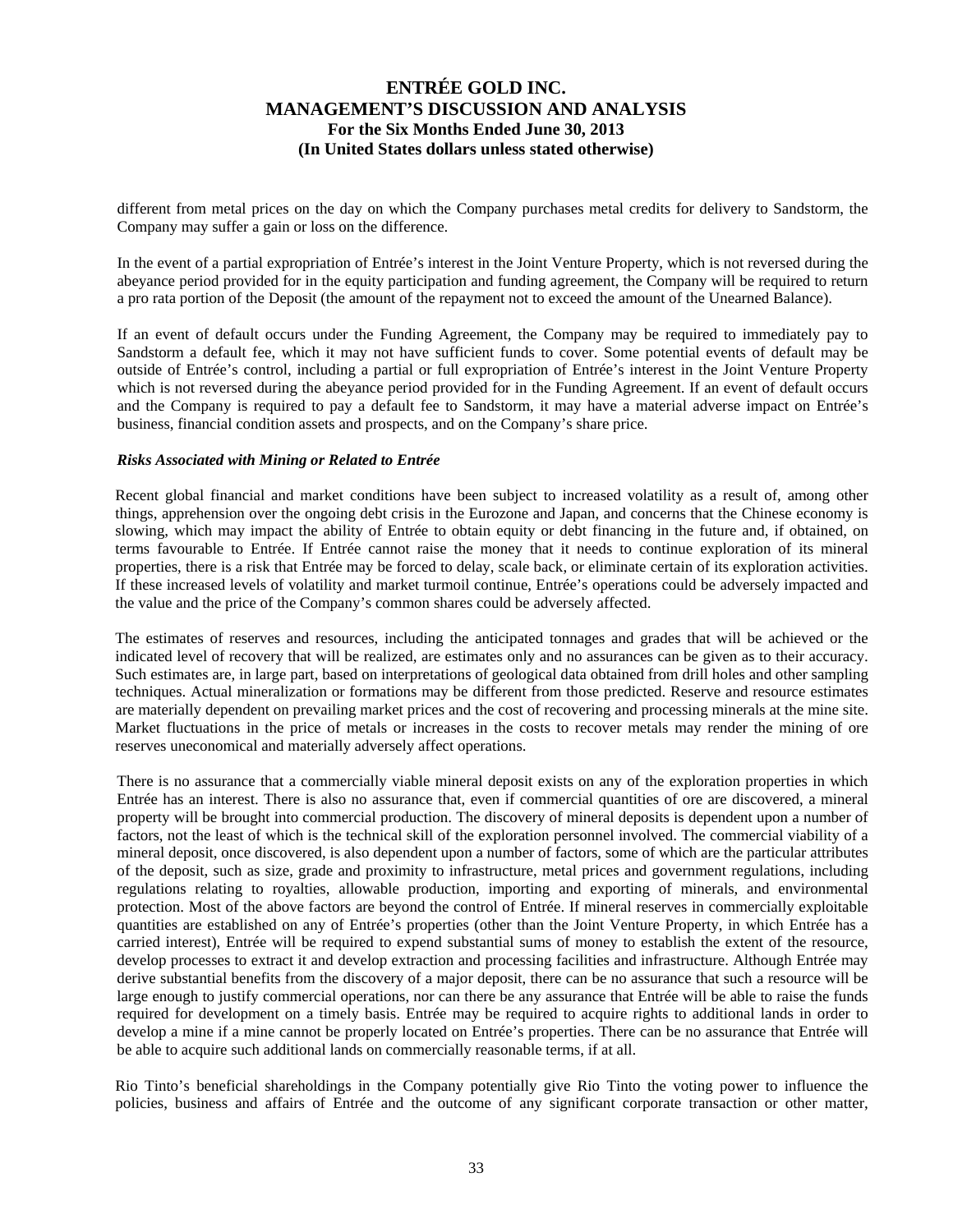including a merger, business combination or a sale of all, or substantially all, of Entrée's assets. In addition, Rio Tinto has operational control over the Joint Venture Property. OTLLC also has a right of first refusal with respect to any proposed disposition by Entrée of an interest in Shivee West, which is not subject to the Entrée-OTLLC Joint Venture. The share position in the Company of each of Turquoise Hill and Rio Tinto may have the effect of delaying, deterring or preventing a transaction involving a change of control of the Company in favour of a third party that otherwise could result in a premium in the market price of the Company's common shares in the future. This risk could be mitigated by the Funding Agreement, which provides that Sandstorm will vote its shares in the manner specified by the Company's board of directors with respect to a take-over of the Company, provided the acquirer has agreed to deliver to Sandstorm a deed of adherence to the Funding Agreement.

Entrée must comply with licence and permitting requirements. In Mongolia, the Shivee Tolgoi and Javhlant exploration licences were converted to mining licences on October 27, 2009. These licences now have a term of 30 years, with two potential extensions of 20 years each. The total estimated annual fees in order to maintain the Shivee Tolgoi and Javhlant mining licences in good standing is \$1,100,000. Approximately \$600,000 of the total is recoverable from, or loaned by, OTLLC.

In Nevada, maintenance fees must be paid to the BLM. For the 2013 assessment year, the aggregate fee for the Ann Mason Project is approximately \$138,000.

In both Mongolia and Nevada, Entrée must comply with environmental regulations that govern air and water quality and land disturbance and provide mine reclamation and closure costs.

#### **Internal Control over Financial Reporting**

Management is responsible for designing internal control over financial reporting, to provide reasonable assurance regarding the reliability of financial reporting and the preparation of financial statements for external purposes in accordance with US GAAP. No change in the Company's internal control over financial reporting occurred during the period beginning on April 1, 2013 and ended on June 30, 2013 that has materially affected, or is reasonably likely to materially affect, the Company's internal control over financial reporting.

#### **Cautionary Note to United States Investors - Canadian Disclosure Standards in Mineral Resources and Mineral Reserves**

The terms "mineral reserve", "proven mineral reserve" and "probable mineral reserve" are Canadian mining terms as defined in accordance with NI 43-101 under the guidelines set out in the Canadian Institute of Mining, Metallurgy and Petroleum (the "CIM") Standards on Mineral Resources and Mineral Reserves, adopted by the CIM Council, as may be amended from time to time by the CIM.

The definitions of proven and probable reserves used in NI 43-101 differ from the definitions in the United States Securities and Exchange Commission ("SEC") Industry Guide 7. Under SEC Industry Guide 7 standards, a "final" or "bankable" feasibility study is required to report reserves, the three year history average price is used in any reserve or cash flow analysis to designate reserves and the primary environmental analysis or report must be filed with the appropriate governmental authority.

In addition, the terms "mineral resource", "measured mineral resource", "indicated mineral resource" and "inferred mineral resource" are defined in and required to be disclosed by NI 43-101; however, these terms are not defined terms under SEC Industry Guide 7 and normally are not permitted to be used in reports and registration statements filed with the SEC. Investors are cautioned not to assume that all or any part of mineral deposits in these categories will ever be converted into reserves. "Inferred mineral resources" have a great amount of uncertainty as to their existence, and great uncertainty as to their economic and legal feasibility. It cannot be assumed that all or any part of an inferred mineral